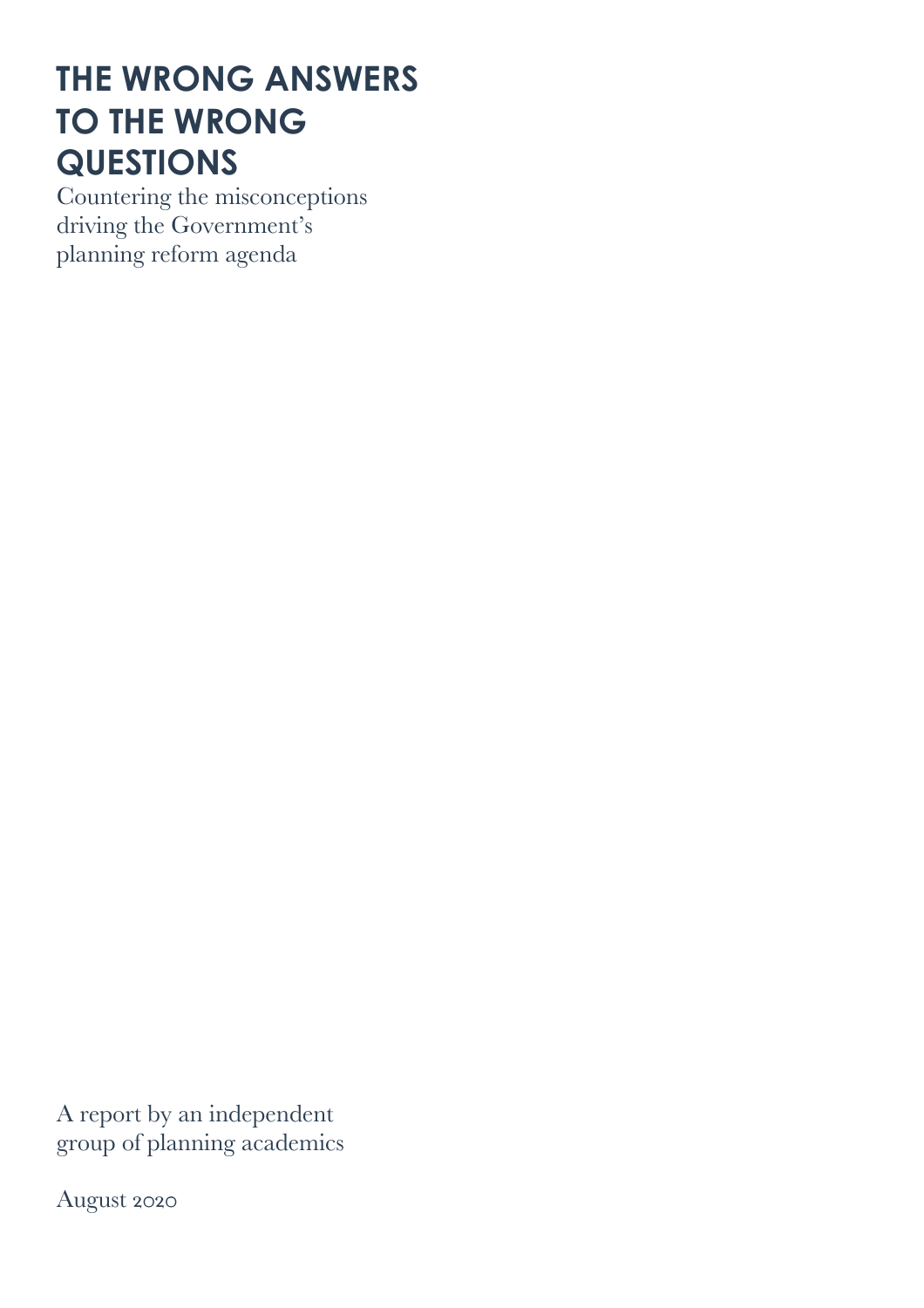# **CONTENTS**

|              | Foreword                                                                                                                                                    | 1           |
|--------------|-------------------------------------------------------------------------------------------------------------------------------------------------------------|-------------|
|              | <b>Executive Summary</b>                                                                                                                                    | 3           |
| $\mathbf{1}$ | A critical academic response to the evidence-<br>free debate on planning reform<br>Dr. Andy Inch and Professor Malcolm Tait                                 | 9           |
| 2            | Is housing land supply constrained by the<br>planning system?<br>Dr. Quintin Bradley                                                                        | 14          |
| 3            | Will the free market build the houses we<br>need?<br>Dr. Bob Colenutt                                                                                       | 17          |
| 4            | Can deregulation free up the market in the<br>public interest?<br>Dr. Ben Clifford                                                                          | 22          |
| 5            | Will zoning offer more flexibility, speed and<br>efficiency than the discretionary system?<br>Dr. Philip Booth                                              | 29          |
| 6            | Can extended use of simplified planning<br>instruments unlock development?<br>Dr. Edward Shepherd                                                           | 33          |
| 7            | Can development corporations overcome<br>problems of local democratic control?<br>Professor Sue Brownill                                                    | 38          |
| 8            | Can technology create a faster and more<br>participatory planning system?<br>Dr. Alexander Wilson, Professor Geoff Vigar<br>amd Professor Mark Tewdwr-Jones | $4^{\rm 2}$ |
| 9            | Does the planning system hamper the<br>delivery of infrastructure?<br>Professor Tim Marshall                                                                | 47          |
| 10           | How much land value should be captured<br>for collective purposes?<br>Professor Michael Edwards                                                             | 52          |
| 11           | Is the planning system broken?<br>Professor Malcolm Tait, Dr. Kiera<br>Chapman & Dr. Andy Inch                                                              | 56          |
|              | Notes on Contributors                                                                                                                                       | 64          |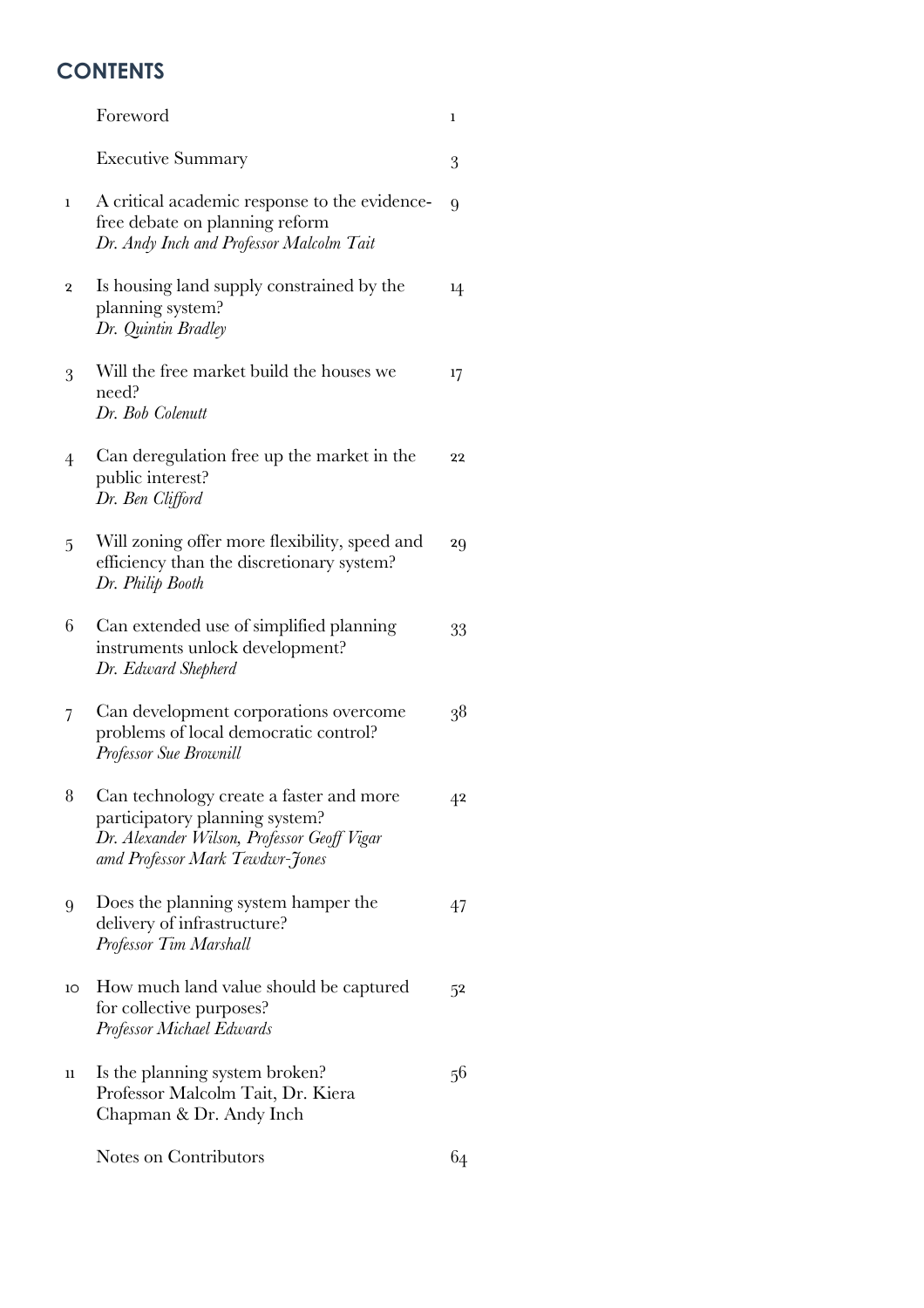This is one of the most important reports on planning reform produced in the last decade. It is published at a crucial time for the future of democratic planning in England with the real prospect that a system designed to uphold the public interest will be effectively extinguished by the end of 2020. The report represents a serious heavyweight analysis from a group of the nation's leading planning academics. Such collaborations are rare and demonstrate the depth of concern over the direction of planning reform. Each of the contributions shines a light on an aspect of the mythology that has driven planning reform. They demonstrate how these myths have led to a huge and misdirected effort by government which has failed to deliver the quantity of decent homes we need but has fatally damaged public trust and democratic accountability.

The decade long saga of planning deregulation has been shamefully damaging to the delivery of decent homes, to peoples democratic voice and the wider environment. It has been a journey marked not by a rational reflection of the evidence but by simplistic ideological assumptions. Much has been written about planning by those who have no experience of planning practice nor of the rich research literature which exists in the UK. Such expert knowledge, along with the experience of communities, should have been at the heart of the reform agenda and could have helped shape a system which was fit for the challenges of the 21st century. Instead the government reform process has distilled a chaotic web of contradictory ideas from a classical concern with beauty to a commitment to zonal planning to 'build build build'. Only one thing is a constant behind all of these ideas and that is a drive for deregulation. After 30 years of planning reform my personal view is that far from being in the way of the market, red tape was in fact the only thing holding society together. If nothing else the record of planning reform has proved that removing standards results in some appalling accommodation for those in greatest housing need.

And why does what a group of planning academics say matter? Quite simply because the way we plan matters to our future. We now have more evidence than ever before about how the design of places impacts upon the physical and mental health of the people who live there. We know that planning is crucial to the dramatic changes required to deal with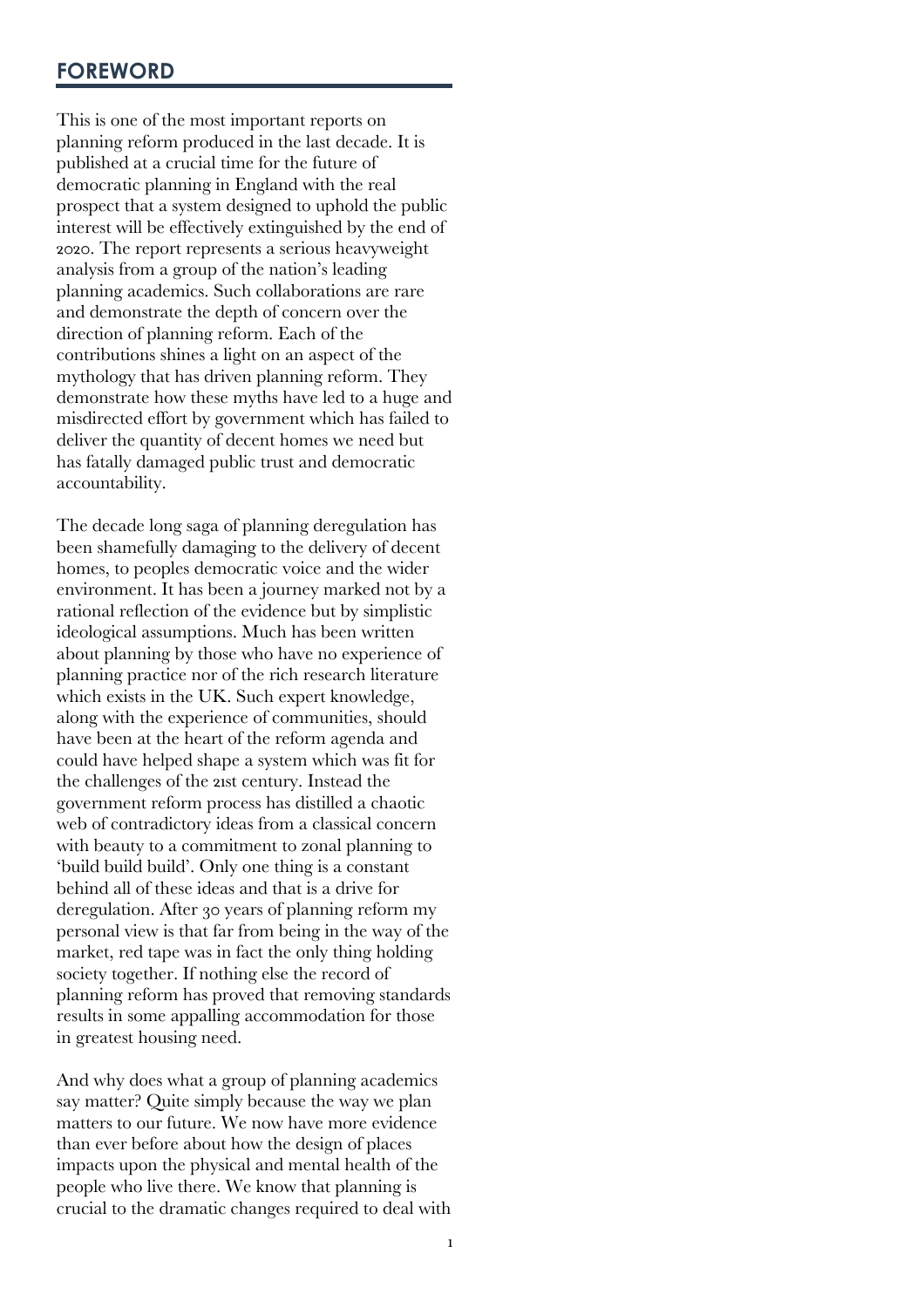the climate crisis, to secure peoples' physical and mental health and to deliver the effective coordination of growth and infrastructure to sustain our economy. Planning can provide the key solutions to all of these pressing challenges providing a better life to all our citizens. It is true that the current system is now so damaged by reform that change is necessary but that change must not be based on a false prospectus. Future change must be founded on authoritative evidence as to the problems facing the system and on building shared values as to its long term purpose. That purpose must be to achieve the health and well being of people inside the wider goal of sustainable development. The government's current commitment to 'project speed' must urgently be replaced by 'project people'.

Dr. Hugh Ellis Director of Policy at the TCPA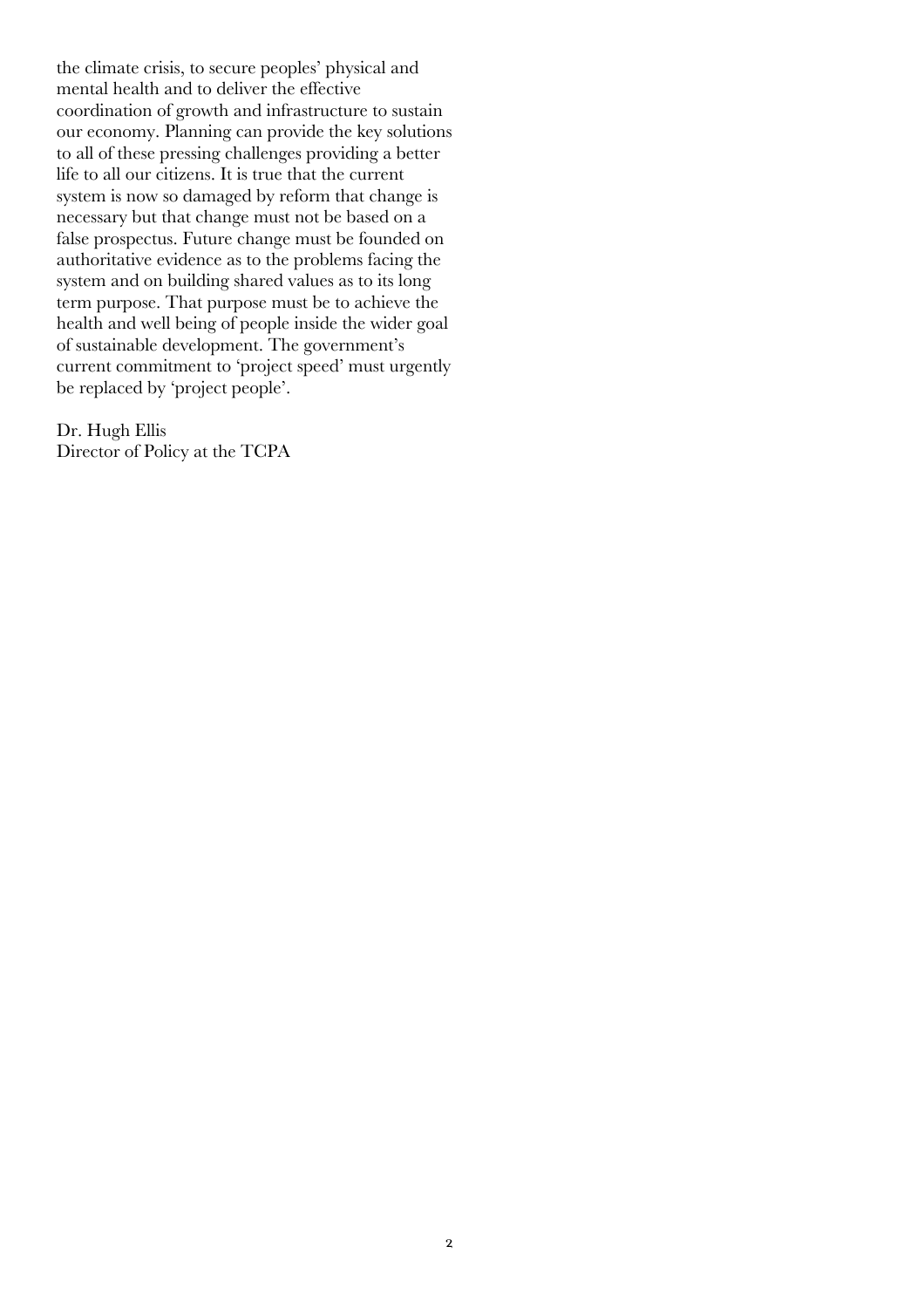# **EXECUTIVE SUMMARY**

The UK government has announced "radical reforms" to the planning system in England which it frames as an outdated blockage to the development we need to "build back better" from the economic impacts of COVID-19.

As a group of planning academics and researchers, we are deeply concerned that this agenda has been driven by ideologically-motivated free-market think tanks and self-interested property lobbies rather than sound evidence.

The government claim their proposals will simultaneously streamline processes whilst driving up standards and ensuring people have a meaningful say over development. This report sets out why this is wrong, how many of their key claims fly in the face of that evidence and ignore significant tensions and trade-offs involved in the development of land. We show why the proposals are incoherent, will undermine democratic controls, reduce the quality of new development, and waste an important opportunity to build safer, healthier, more equal, and more environmentally sustainable places.

In particular, we present a critical review of five key claims that underpin the government's reform agenda:

# **!. THE GOVERNMENT IS WRONG TO SAY THE PLANNING SYSTEM IS RESPONSIBLE FOR THE HOUSING CRISIS**

#### The claim

The government claims that the planning system acts as a major constraint on development and blames it for the existence of the housing crisis.

#### The reality

Around  $90\%$  of applications for planning permission are approved in England. Consent has been granted for between 800,000 to 1,000,000 new houses that remain unbuilt. Rather than the Soviet-era anachronism described by think tanks, the planning system in England is already permissive and more than capable of supplying land to the market. The failure to build new housing is not a result of excessive state regulation, but of dysfunctional markets and a failure to invest in social housing. Further deregulating the planning system simply will not resolve the crisis of housing affordability.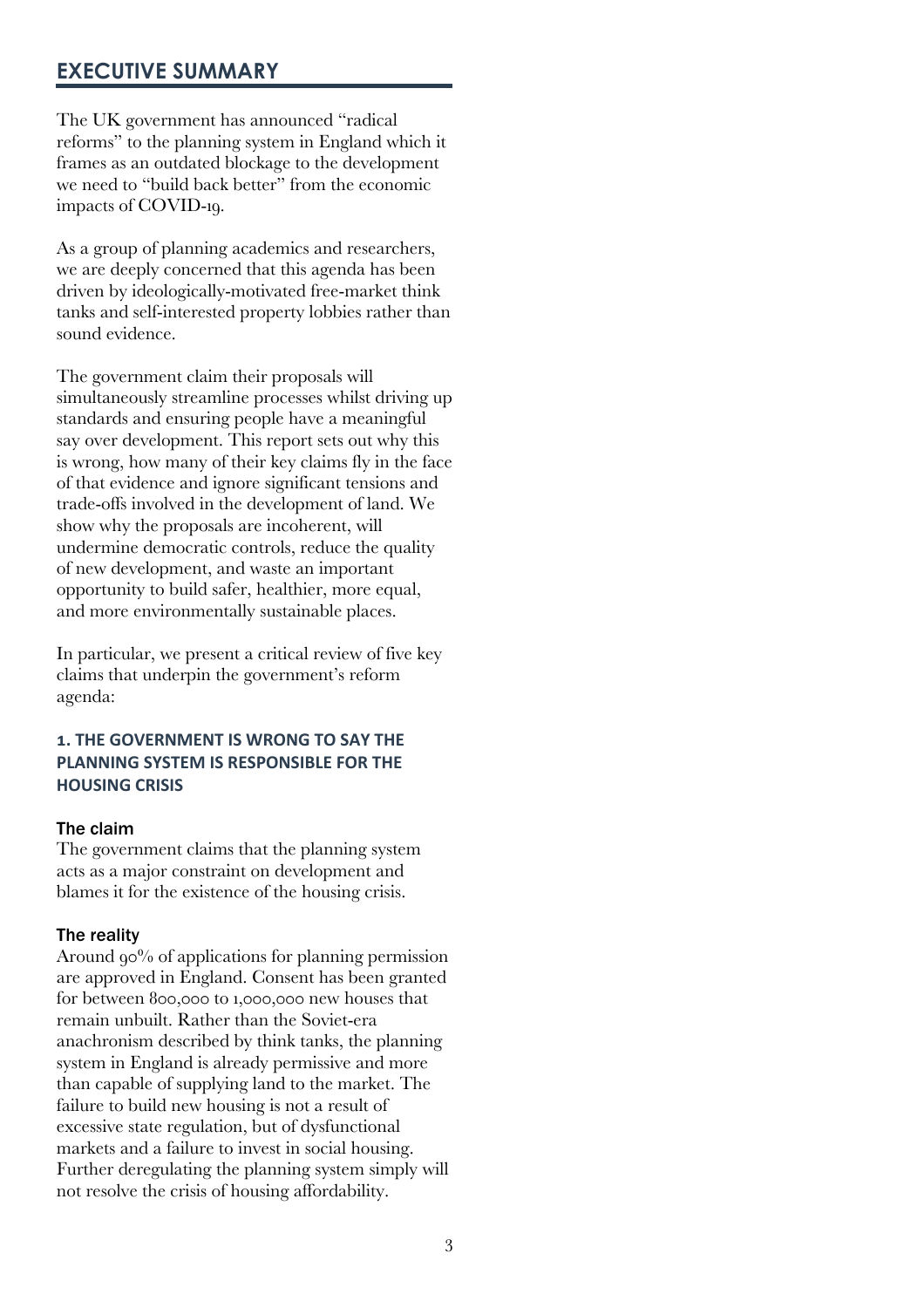*[For more on this see the contributions by Quintin Bradley, Bob Colenutt, Andy Inch, Kiera Chapman and Malcolm Tait]*

# **8. THE GOVERNMENT IS WRONG TO SUGGEST THAT RADICAL SIMPLIFICATION WILL PRODUCE A MORE EFFICIENT AND EFFECTIVE PLANNING SYSTEM**

#### The claim

Up to now the English planning system has used a discretionary model of decision-making. This means decisions are made on a case-by-case basis, informed by local plans and planning experts who are democratically accountable to local government. The government has presented this way of working as a major drag anchor on development, claiming that a 'zonal' approach based on earmarking land for either 'growth', 'renewal' or 'protection' would work better. Under this change, local plans will effectively determine rights to develop, theoretically removing the need to negotiate over individual developments. Government argue this will simplify the process of gaining development consent, offering greater certainty to developers and communities. They also propose to switch from a qualitative document-driven system to a quantitative datadriven one, arguing that this standardization will make planning more efficient and modern.

#### The reality

The government is overstating the costs of discretionary decision-making and the benefits of zoning. Evidence from other countries with zoning systems in place suggest that they do not necessarily improve efficiency or outcomes, and that they can lead to bad decisions because they are inflexible in the face of changing circumstances. Experience in England already shows that simplified planning zones create significant risks for communities and local democracy, and don't necessarily provide certainty for developers either. The proposed combination of broad, centrally-defined categories of land use with slimmed-down plans is highly unlikely to work and far removed from international examples of zoning. It fails to acknowledge the variety of complex issues raised by development and the inevitable conflicts they generate between different interest groups. Our existing discretionary planning system is far from perfect but it's not the real problem here. At its best it offers a flexible and democratically accountable way of balancing the needs of developers against those of communities. The introduction of a data-driven process is likely to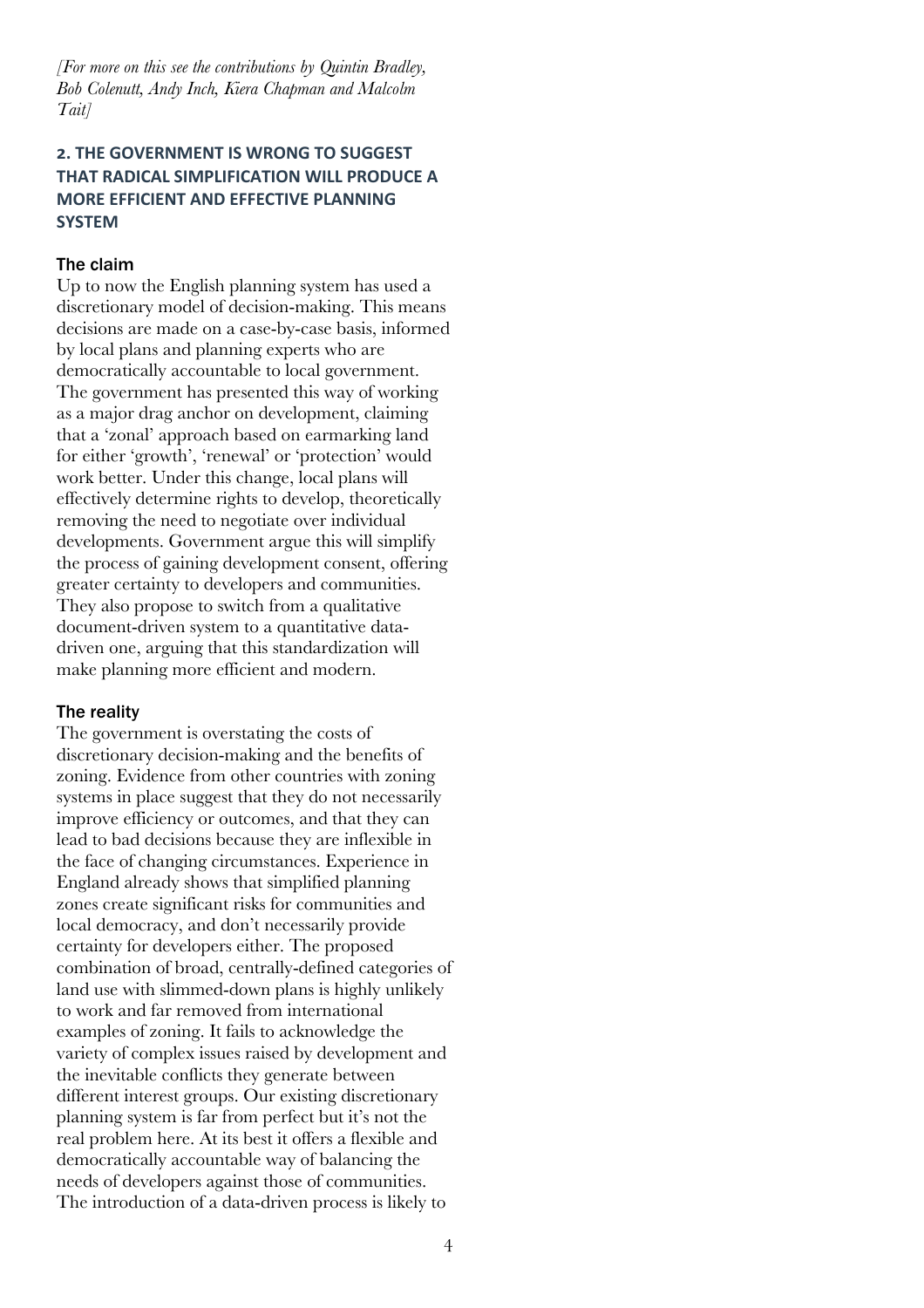be used to automate and to privatise parts of the system, further reducing democratic accountability.

*[For more on this see the contributions by Philip Booth, Sue Brownill, Edward Shepherd, Alexander Wilson, Geoff Vigar and Mark Tewdwr-Jones, Andy Inch, Kiera Chapman and Malcolm Tait]*

## **:. THE GOVERNMENT IS WRONG THAT MORE PERMISSIVE PLANNING WILL PRODUCE BETTER PLACES**

### The claim

We need a more permissive planning system, so that developers and landowners can change the use of land in response to market signals. The economic benefits of this outweigh the risks.

#### The reality

These reforms will afford power to the already privileged to pursue development in their own selfinterest, irrespective of whether this benefits the wider community. Previous deregulation of planning control (such as granting automatic rights to change the use of buildings) has led to the production of substandard housing that lacks basic amenities and is poorly connected to jobs, schools and other facilities. This has exacerbated spatial and health inequalities by creating poor quality living conditions for many of the most vulnerable in society. Further deregulatory measures will exacerbate these problems, creating dysfunctional development and undermining attempts to coordinate public and private investment. Deregulation will create a race to the bottom, lowering quality rather than improving standards.

*[For more on this see the contributions by Ben Clifford and Sue Brownill]*

# **;. THE GOVERNMENT IS WRONG ABOUT THE CAPACITY AND WILLINGNESS OF THE MARKET TO BUILD BACK BETTER**

#### The claim

Freed from the unnatural 'rationing' of land by the planning system, the free-market will build back better, and help to 'level up' parts of the country that have been left behind over recent decades.

#### The reality

England already has a poorly resourced and highly permissive planning system, which produces outcomes that favour the interests of property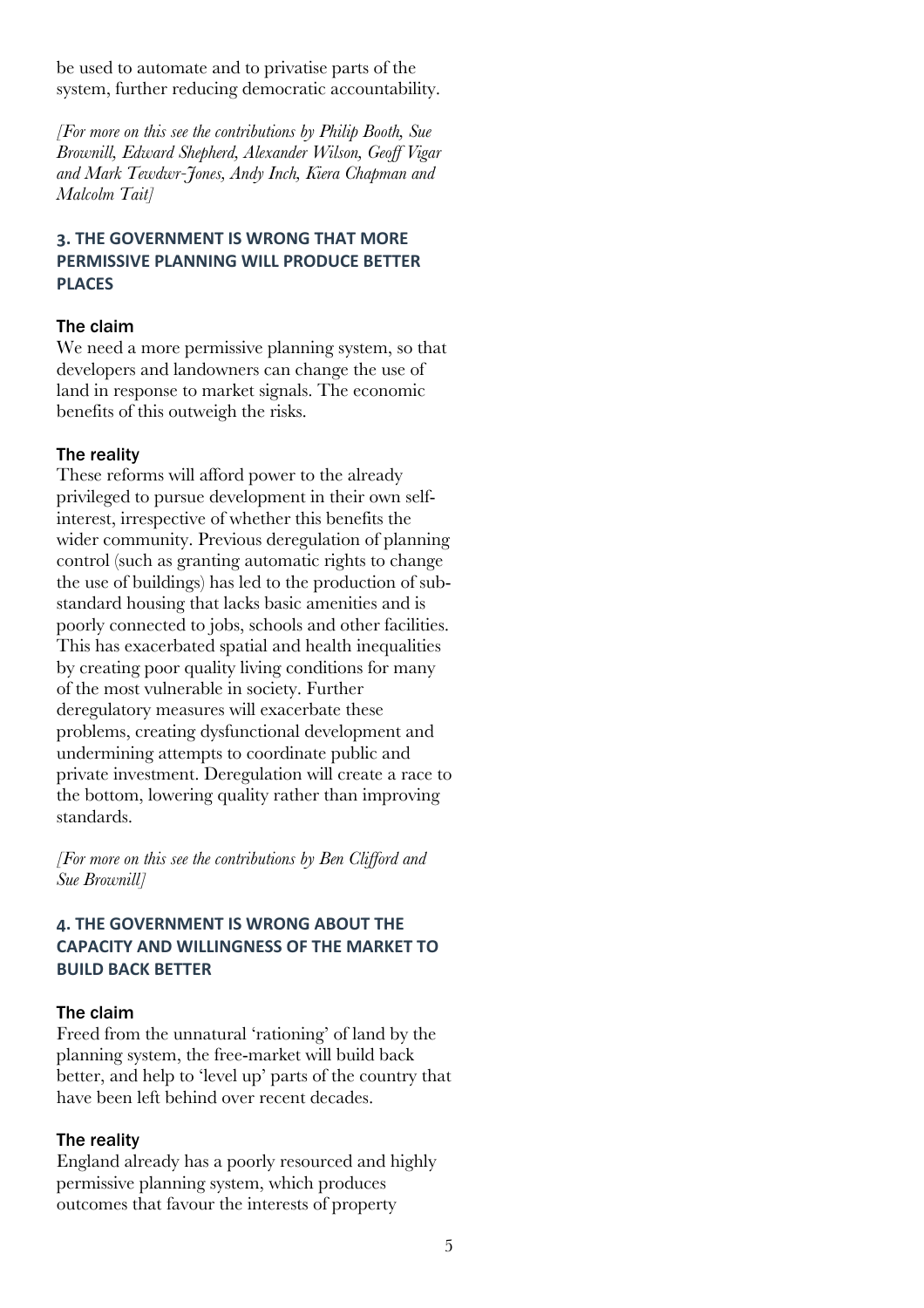developers. There is no evidence to suggest that a more permissive approach will improve the quality of our built environment or address the inequalities generated by market-led development. Good design, for example, will not result from the automatic application of standardised codes and measures. And good planning is about much more than the design. Building better places requires the strategic coordination of infrastructure investment with high quality development that can unlock its benefits, something the current proposals completely ignore. Failing to plan for this is hugely wasteful and will generate social, economic and environmental costs for future generations.

*[for more on this see the contributions by Bob Colenutt, Tim Marshall, Sue Brownill and Michael Edwards]*

# **=. THE GOVERNMENT IS WRONG TO SAY THAT THE REFORMS WILL LEAD TO GREATER DEMOCRACY AND PARTICIPATION IN THE PLANNING SYSTEM.**

#### The Claim

Participation is restricted by the cumbersome nature of the current system, local democracy and accountability will now be enhanced by technology and transparency.

#### The Reality

While it is true that digital methods may enable some sections of the population to engage more with planning, this is only part of the story. There are real dangers of digital exclusion in any wholesale move towards e-participation. The proposals in the White Paper also cut in half existing opportunities to engage with the system by removing the public's right to comment on planning applications and restricting it to plan making and design codes. Experience shows it is only when a proposal is actively being discussed, rather than the planmaking stage, that most people are motivated to engage. Participation restricted to commenting on what buildings look like rather than what they are providing and whether this meets local needs is not meaningful. Neighbourhood plans are to be brought more into line with local plans, thereby removing a key current aspect of planning democracy. Finally, these reforms represent a major centralisation of power by central government and it's redistribution to the private sector; not the general public.

*[for more on this see the contributions by Alexander Wilson, Geoff Vigar and Mark Tewdwr-Jones, Andy Inch, Kiera Chapman and Malcolm Tait and Sue Brownill]*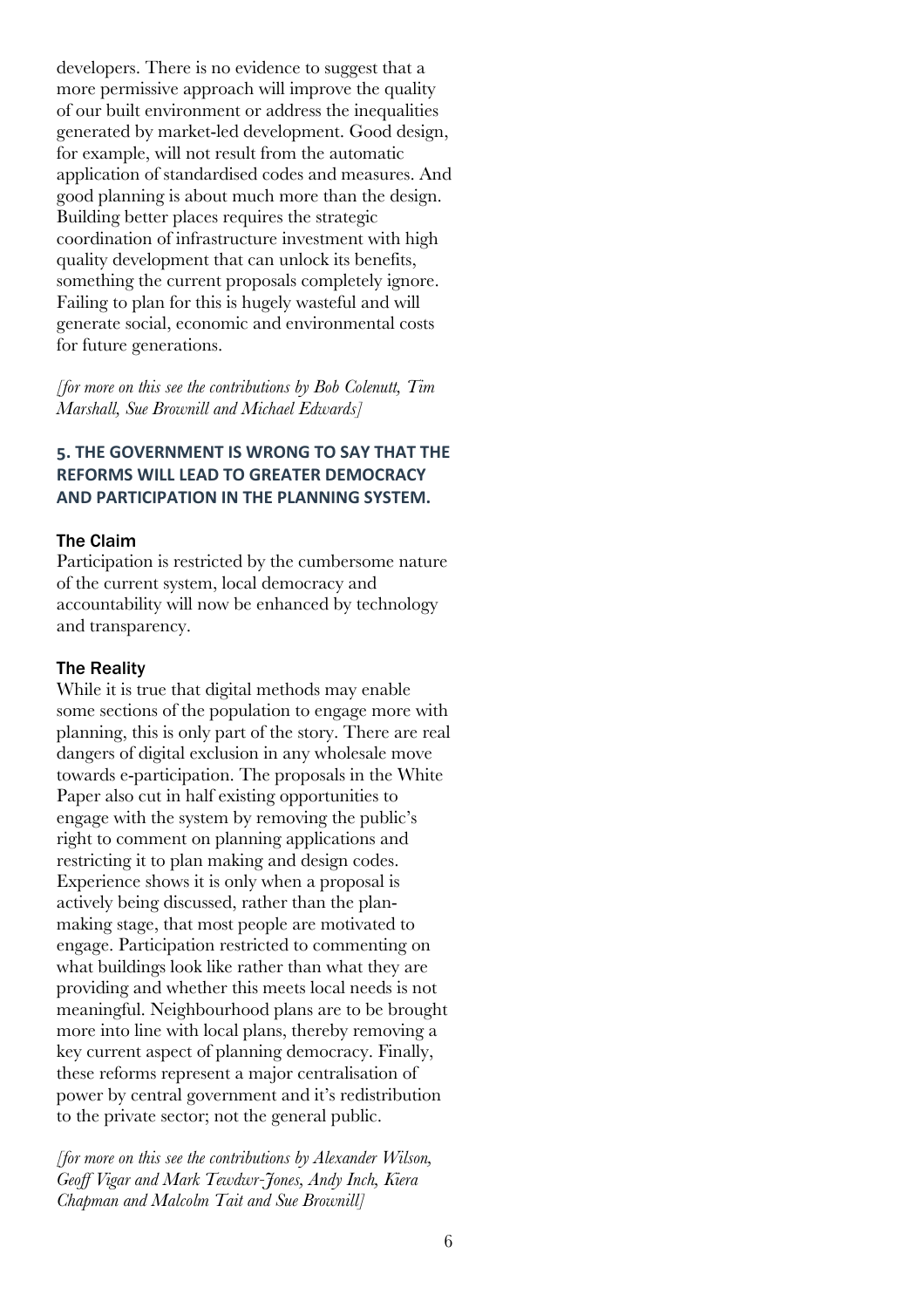#### **THE QUESTIONS WE SHOULD BE ASKING**

Following decades of piecemeal reform and underfunding, our planning system is weak. It lacks the powers it needs to create high quality development. From the tragedy of Grenfell Tower to the scandalous shortage of decent, affordable housing and the looming threat of climate breakdown, there is overwhelming evidence that the prevailing model of light-touch regulation and market-driven change has failed.

Rather than less planning, we need more. To build a better, more democratic future, we need to strategically integrate investment, coordinate development, and ensure high-quality outcomes. Of course, there are costs to such a system but the wider public benefits are potentially immense. A period of significant public investment offers huge opportunities to tackle some of the biggest challenges we face as a society: the crises of decent, affordable housing, physical and mental health, climate change, and social inequality. A more positive planning reform agenda could play a crucial part in these vital tasks.

# **MORE ON THIS REPORT**

This report has been prepared by a group of leading academics and researchers in the field of planning, with decades of experience practicing, teaching, and researching. We have come together through shared concerns that the planning reform agenda in England is being driven by ideology and vested interests, rather than by an evidence-based assessment of the role planning can and should play in shaping the future of our towns and cities.

Largely written before the publication of the Planning for the Future white paper on August 6th, each chapter interrogates the evidence behind one of the key claims currently being made for reform of the planning system in England. This is not therefore a detailed analysis of the government's proposals. Instead, we offer a critical, evidence-based assessment of current debates on the planning system.

Through careful criticism of what is being proposed, we aim to reframe the debate, making clear how and why the planning system should be central to a more progressive response to the major crises our society now faces.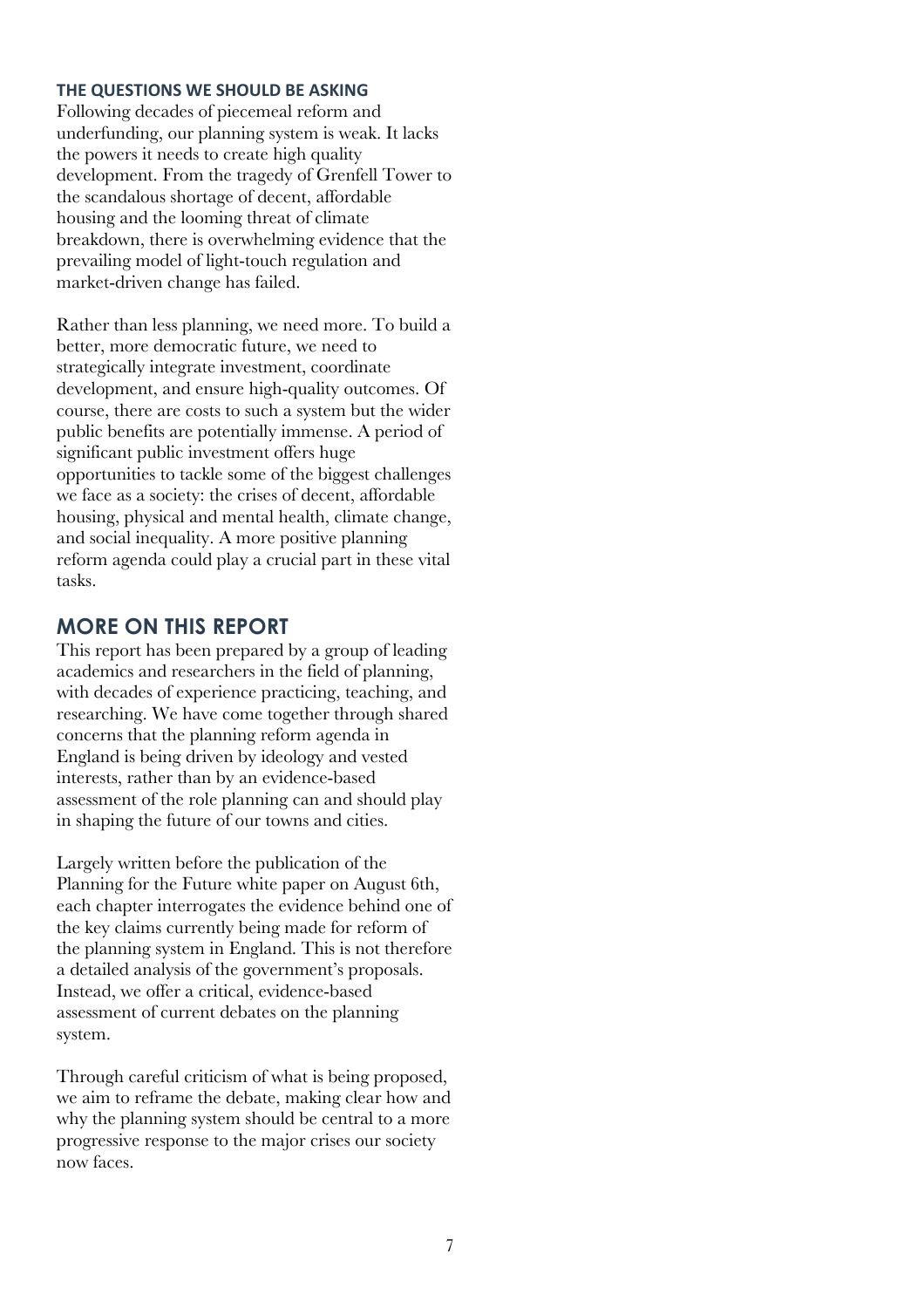We see this as a contribution to an urgent and important conversation and we hope it will galvanise others to respond1. We intend to produce further contributions to this debate focused on the kinds of positive planning reforms we need. We would welcome additional input to this agenda.

For media enquiries please contact:

Andy Inch - mob: 07916135921 or email: a.inch@sheffield.ac.uk

<sup>&</sup>lt;sup>1</sup> As a group made up predominantly of middle-aged white men, we are also conscious that this report does not reflect the diversity that we need in this debate. We believe this needs to change.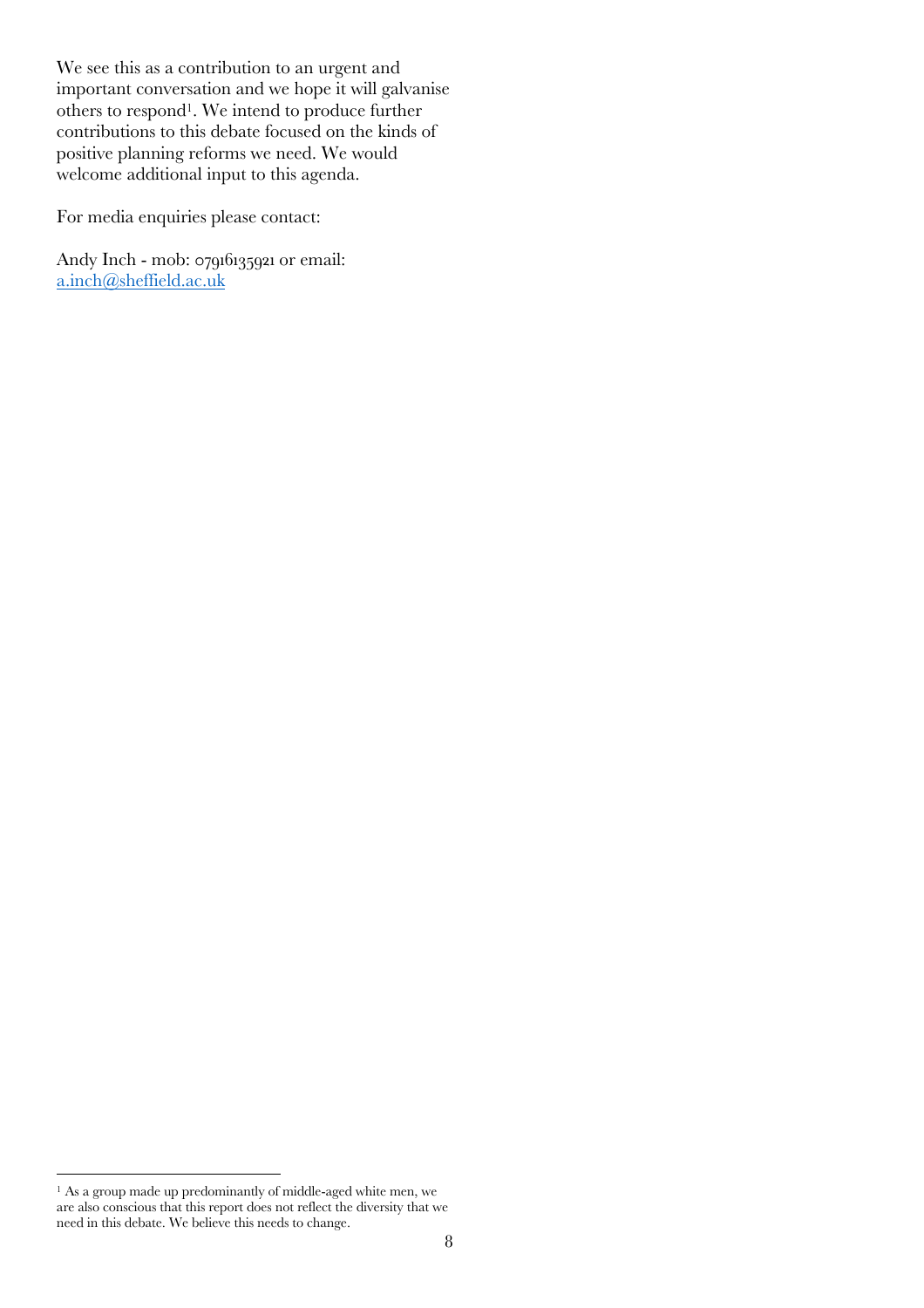# **1. A CRITICAL ACADEMIC RESPONSE TO THE EVIDENCE-FREE DEBATE ON PLANNING REFORM**

Dr. Andy Inch, Professor Malcolm Tait, and Dr. Kiera Chapman

In his foreword to the *Planning for the Future2* white paper launched on the 6th of August, Prime Minister Boris Johnson argues that the planning system in England is "outdated and ineffective".

Such rhetoric about the planning system is not new. Under New Labour, Coalition and Conservative governments, reforms to tackle perceived problems with England's planning system have been a near constant, accompanied by strikingly similar language that accuses planners of being 'enemies of enterprise', blamed for overseeing a broken system that acts as a 'drag anchor' on the economy.

This rhetoric has been routinely fuelled by freemarket think tanks who regularly invoke the presumed horrors of Soviet-era economic planning to complain about the way the planning system 'rations' development land. Underpinning the current government's promise to take a scythe to red tape is a deep-seated *ideological* reflex to minimise state regulation that leads to a view of planning as an anachronism, requiring fundamental reforms to modernise its workings:

Technology, the way we work and live and our understanding of the value of the environment have been transformed since the Town and Country Planning Act of 1947. The planning process has failed to keep pace. It is now complex, out-of-date and fails to deliver enough homes where they are needed. We will act to change this. (MHLG, 2020b,  $5^3$ )

As a group of planning academics actively researching these issues we are deeply concerned that this kind of thinking, and the agenda it is driving, is seriously misguided and has not been subjected to rigorous critical scrutiny. In what follows we therefore offer a critical, academic assessment of some of the key claims the government is making, the thinking that underpins them and their potential impacts on the planning system. We

<sup>2</sup> Ministry of Housing, Communities and Local Government (2020a) Planning for the Future. London: MHCLG.

<sup>&</sup>lt;sup>3</sup> Ministry of Housing, Communities and Local Government (2020b) Planning for the Future. London: MHCLG.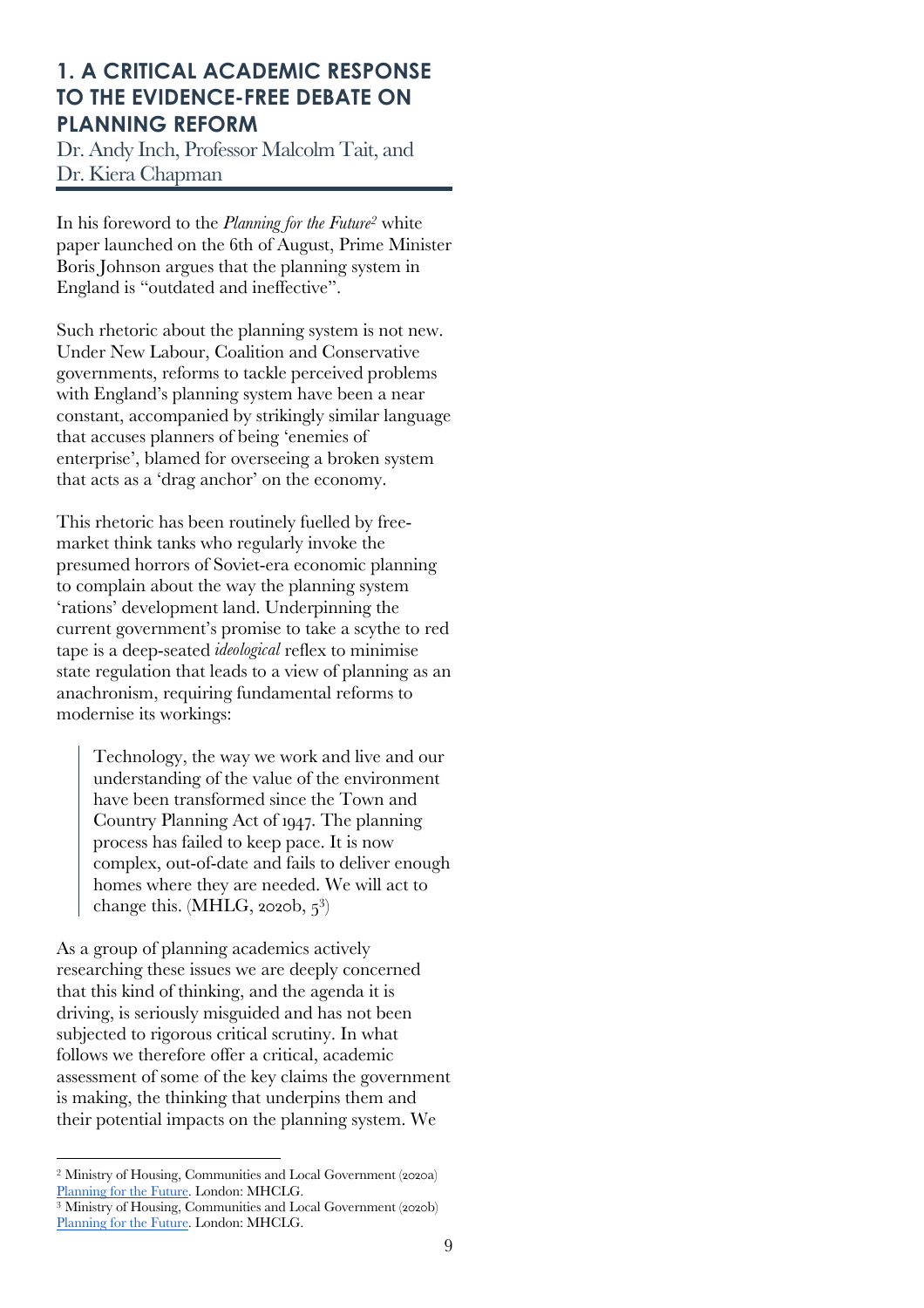show how many of the government's central assumptions fly in the face of important evidence and ignore significant tensions and trade-offs involved in the development of land.

In this introduction we start by setting out how the rhetoric surrounding the reform agenda is based on a series of un-evidenced assumptions, informed by an image of planning as an overly-powerful and misguided attempt to control development:

# **!. IT IS A FALLACY THAT URBAN CHANGE OCCURS NATURALLY OR FOLLOWS CUSTOMS.**

Influential think tanks like Policy Exchange claim that planning disrupts the 'processes by which places naturally change<sup>4</sup>. But land use change is shaped by those who own land and have the financial power to buy and develop it. Any claim to restore a more 'natural' order of urban change is really about substituting one form of (at least nominally democratic) control for a freer-market that affords power to the property owners and developers to pursue their own material interests, irrespective of whether this benefits the wider community.

## **8. THE MARKET IS NO RESPECTER OF CUSTOM OR TRADITION.**

When it comes to land use, market forces are much more likely to reject custom and tradition – the decline of town centres, for example, can be partly attributed to previous attempts to deregulate the planning system, enabling out of town retail and large regional shopping centres. In turn, these new developments are less sustainable and generate significant negative externalities.

Previous Conservative governments have learned the hard way that attempts to liberate markets will meet concerted opposition amongst shire county Tories who see the planning system as a means of protecting land from developers in the name of custom and tradition. This 'radical' deregulatory agenda will run into this politics again<sup>5</sup>. However, the transformation of England's political geography, allied with powerful imperatives to ensure an economic recovery, mean the current government may be less reliant on such voters than its predecessors. In this regard, it remains to be seen how the creative destruction of market-led change

<sup>4</sup> Policy Exchange (2020) Rethinking the Planning System for the 21st Century, London: Policy Exchange

<sup>5</sup> Sykes O and Sturzaker J (2020) Another short-sighted attack on planning: news.liverpool.ac.uk/2020/06/25/anothershort-sighted-attack-on-planning/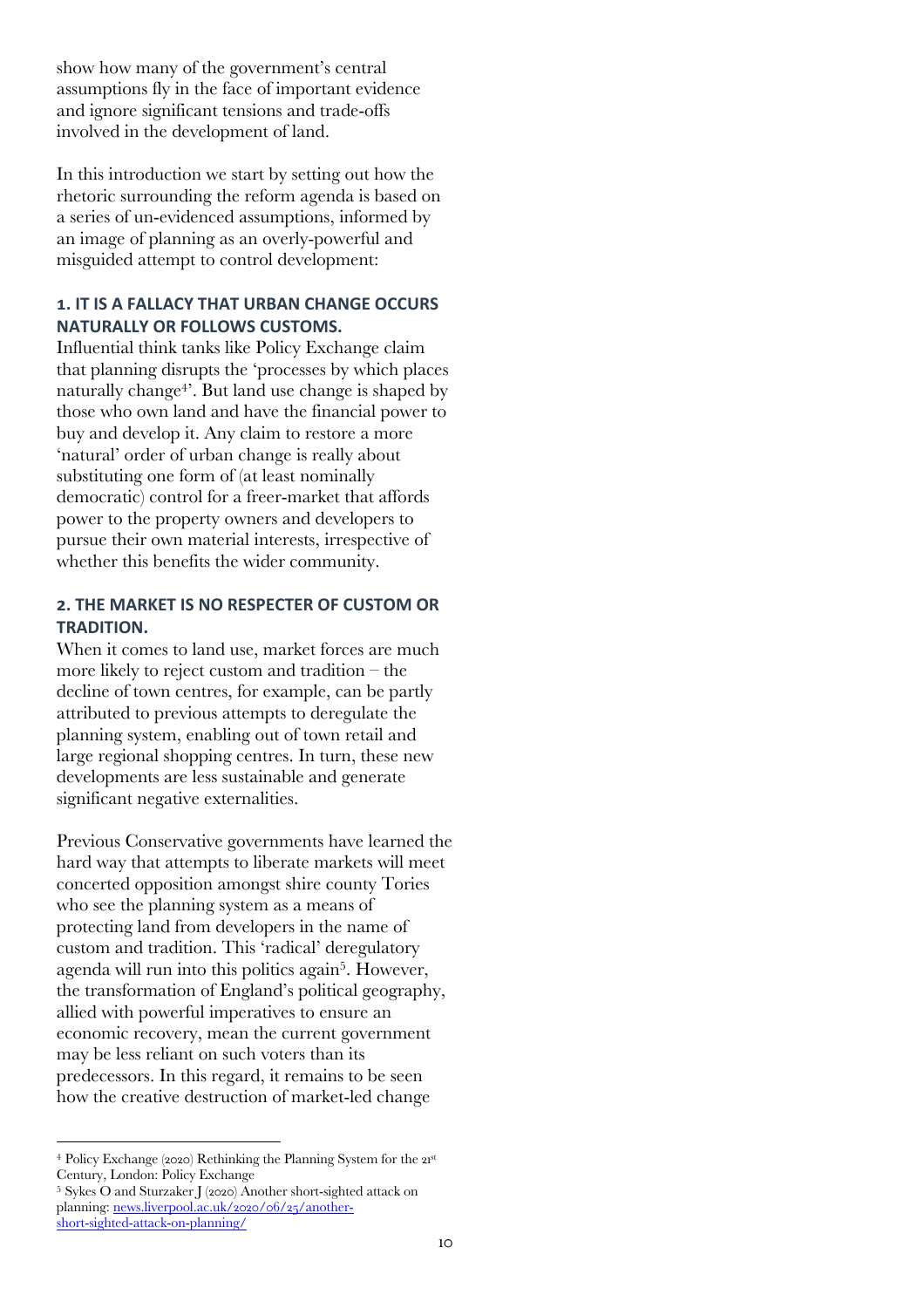will be squared with the forces of tradition within the ruling party.

## **:. THE MARKET WILL NOT PRODUCE THE OUTCOMES WE NEED.**

In the nineteenth century, so-called 'natural change' in our cities produced living conditions and environments that were appallingly inhumane and environmentally wasteful. Planning – or some other mechanism of democratic decision making about places and their qualities – was a necessary response to the horrors of laissez-faire development. Many of the poor outcomes we see in our built environment today – from car dependent developments on flood plains to offices converted into homes without any consideration of the living conditions they create – are a result of market-led processes. Products of deregulation and a failure to plan rather than the excessive control described by planning's critics. The focus on planning as an all-powerful distributive hand bears more the imprint of Hayek's critique of Soviet economic planning than the current reality of a neoliberal market economy.

## **;. DEREGULATION WILL NOT PRODUCE THE OUTCOMES WE NEED.**

Where planning is conceived as a hindrance on creative, productive 'wealth creators', the tendency is to not to ask 'what could these places be?', 'how might they be better?' – but instead, how can we reduce costs and free entrepreneurs to build more, better, faster. This is the wrong answer to the wrong question6, and it will not produce answers that deal with the climate crisis and the need to radically transform how we build. If the government is serious about stimulating a green recovery, premised on the development of significant new infrastructure to 'level up' parts of the country left behind by the UK's uneven economic development, then we need to be talking about better public planning7.

### **=. WE HAVE BEEN HERE BEFORE. TOO OFTEN.**

Several decades of market-orientated and deregulatory reforms have created a complex and fragmented system. This has been exacerbated by austerity, as planning departments have suffered some of the sharpest proportional cuts in local authority spending. Few working within the system

Blame the Housing Crisis on Over-regulation: theguardian.com/commentisfree/2020/jul/11/boris-johnson-wronghousing-crisis-overregulation

<sup>6</sup> Scott A (2020) Is 'build, build, build' really the best way forward for England's planning system? the conversation.com/is-build-build-buildreally-the-best-way-forward-for-englands-planning-system-141857 <sup>7</sup> Willliams F and Chipperfield D (2020) Boris Johnson is Wrong to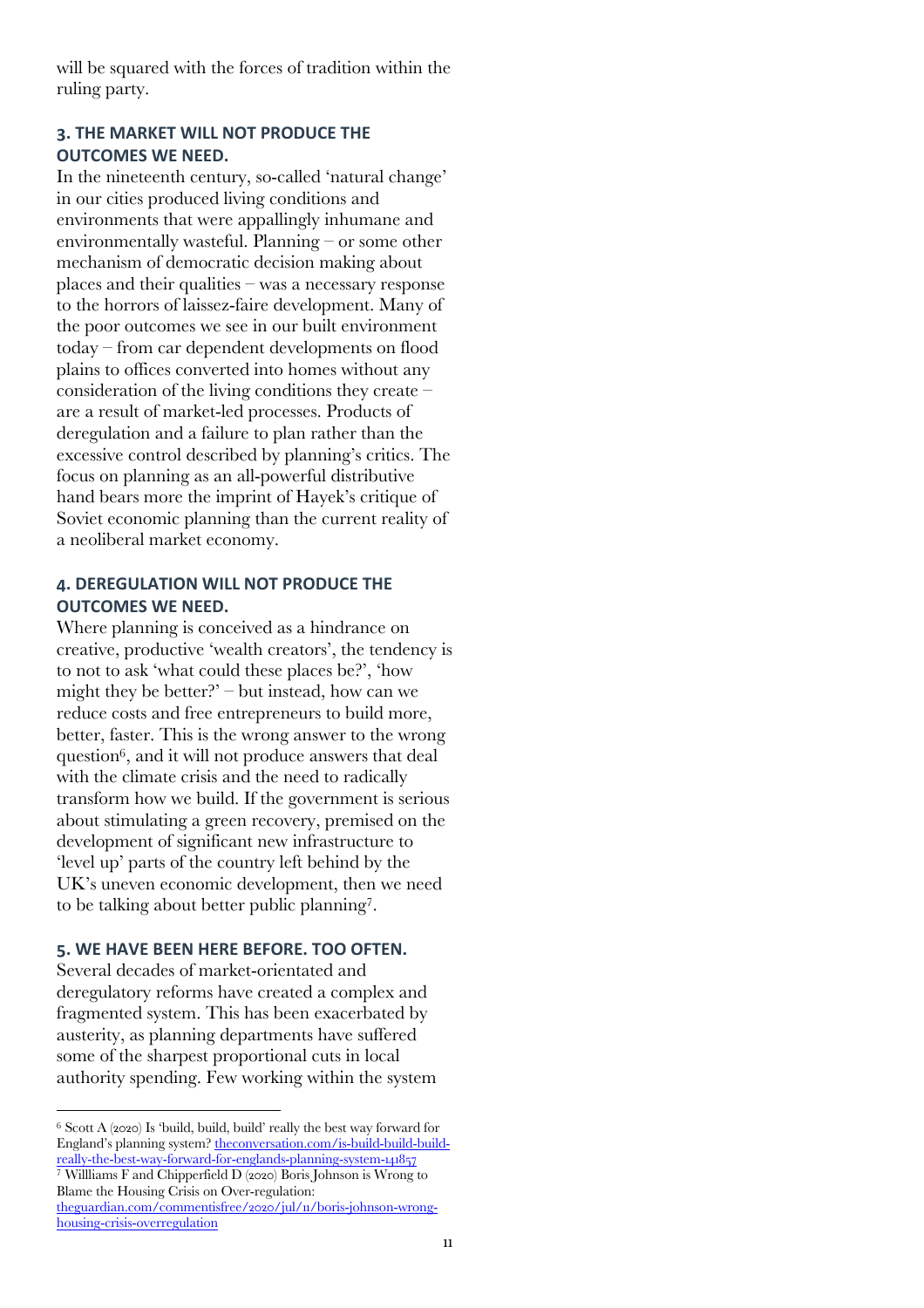would claim it now works effectively. The current proposals fail to acknowledge much of this recent history, let alone to learn any lessons from it.

## **?. PLANNING REFORM HAS BECOME AN EVIDENCE-FREE ZONE.**

As was evident in Boris Johnson's baseless claim8 that 'newt counting' was an impediment to development in his 'build, build, build' speech that announced the current planning reforms, the government's approach seems to be driven by ideological distaste for the idea of a proactive planning system, rather than real debate about the kind of system we have, how it is working, and the ways it needs to change. It is crucial to carefully examine the view that the planning system is a major problem, assessing what evidence there is to support this claim and whether measures being proposed to 'fix' it are based on an informed view.

## **B. INTRODUCING DATA-DRIVEN PROCESSES IS LIKELY TO LEAD TO PRIVATISATION AND A LOSS OF DEMOCRACY**

The White Paper promises that converting the planning system from qualitative documents to quantitative data will standardize planning, facilitating the entry of 'PropTech entrepreneurs' who will build 'new digital services' to automate parts of the process. While the need for a more accessible interface for the public to access planning documents is clear, this represents a much deeper introduction of 'computational urbanism' to the planning system. The danger is that by automating parts of the process, spatial decision-making begins to be reduced to a set of neutral, objective, nonvalue-laden principles. While the report appears to limit the application of technology to 'routine' tasks, it doesn't say how these will be defined. Groundbreaking recent work on data in the urban environment suggests logics of rational calculation are fundamentally *reductive,* missing many phenomenological elements of the environment that people and communities hold dear. Worse, the 'datafication' of services tends to carve them up into simplified, easily standardized pieces. Applying this to complex social areas like planning can start to divorce elements of spatial decision-making from political accountability: government *through*  technology quickly becomes government *by*  technology, leading to a loss of democratic accountability. Finally, the datafication of planning also tends to commodify information about the

<sup>8</sup> Harabin, R (2020) Boris Johnson's Newt-counting claim questioned: bbc.co.uk/news/uk-politics-53276461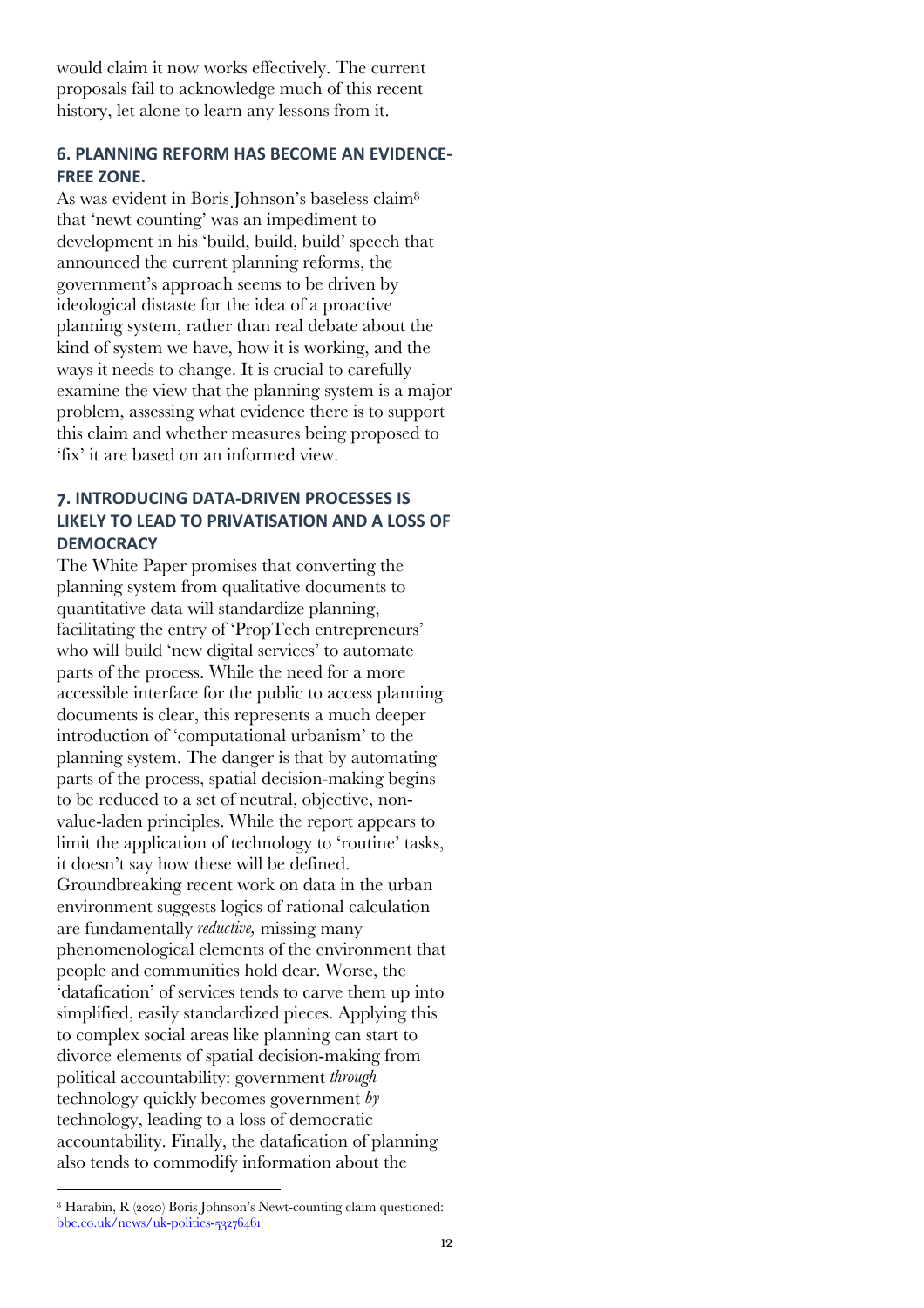spatial environment, introducing a logic of privatisation. This represents an 'enclosure' of planning as a public service, and a use of it to create new markets in data processing.

## **C. WE NEED TO DEVELOP A BETTER UNDERSTANDING OF THE POSITIVE ROLE PLANNING COULD PLAY**

*Planning for the Future* sees the planning system as little more than a regulatory process for licensing housing development, completely misunderstanding the wider strategic role that planning can and should play in coordinating investment and shaping development to create more sustainable places. In response, it is vital to enhance understanding of the nature and purpose of the planning system and the contributions it can and should make to attempts to build back better. As Laurie MacFarlane has recently suggested, for too many people the planning system remains a 'black box'9. As such it has longbeen an easy target for powerful property lobbies, neoliberal ideologists, and governments seeking to flex their deregulatory credentials (see TCPA, 2018<sup>10</sup>). This needs to change<sup>11</sup>.

<sup>10</sup> Town and Country Planning Association (2018) Planning 2020: Raynsford Review of Planning in England

<sup>9</sup> Macfarlane L (2020) Boris Johnson's plan to build back better is an attack on democracy: opendemocracy.net/en/oureconomy/borisjohnsons-plan-build-back-better-attack-democracy/

<sup>11</sup> Ellis H (2020) Principles for Planning Reform:

tcpa.org.uk/blog/blog-principles-for-planning-reform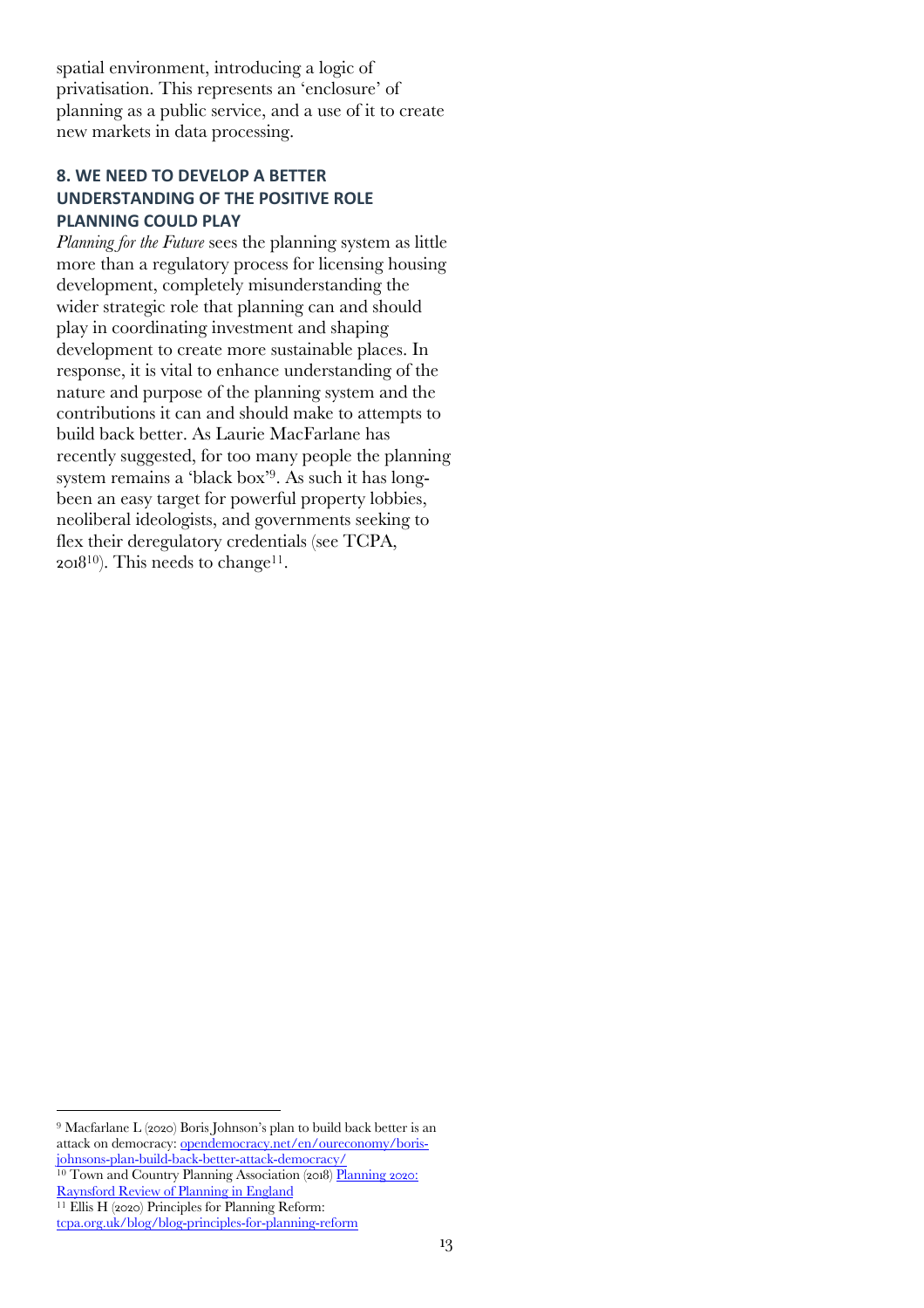# **2. IS HOUSING LAND SUPPLY CONSTRAINED BY THE PLANNING SYSTEM?**

Dr. Quintin Bradley

Why are we so slow at building homes by comparison with other European countries? …I tell you why - because time is money, and the newt-counting delays in our system are a massive drag on the productivity and the prosperity of this country (Boris Johnson)

Does the "red tape" of planning permission stop homes being built? Does the planning system constrain the supply of housing land as the Prime Minister said?

In fact, local planning authorities are approving more than enough planning permissions to exceed the government build target of 300,000 homes every year. The problem is not the number of planning consents or the supply of housing land. The problem is with the landowners, promoters and developers who hold these consents. The problem is that these homes are just not being built.

In the year to June 2019, 377,000 full residential planning consents were granted across England<sup>12</sup>. If these planning consents were all turned into homes, just short of two million houses could be delivered over the course of just five years.

But that is not happening. Only 214,000 homes were built last year, leaving a sizeable gap of around 163,000 fewer houses built than were given planning permission<sup>13</sup>. According to the TCPA<sup>14</sup>, there is a cumulative backlog of over 800,000 permissioned homes that have never been built. The LGA puts the figure at closer to  $1,000,000^{15}$ .

There are two reasons for this backlog. The first was identified by the previous Prime Minister, Theresa May when she spoke of "perverse incentives in the

<sup>12</sup> Savills (2019) Planning Policy Update December. London. Savills Research UK Residential. Available at:

pdf.euro.savills.co.uk/uk/residential---other/planning-policy-updatedecember-2019.pdf

<sup>13</sup> HBF (2019) Massive increase in housing supply despite wider uncertainties. 14 Nov,. Available at: hbf.co.uk/news/massive-increasehousing-supply-despite-wider-uncertainties/ London. Homebuilders Federation.

<sup>14</sup> TCPA (2020) Raynsford Review – Planning 2020 'One Year On'. London. Town & Country Planning Association.

<sup>15</sup>LGA (2020) Housing Backlog - more than a million homes with planning permission not yet built: https://www.local.gov.uk/housingbacklog-more-million-homes-planning-permission-not-yet-built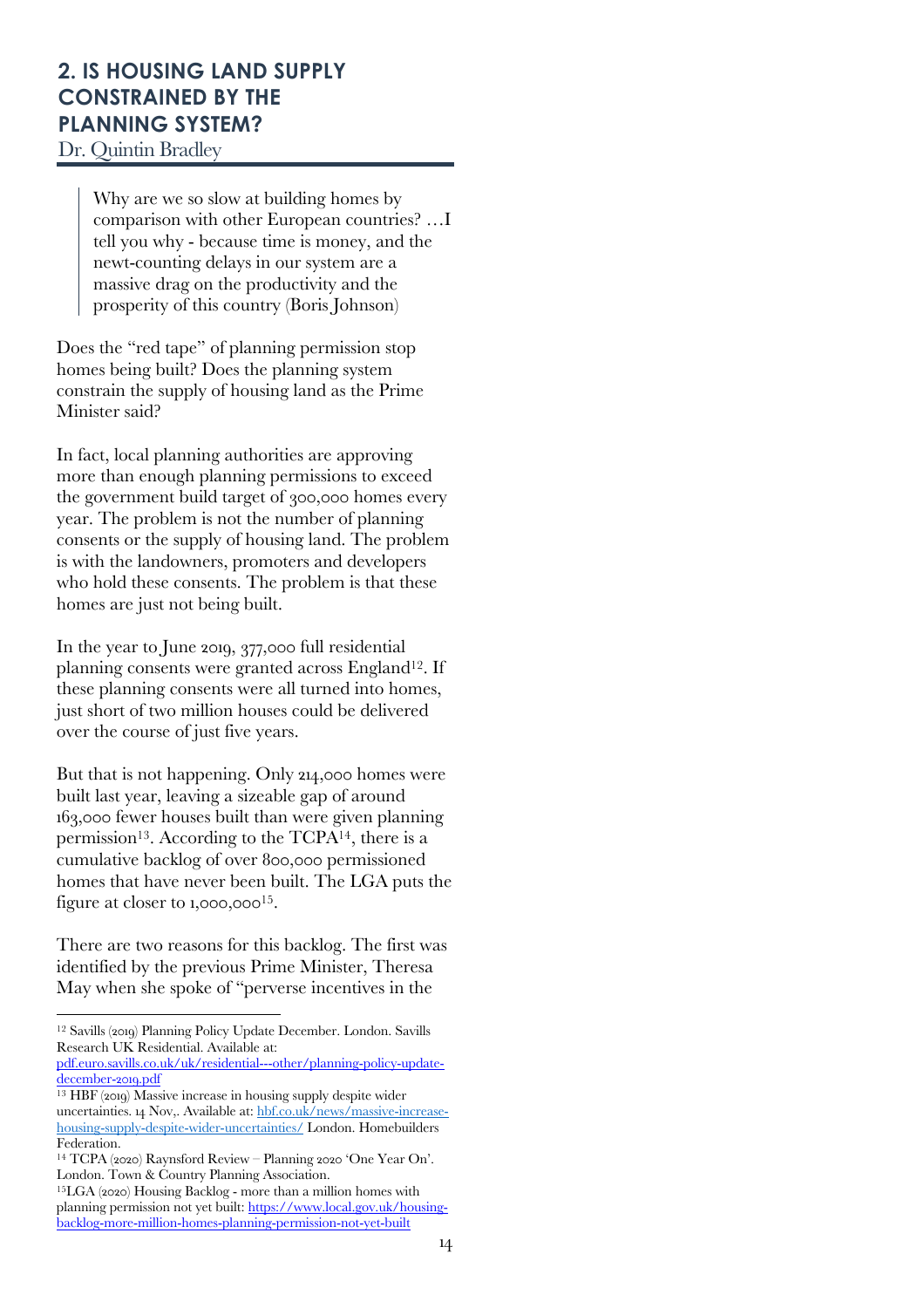housing supply regime"<sup>16</sup>. These are incentives that encourage landowners and site promoters to benefit from increasing land values rather than building homes. Almost 60 per cent of all residential planning permissions are held by non-builders<sup>17</sup> and somewhere between 20 and 50 per cent of sites are not built out18. Instead these sites are sold on to benefit from the increase in value and are not developed19.

The second reason for the slow delivery of homes lies with the housebuilders themselves. A succession of government investigations has identified a lack of responsiveness in the housebuilding industry as the obstacle to delivery. Specifically the problem is the rate at which homes are built.

Housebuilding in this country is concentrated in the hands of ten volume builders who operate across both land and housing markets. In order to meet the cashflow needed to acquire a housing land pipeline, these companies have developed a stop-go model of building. They use a standardised and limited housing design palette to provide predictability in pricing, and employ a casual, semi-skilled workforce that only builds houses at the rate they are sold.

The recent report by former Conservative Minister, Oliver Letwin MP20 reaffirmed the findings of other surveys to show that housebuilders limit the number of homes built each year. Building no more than 60 homes per site keeps prices high and stokes demand for new homes.

In her government-commissioned review of housing supply, economist Kate Barker<sup>21</sup> argued that reform of the planning system would not be enough to increase the number of homes built. What was needed was a huge increase in productivity by the housebuilding industry. But no such increase in production has been forthcoming.

<sup>&</sup>lt;sup>16</sup> May, T. (2018) *PM speech on housing to set out changes to planning rules.* 4 March. Prime Minister's Office, 10 Downing Street.

 $17$  Winterburn, M. (2018) Home Economics: reversing the

financialisation of housing. *The Journal of Architecture*, 23 (1): 184-193 <sup>18</sup> Lichfields (2017) *Stock and Flow: planning permissions and housing output*. London. Nathanial Lichfield & Partners

<sup>19</sup> Chamberlain Walker (2017) *The role of land pipelines in the UK housebuilding process.* London. ChamberlainWalker Economics & Barrett Developments Ltd

<sup>20</sup> Letwin, Sir O. (2018) Independent Review of Build Out, Final Report. CM 9720. London. Ministry of Housing, Communities and Local Government

<sup>21</sup> Barker, K. (2004) Review of Housing Supply. Final Report Recommendations. Norwich. HMSO.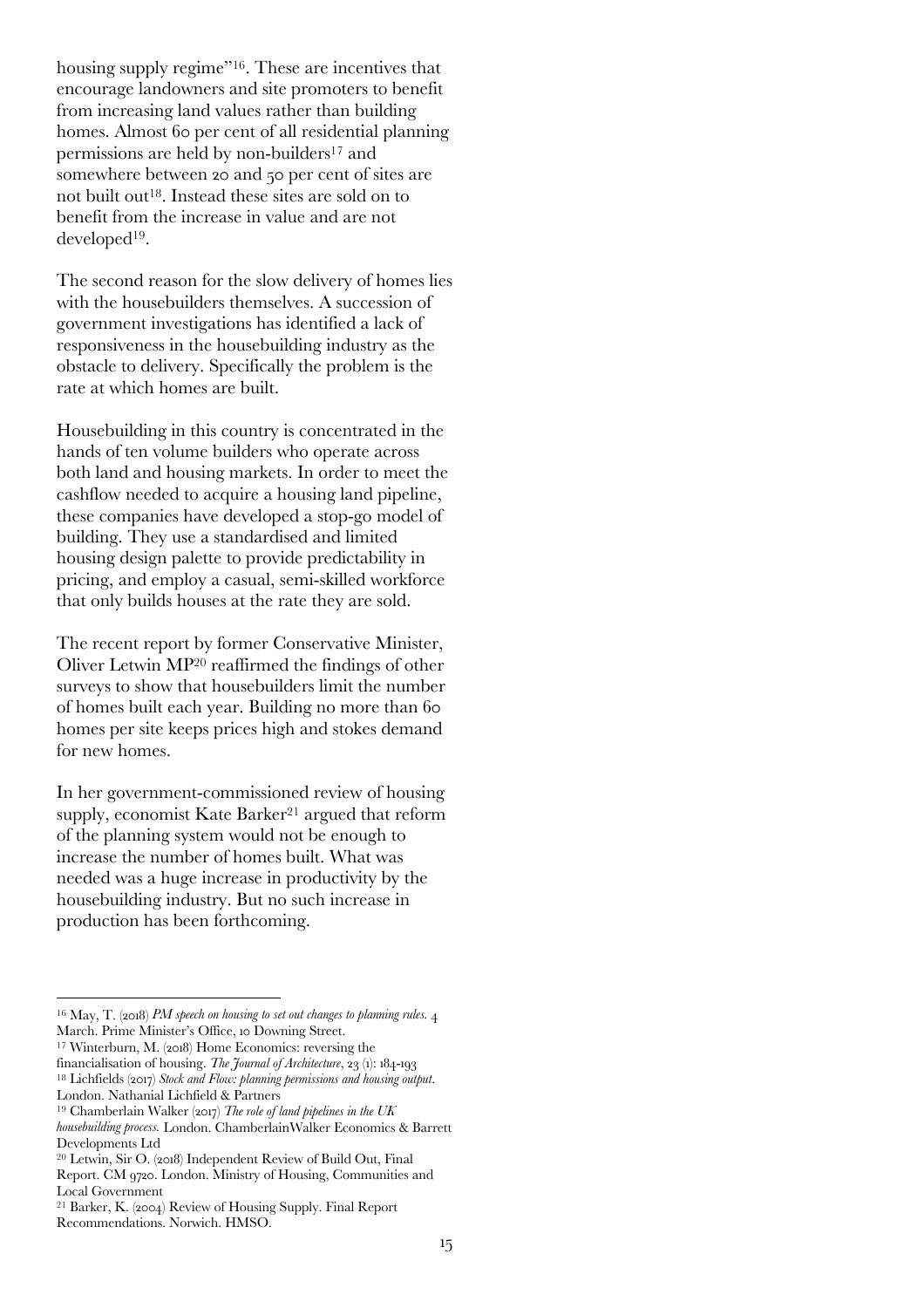Instead the planning system has been forced to accommodate itself to the inefficient business model of the housebuilders. Local planning authorities are now providing twice as much land each year as homes built. This supply of extra land has allowed the housebuilders to reduce production still further, and has more than doubled the average time taken to build homes<sup>22</sup>.

Instead of further deregulation of the planning system, the Letwin report recommended that local planning authorities should take over responsibility for developing land and that a boost in affordable home building would be the best way to stimulate supply. The private housebuilding industry has failed to deliver and further deregulation will only increase the inefficiencies in the housing market. It is time for a step-change in housing supply. We need more planning not less. The homes we need, in the places we need them, at a price we can afford, can only be provided by a strong planning system.

<sup>22</sup> Chamberlain Walker (2017) *The role of land pipelines in the UK housebuilding process.* London. ChamberlainWalker Economics & Barrett Developments Ltd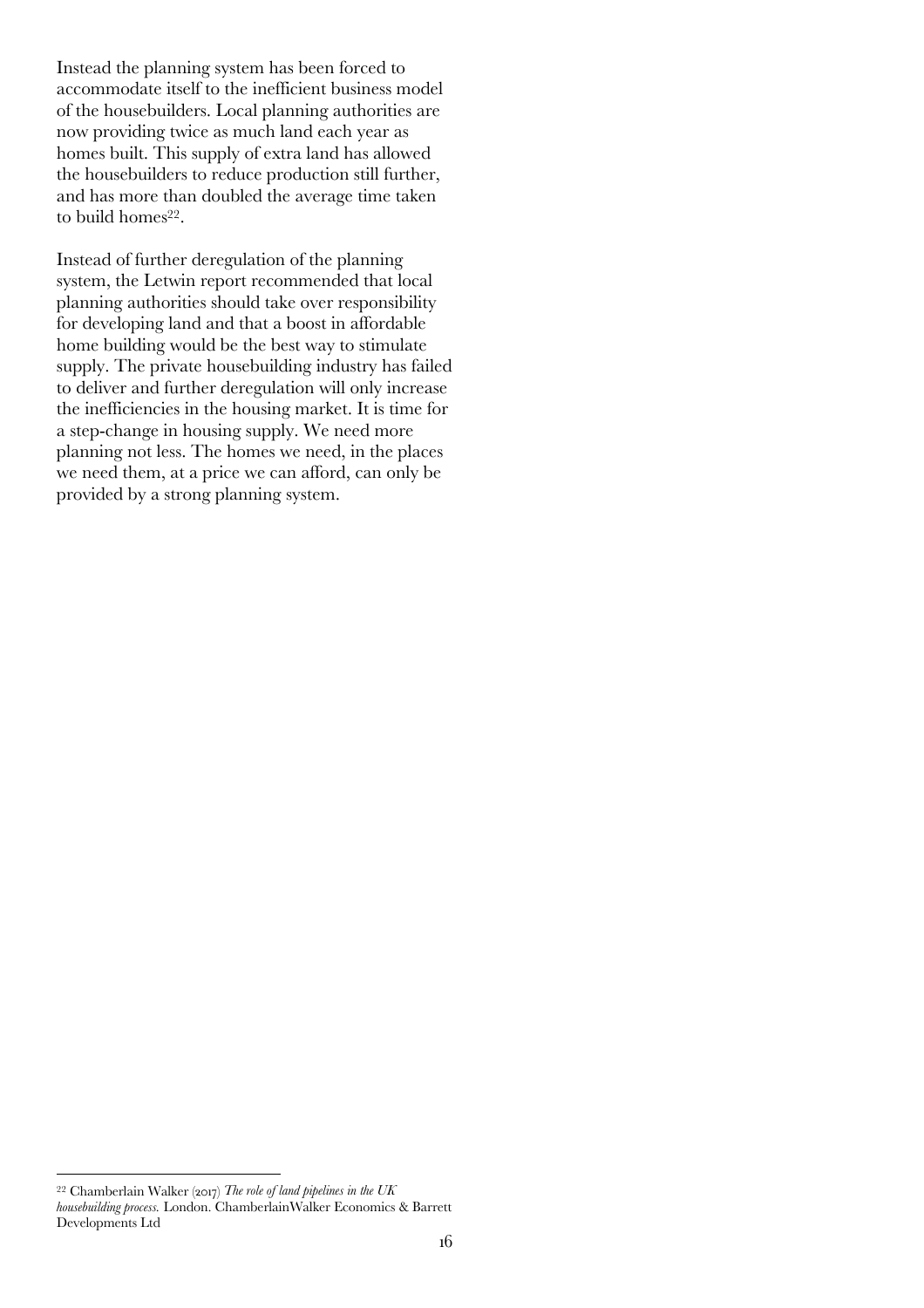# **3. WILL THE FREE MARKET BUILD THE HOMES WE NEED?**

Dr. Bob Colenutt

One of the great myths of housing in the UK, perpetuated in the Planning White Paper, is that the planning system is stopping housebuilders from building the homes 'the nation needs'. This myth promoted by the housebuilders and the property lobby goes like this: if only the planners would give out more planning consents with fewer 'onerous' conditions (like wanting a proportion of affordable housing); and if local authorities were not swayed by vocal NIMBY objectors to new housing, all would be well. More homes would be built, prices would fall, first-time buyers would get onto the housing ladder and the housing crisis would be over.

A simple argument- but false. First, we have to ask, what do we mean by 'the homes we need'? Are the homes we need only those produced by the volume builders such as Barretts, Persimmon, and Bellway, or are they homes needed by the homeless, those on housing waiting lists, and those needing specialized homes because they are elderly, disabled or have health problems. The latter group are certainly not provided by the free market nor by the volume housebuilders. Building for communities is not their job - they build a standard for sale product from Lands End to John o'Groats with one aim -creating shareholder value.

As Quintin Bradley argues above, the housebuilders have among them around 1 million plots with planning permission but have not built them out. In addition to this, they own or have options on thousands of hectares of 'strategic' land in their land banks. It is simply not part of their business model to build out their consents or land banks because that would bring down house prices and land prices, reducing the asset base on which their share price is valued. Their business model relies upon restricting supply – drip feeding land and housing units onto the market - to keep up prices. Hardly a free market.

The underlying purpose of the Planning White Paper is to open up opportunities in Growth Zones and Renewal Zones for housebuilders to acquire or obtain options on thousands more hectares of land. But why do the housebuilders want more land and planning consents if they do not want to build on what they already have? The answer is that land banking is the key business function of the housebuilders and their finance backers. Assembly of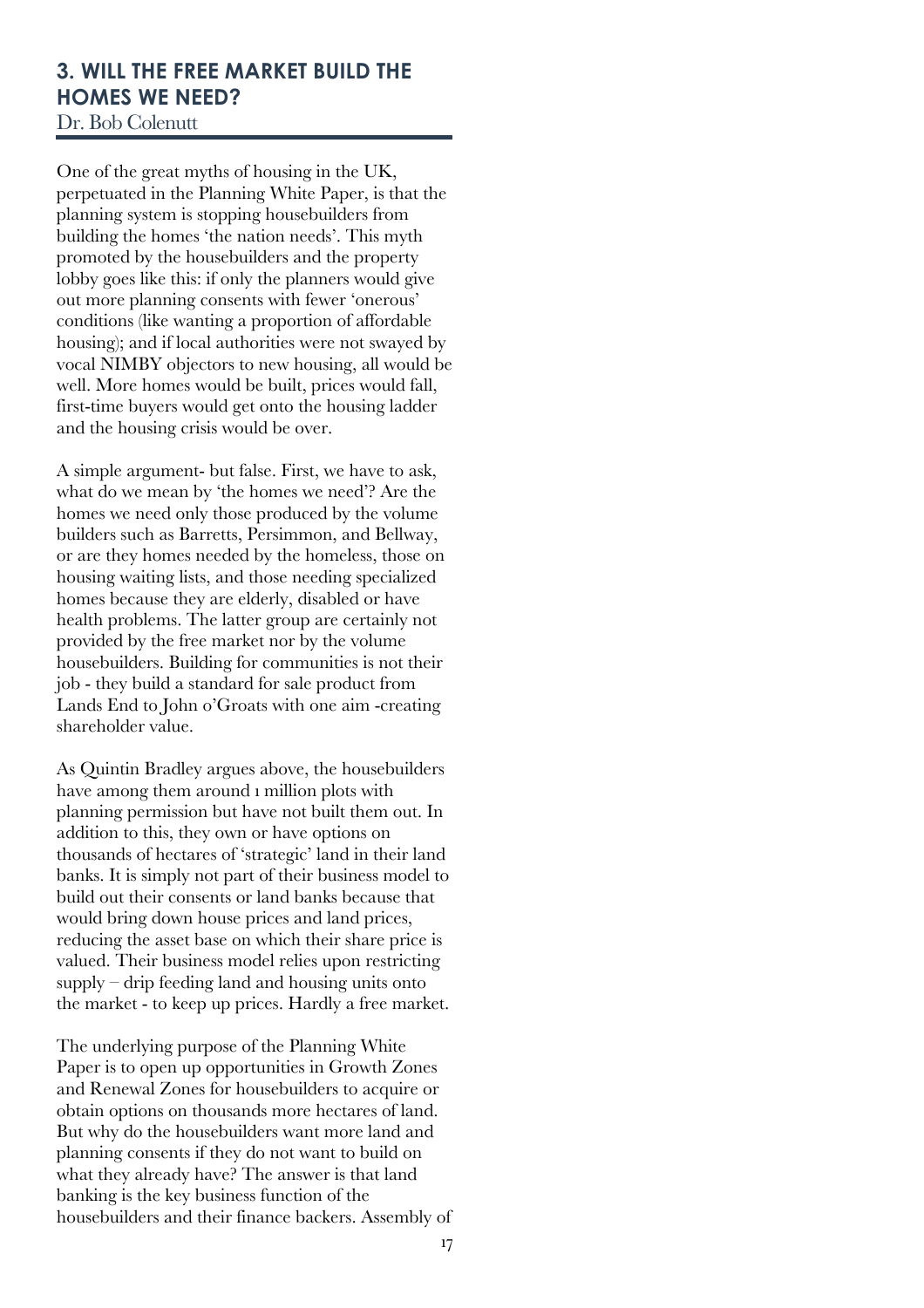a pipeline of development land for many years ahead is their insurance, their asset value. It is estimated that over the last ten years, the top ten housebuilders have acquired over 2 million plots of development land23. Trading in this land and capturing its rising value over time is at the heart of their business model. The planning reforms assure this will continue. They contain no mechanisms to compel a speedy build out of land banks.

Let us not also forget that on top of the land banking, the housebuilders and landowners and their financial backers have over decades been quietly capturing the lion's share of the gigantic amount of land value created by the grant of planning permission. They have captured  $\ell$ billions of this increase in value, while the community gets crumbs. The National Housing Federation estimates that in 2016/17, landowners in England made  $f_{13}$ billion in profit from land sales (up from  $\zeta$ , q billion in 2014/15), more than double the total profits of Amazon, McDonalds and Coca-Cola put together<sup>24</sup>. Of the increase in land value due to planning permission, Bentley (2017) estimated that  $73\%$  of this value went straight to landowners and developers25. Colenutt (2020, p111) estimates that if we measure land value increases over time resulting from development, including from infrastructure such as roads and railways, the amount of value captured by the property and finance sector is closer to  $95\frac{9}{26}$ . This immense value capture is the true currency of the housebuilding sector  $-$  not the number, affordability or quality of homes built.

Why is this not clawed back for the community? The measures that exist, Section 106 'planning obligations' and Community Infrastructure Levy (CIL) payments, are totally inadequate – and the property system is expert at gaming the planning system so they can escape from these obligations<sup>27</sup>. As Shelter research has shown, thousands of affordable homes have been lost in this way. Michael Edwards in his contribution to this report explains why the proposed system of capturing land values in the White Paper can also be 'gamed' and will fail to deliver the social and affordable housing the nation needs.

<sup>23</sup> Colenutt, B (2020*) The Property Lobby: The Hidden Reality Behind the Housing Crisis*, Bristol: Policy Press, p37

<sup>24</sup> National Housing Federation (2018) *Landowners make £13 billion profit in one year as high land prices stifle affordable housing*, London: National Housing Federation.

<sup>25</sup> Bentley, D, (2017) *The Land Question*, London: Civitas

<sup>26</sup> Colenutt, B (2020) *The Property Lobby: The Hidden Reality Behind the Housing Crisis*, Bristol: Policy Press

<sup>27</sup> Grayston, R.(2017), *Slipping through the loophole*, London: Shelter.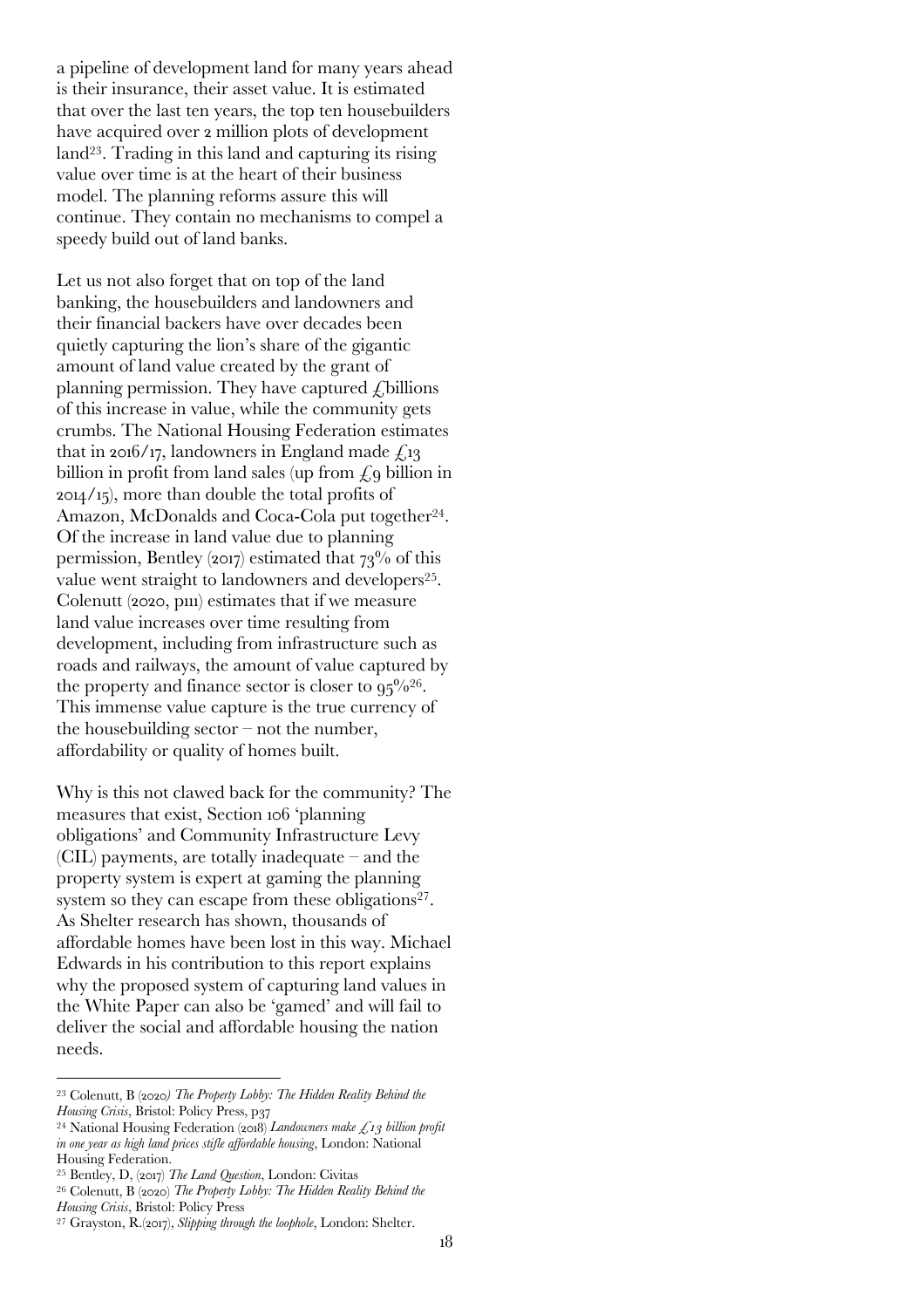Part of the reason for its unparalleled success in getting what they want from Government is that the property lobby plays the blame game. 'The planners' are consistently blamed for non-delivery of housing despite the truth being that they do not build anything. They determine planning applications and give consent to 88% of the applications they receive but if the housebuilders will not implement these permissions there is nothing planners can do about it. The supply of housing is in the hands of landowners, housebuilders and financiers NOT the planners. Yet the blame game is also part of the housebuilders business model because they can claim that because planners are 'holding back development' they need more development land zoned for housing.

It goes further than that. They have something even more serious to hide. Despite their protests of innocence whenever this is raised, the big housebuilders and landowners run local and regional cartels and oligopolies to limit supply and keep up prices so they all benefit. High house prices are caused by these practices not by the planners. Cahill who has undertaken exhaustive studies of landownership in Britain concludes that, 'the market for development land in the UK is rigged'28. Thus, heaven forbid if someone started a mass sale of land banks. That would be a liberalisation of the market too far.

So the housebuilding market is not a competitive market. Yet time and again government turns to the housebuilders, landowners and finance sector to 'solve the housing crisis' and meet government housing targets, or to 'kick start the economy'; and time and again, they fail to deliver. But governments, particularly Conservative ones, never learn for the simple reason that the property lobby is their friend and political funder so it rewards the property industry with generous subsidies and tax breaks. In return, government gets the political donations that follow, but not the housing targets they also claim to need.

The now notorious Robert Jenrick (Secretary of State for Communities and Local Government) intervention in support of a wealthy Tory donor in a planning dispute over a major development of 1500 homes in London in 2020, is all too typical<sup>29</sup>. Jenrick

<sup>28</sup> Cahill, K. (2001) *Who Owns Britain?*, Edinburgh: Canongate. <sup>29</sup> Geoghegan, Peter, *Exclusive: Robert Jenrick in new 'cash for favours' row*, Open Democracy, July 4 2020.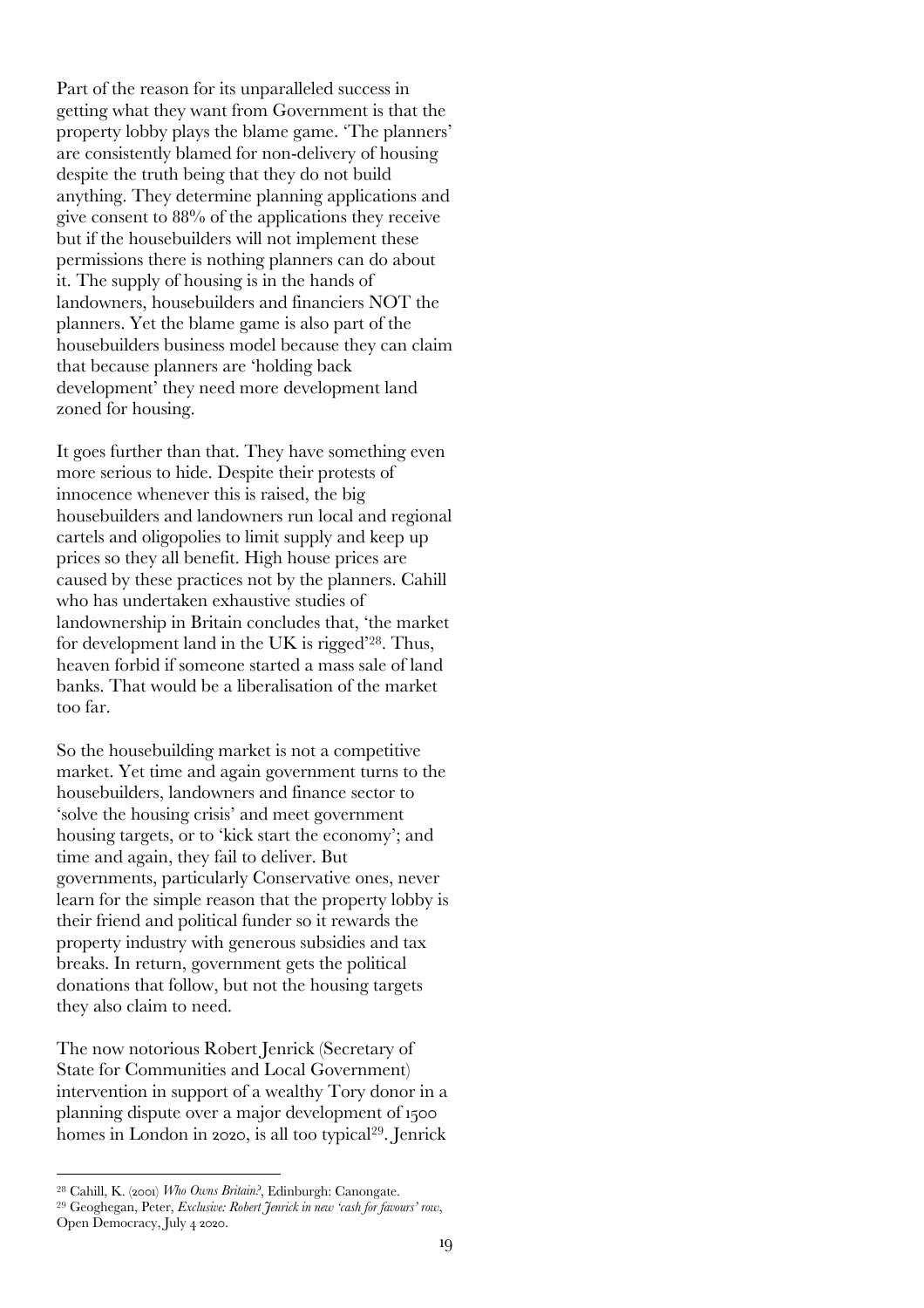overrode his own planning inspector to allow a lower level of affordable housing and rushed the scheme through so that it evaded CIL charges. It is notable in this example that meeting real housing need did not feature in the transaction. Is that what Tory planning reformers mean by 'freeing up the market'?

The central paradox of the 'free market' argument is that it flies completely in the face of the evident fact that the housing market is subsidized by the state through tax breaks, infrastructure funds, Help to Buy and now by Stamp Duty holidays. The current government cry of 'Build, Build, Build' is not about free markets but more subsidy to the housebuilders and landowners. And, as they will find out, the housebuilders will not deliver - except to expand their land banks.

Yet even this is not enough for them; this is the current housebuilder list of demands many of them helpfully met by the White Paper and other measures:

- o A massive post COVID subsidy to prop up their share value, that is, more tax concessions, more planning consents, and continuation of Help to Buy.
- o Relaxation of planning controls especially waiving affordable housing obligations, reducing CIL payments, and ditching planning obligations for affordable housing altogether in designated zones.
- o Support for new sub-markets. The current fad is Build to Rent. Only around 100,000 completed so far but rising and popular with Ministers who have seized on Build to Rent as an answer to the lack of rental housing. It is in fact not an affordable housing product at all but a high-end rental product for professionals. Not exactly a contribution to meeting dire housing need.

The property lobby will not build the homes the nation needs. Government has to do this. Yet its funding for social rent housing is at pitiful levels and reveals the true conscience of Ministers. Only 6000 genuine social rent homes were built in 2017-18; meanwhile thousands are sold off under Right to Buy. If there was any morality in the cry of 'Build, Build, Build', government would prioritise building homes for social rent and break up the oligopolies running the UK housebuilding market.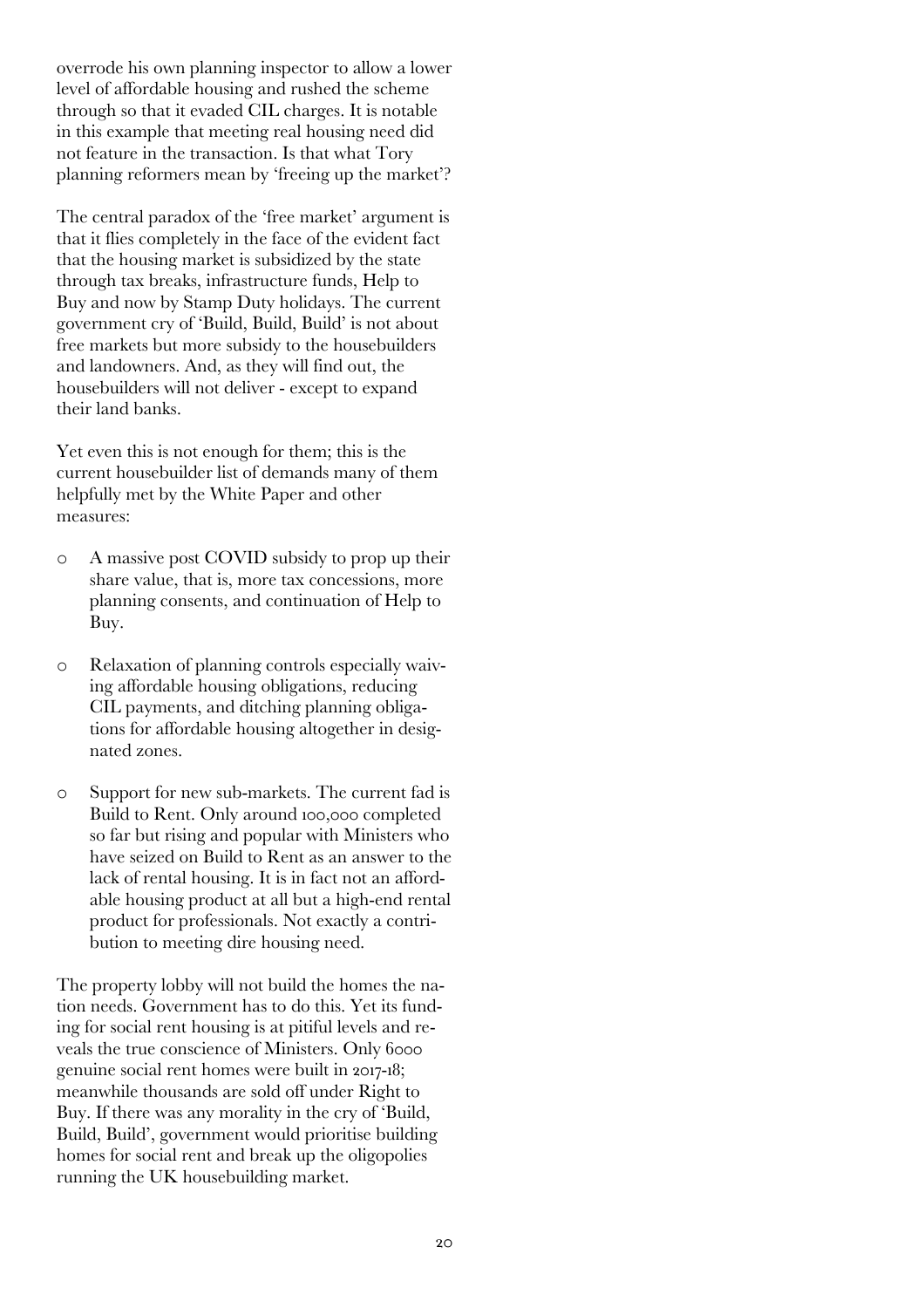To conclude, there is no free market in housebuilding. Nor will be there ever be because this is not what the housebuilding and finance sector wants. They want more land, more subsidies and lower taxes. That's it. Anything that reduces prices like building housing the nation needs by reducing their profit take would be a disaster and they will not allow it.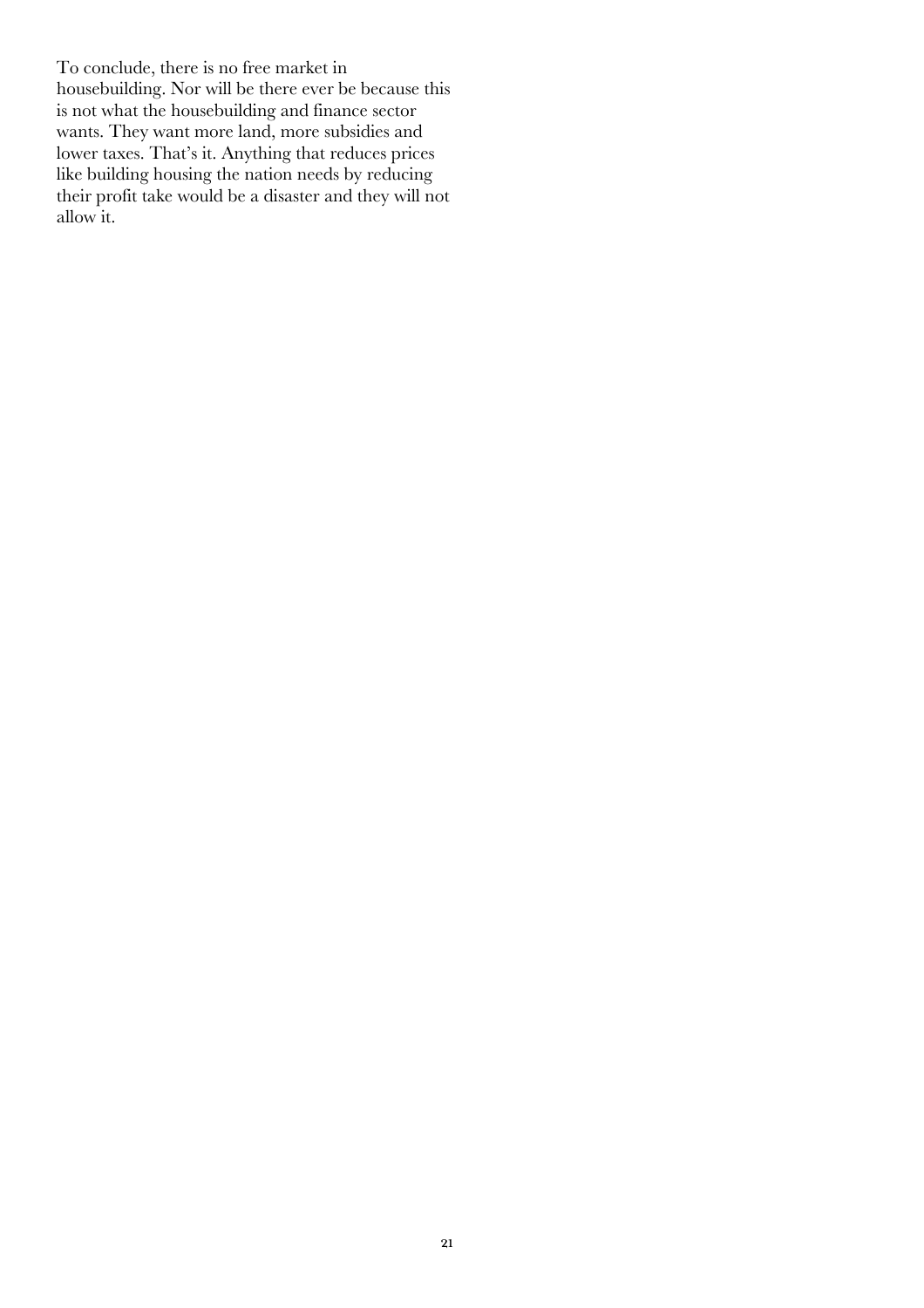# **4. CAN DEREGULATION FREE UP THE MARKET IN THE PUBLIC INTEREST?** Dr. Ben Clifford

In the press release accompanying the Prime Minister's 'Build, Build, Build' speech on 30 June 2020, it was announced that "new regulations will give greater freedom for buildings and land in our town centres to change use without planning permission and create new homes from the regeneration of vacant and redundant buildings... Developers will still need to adhere to high standards and regulations, just without the unnecessary red tape"30. This is an expansion of permitted development (PD), and on 21 July it was confirmed that the government were indeed introducing new PD rights, including the ability to demolish commercial buildings and replace them with new residential buildings and the ability to add additional storeys onto a range of existing buildings for residential use under PD31.

PD is a long-standing feature of our planning system, used traditionally for small scale and temporary development likely to have few externalities and not needing the focus of a planning permission process. In 2013, however, there was a dramatic increase in what was possible under PD in England, with officeto-residential change of use becoming PD. This was originally for a three-year period only but was hailed as successfully delivering thousands more homes by the government in 2015 and made permanent. Alongside and since then, there have been various other increases in the changes to-residential use which are now covered by PD, including (with certain limits), agricultural-to-residential, light industrial-to-residential, storage-to-residential, retailto-residential and retail related sui generis uses (like launderettes) to residential.

The expansion of PD can be traced back directly to certain think tanks, with a 2011 report from Policy Exchange suggesting that the planning system was "soviet" style rationing of housing and calling for "supply side reforms" to include "a blitz on brownfield bureaucracy" with an apparent need for change of use to be expanded so commercial sites could be more "easily recycled" to homes in a more

<sup>30</sup> Prime Minister's Office (2020). 'PM: Build, Build, Build' at gov.uk/government/news/pm-build-build-build

<sup>&</sup>lt;sup>31</sup> MHCLG (2020). 'New laws to extend homes upwards and revitalise town centres" at gov.uk/government/

news/new-laws-to-extend-homes-upwards-and-revitalise-town-centres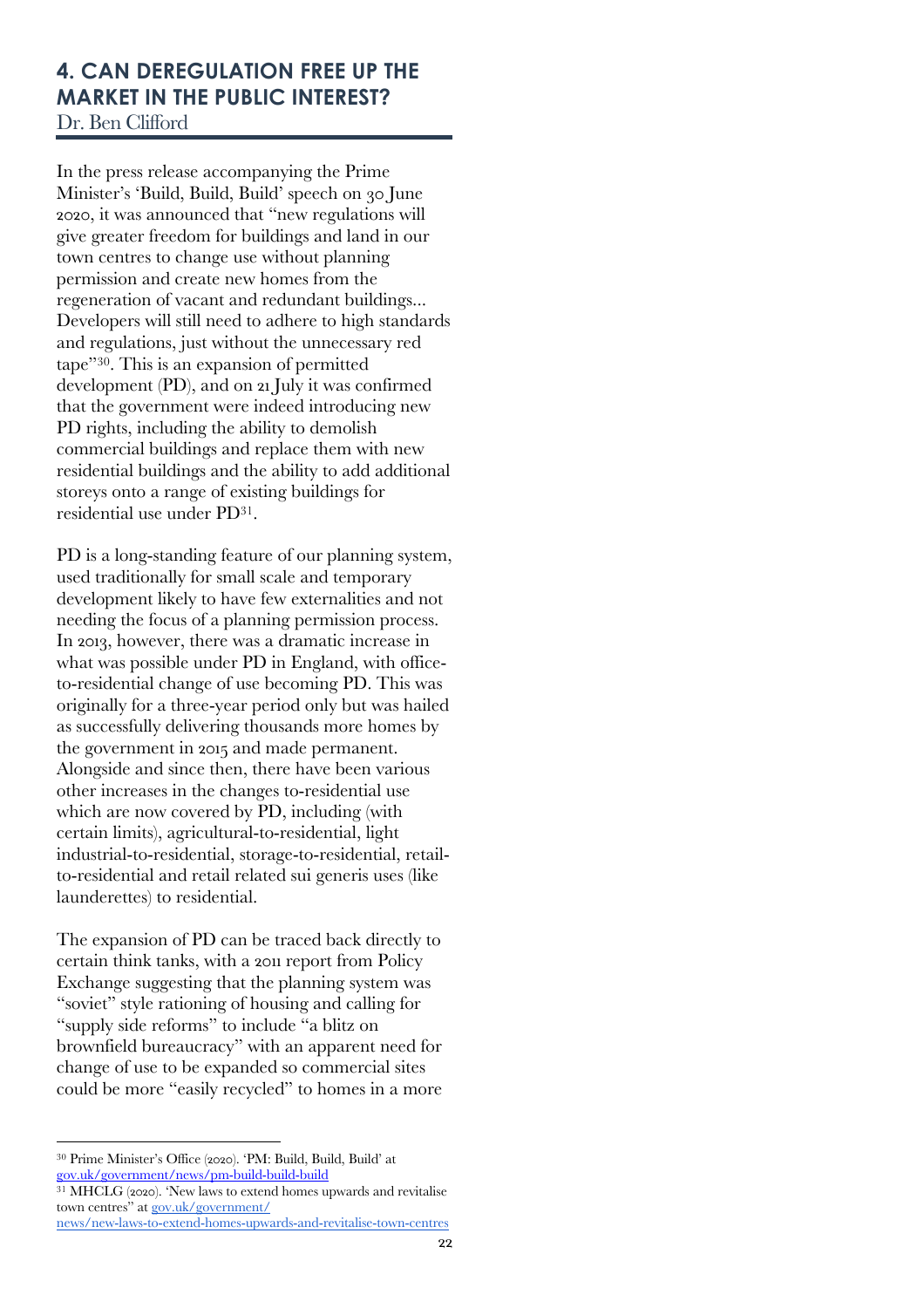flexible land market.32 Various other reports published since have called for expansions to PD, suggesting that they would allow "a creative trial and error process guided by price signals" instead of the "misallocation of land resources" which planning apparently causes<sup>33</sup>.

The creation of new housing through PD, both through the existing rights but also through some of the rights recently announced should be a serious cause for concern. Although any new dwellings resulting from PD would be subject to building regulations, these offer only quite limited protections to future residents, focussing importantly on safety issues, but not on planning issues such as internal design or location. As a result, there is a large body of evidence that what would generally be considered poor quality housing has been created through PD since 2013. This includes research from academics, architects, business groups, as well as examples cited in the media34.

In 2019, responding to some of this concern, then Secretary of State James Brokenshire announced a review of the quality of housing created through PD. This review was published by the government on the same day that they announced further extensions to PD rights<sup>35</sup>. Based on the existing and new research,

<sup>32</sup> Morton, A. (2011). *Cities for Growth Solutions to our planning problems*. Policy Exchange, London

<sup>33</sup> Schumacher, P. (2018). 'Only capitalism can solve the housing crisis' at adamsmith.org/capitalismcansolvethehousingcrisis; see also Javid. S. and Centre for Policy Studies (2020). *After the virus: a plan for restoring growth*. Centre for Policy Studies, London and Centre for Cities (2020). 'Housing' at centreforcities.org/housing/

<sup>34</sup> For example Clifford et al (2018). Assessing the impacts of extending permitted development rights to office-to-residential change of use in England, rics.org/globalassets/rics-

website/media/knowledge/research/research-reports/assessing-theimpacts-of-extending-permitted-development-rights-to-office-toresidential-change-of-use-in-england-rics.pdf; Clifford (2019). Healthy homes? Thirty examples of Permitted Development Conversions, ucl.ac.uk/bartlett/planning/sites/bartlett/files/tcpa\_room\_the\_breat he\_examples\_-\_clifford\_et\_al.pdf; Hertfordshire LEP (2019). Dramatic loss of office space has 'major implications' for Hertfordshire's economy, hertfordshirelep.com/news-events/news/dramatic-loss-ofoffice-space-has-major-implications-for-hertfordshire-s-economy/; Levitt Bernstein (2019). Why the government should end permitted development rights for office to residential conversions, levittbernstein.co.uk/site/assets/files/3256/end-pdr-for-office-toresi.pdf; Spratt, V. (2019). 9m² flats, microhomes sold under Help to Buy: how office-to-flat conversions created the rise of 'rabbit-hutch' homes, inews.co.uk/opinion/comment/9m2-flats-microhomes-soldunder-help-to-buy-how-office-to-flat-conversions-created-the-rise-ofrabbit-hutch-homes-312973; Jones, R. (2018). As small as 13 sq metres:

are these the worst new flats in Britain?, theguardian.com/money/2018/aug/25/flats-block-converting-offices-

living-space

<sup>&</sup>lt;sup>35</sup> Clifford et al (2020). Research into the quality standard of homes delivered through change of use permitted development rights , gov.uk/government/publications/quality-standard-of-homesdelivered-through-change-of-use-permitted-development-rights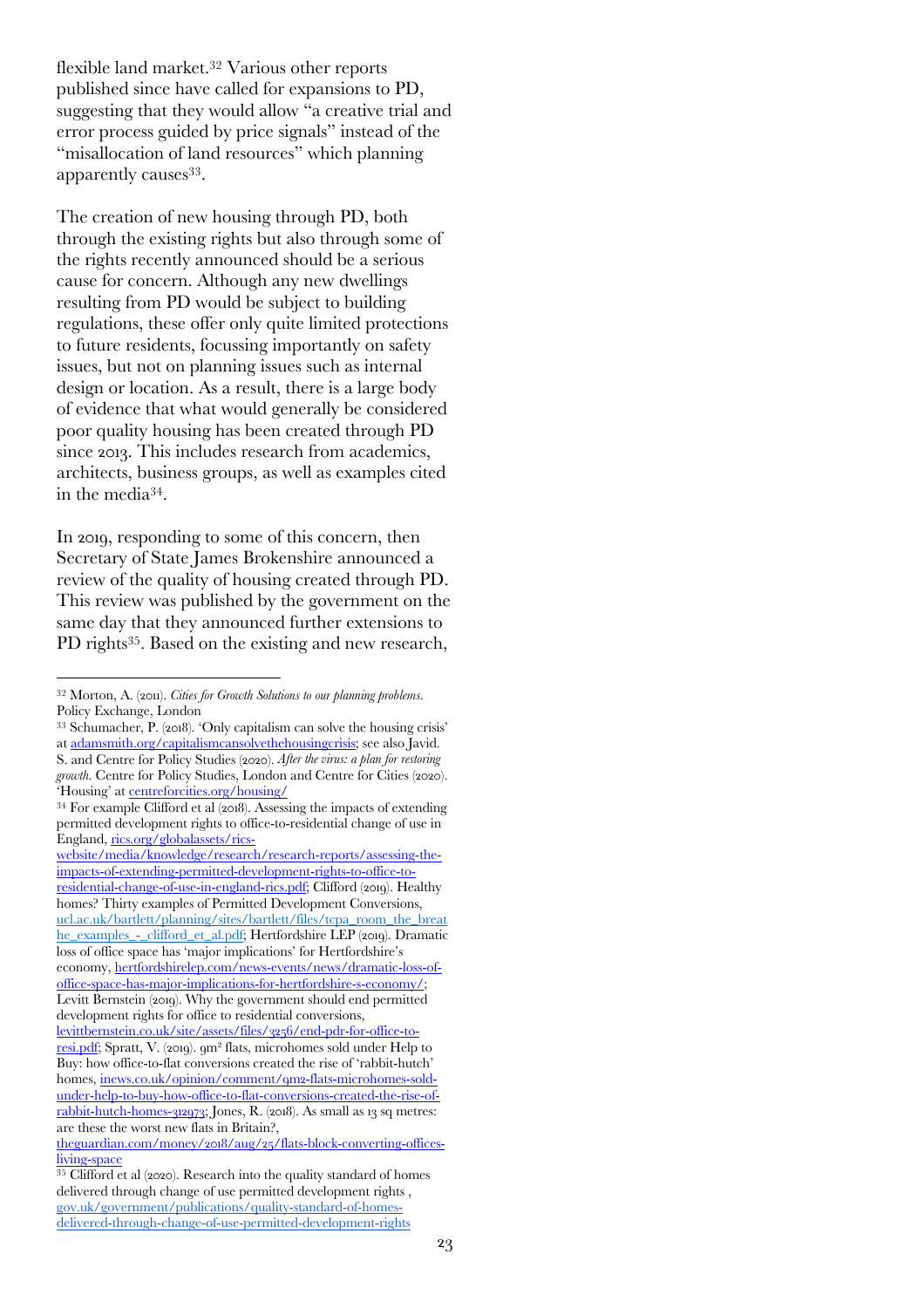the key issues associated with housing created through PD appear to be:

- o Housing quality, in terms of space standards: many tiny housing units, well below the government's recommended Nationally Described Space Standards (which cannot be applied to PD) have been created, with the 2020 report published by MHCLG finding 78% of units were beneath the standards, often considerably smaller;
- o Housing quality, in terms of natural light: shockingly, building regulations do not actually require dwellings to even have a window and whilst examples with no window at all are rare (but do exist), many PD units have strange layouts not conducive to natural light penetrating the dwelling and some do not have windows in all habitable rooms;
- o Housing quality, in terms of access to amenity space: many PD housing units have no access to any private or communal outdoor space, such as balconies, gardens or roof terraces, associated with a higher quality of life in denser brownfield locations, with the 2020 report published by MHCLG finding just 3.5% of units had this;
- o Residential amenity, in terms of location: some PD schemes have been in locations not suitable for housing use, such as the middle of still functioning business or industrial estates;
- o Design issues, in terms of the appearance of the building and its interaction with the surrounding public realm, which cannot be considered or required to be improved under existing PD rights;
- o Lack of infrastructure contributions, with most conversions able to avoid making any Community Infrastructure Levy (CIL) contributions at all (if the local authority has an adopted CIL charge), even though housing places very different demands on local social and green infrastructure than commercial uses;
- o Lack of affordable housing contribution, with planners unable to negotiate any contributions towards affordable housing at all, even though many office conversions (in particular) involve many more than ten units being created (the usual policy cut-off for contributions) and even though there is evidence of some diversion away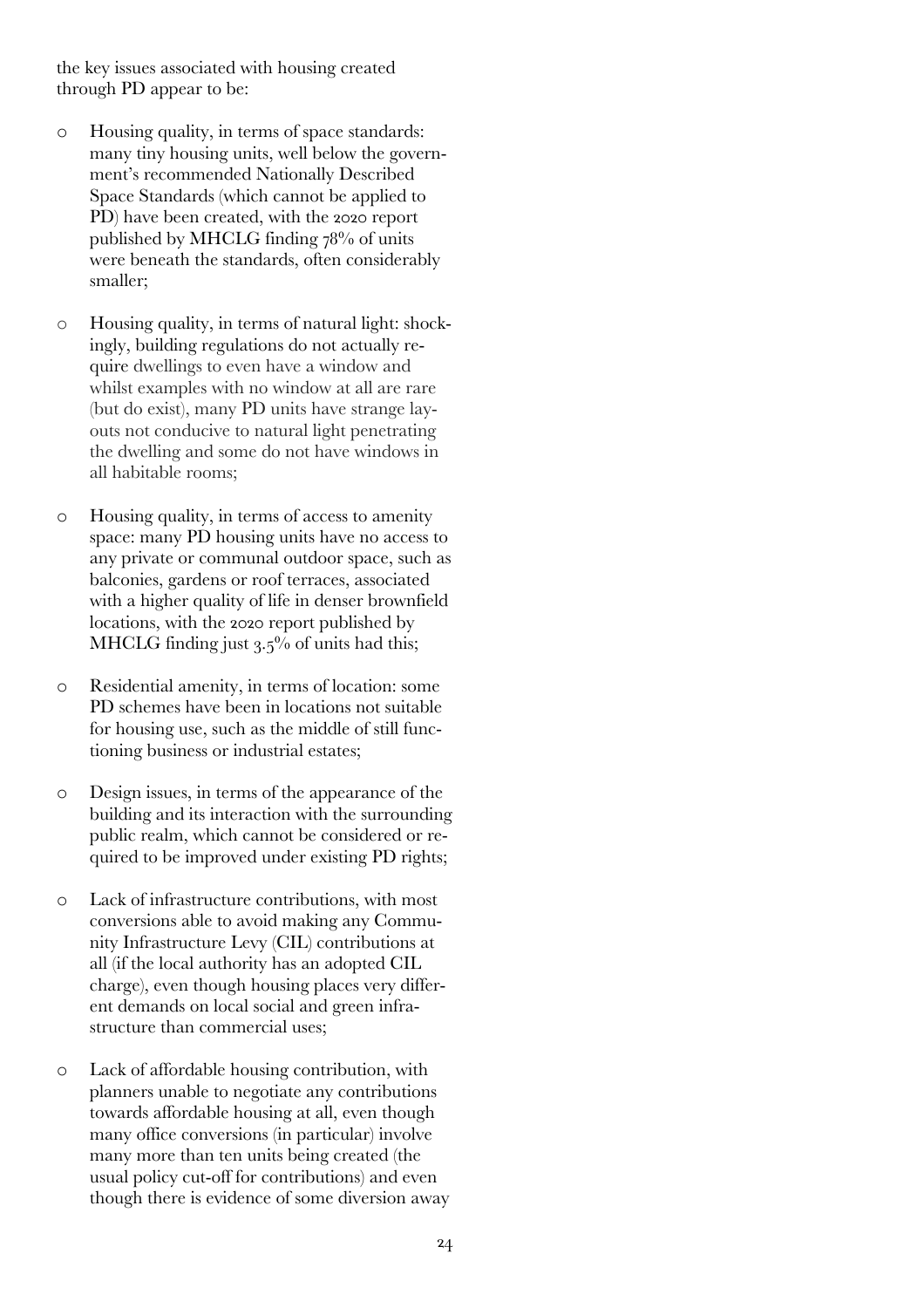from new build apartments in some locations towards PD apartments since it was introduced;

- o Impact on business: with no requirement that existing commercial buildings actually be vacant before conversion, there are plenty of examples of tenants being kicked out of occupied commercial buildings before conversion, and some then struggle to find suitable new accommodation (particularly start-ups and SMEs who may occupy cheaper secondary type office stock, which would not be replicated by new build);
- o No chance for community consultation on PD change of use conversions, undermining a locally accountable, democratic planning system.

In June 2020, the government amended the secondary legislation governing PD rights so that any dwellings created through them must have "adequate natural light" to "all habitable rooms"36. Whilst this is clearly better than allowing dwellings to be created without adequate light (many people would be shocked that this has even been possible for the last seven years), if our only requirement is that homes have a window, we have surely reached a new low in housing. Nothing was done in response to the other issues raised in various reports, including the review commission by MHCLG themselves, particularly around space standards and allowing new housing in totally unsuitable locations like industrial estates.

With over 65,000 dwellings already created through PD change of use since 2013, this is a not insignificant proportion of housing which can be extremely poor quality, and seemingly undermines any pretension of valuing higher quality design of 'beautiful' building from the government. In a situation of housing crisis, particularly a lack of sufficient social and affordable housing, people do not have a free choice as to where they live, so the idea that the free market would stop the creation of poor quality dwellings under PD (as people would not pay to inhabit them) is wrong. A significant number of the most vulnerable in society are now forced to live in the worst PD conversions, either placed there as temporary housing tenants, or given little choice of

<sup>36</sup> UK Statutory Instruments (2020). The Town and Country Planning (Permitted Development and Miscellaneous Amendments) (England) (Coronavirus) Regulations 2020,

legislation.gov.uk/uksi/2020/632/contents/made; see an example of where this is an issue in Wall, T. (2019). 'It feels almost like prison': the developers building homes with no natural light, theguardian.com/cities/2019/dec/19/it-feels-almost-like-prison-thedevelopers-building-homes-with-no-natural-light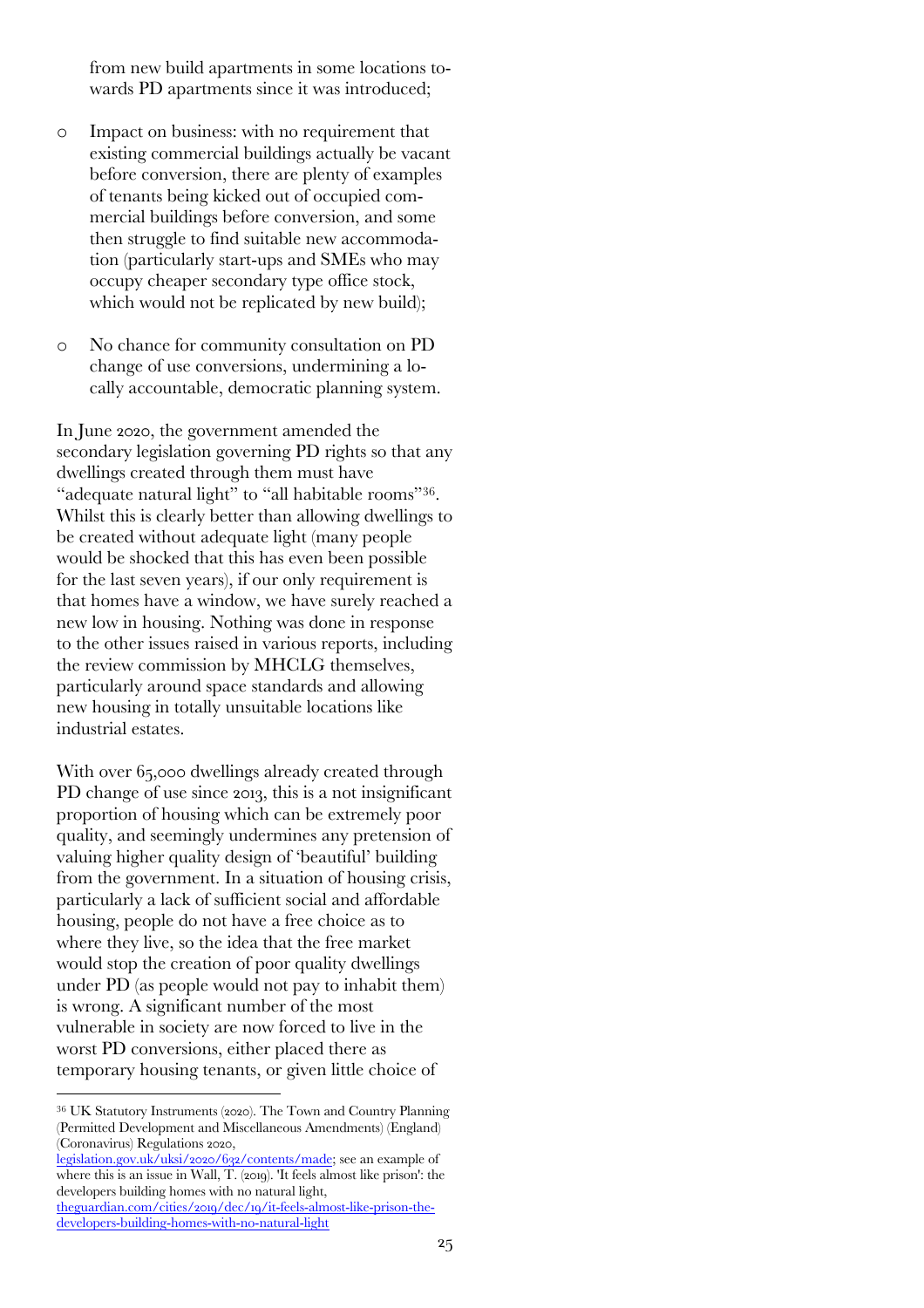other affordable housing they can rent where they need to live. The result can include overcrowding and detrimental impacts on people's mental and physical wellbeing; hence housing quality having long been linked to health and decent housing seen as a human right<sup>37</sup>.

Although there have been some additional factors which local planning authorities can consider in relation to the new PD rights for the creation of housing, such as the exterior design of upward extensions, the lack of sufficient safeguards over fundamental issues such as space standards, access to outdoor space and locational controls remains for these new and all the existing PD change of use to residential rights. The *Planning for the Future38* white paper proposes government legislation to widen even further the scope of permitted development. One might ask why this is thought necessary if the reformed planning system the government proposes will be so efficient and simple. The white paper does suggest that permitted development will be subject to adopted design codes but mentions things like materials, an aesthetic view that places greater emphasis on design in terms of the exterior appearance of a building than its functionality as a place to live for inhabitants, so there is still some reason to be concerned. This legislation may also be some time into the future. With the expansion of rights which has already happened, plus the risk of more vacant commercial property post-Covid, deregulated permitted development will continue to risk a range of negative impacts, most pressingly the risk of a further large quantum of very poor-quality housing, potentially endangering the health and wellbeing of residents.

Free market fundamentalists argue that space standards prevent the efficient allocation of space and that price signals would prevent more tiny housing being built than people want to choose to inhabit39. However, the housing market will never have the unconstrained supply that would allow this level of choice to operate (for example, because of environmental and physical geography limits, because of policy choices like the green belt and because if market housing was affordable for all,

<sup>37</sup> WHO (2018). Housing impacts health: New WHO Guidelines on Housing and Health, who.int/phe/news/note-media-housing-healthguidelines/en/

<sup>&</sup>lt;sup>38</sup> Ministry of Housing, Communities and Local Government (2020). Planning for the Future, gov.uk/government/consultations/planningfor-the-future/planning-for-the-future

<sup>39</sup> Breach, A. (2020). Minimum Space Standards make the housing crisis worse — here's why, centreforcities.org/blog/minimum-spacestandards-housing-crisis/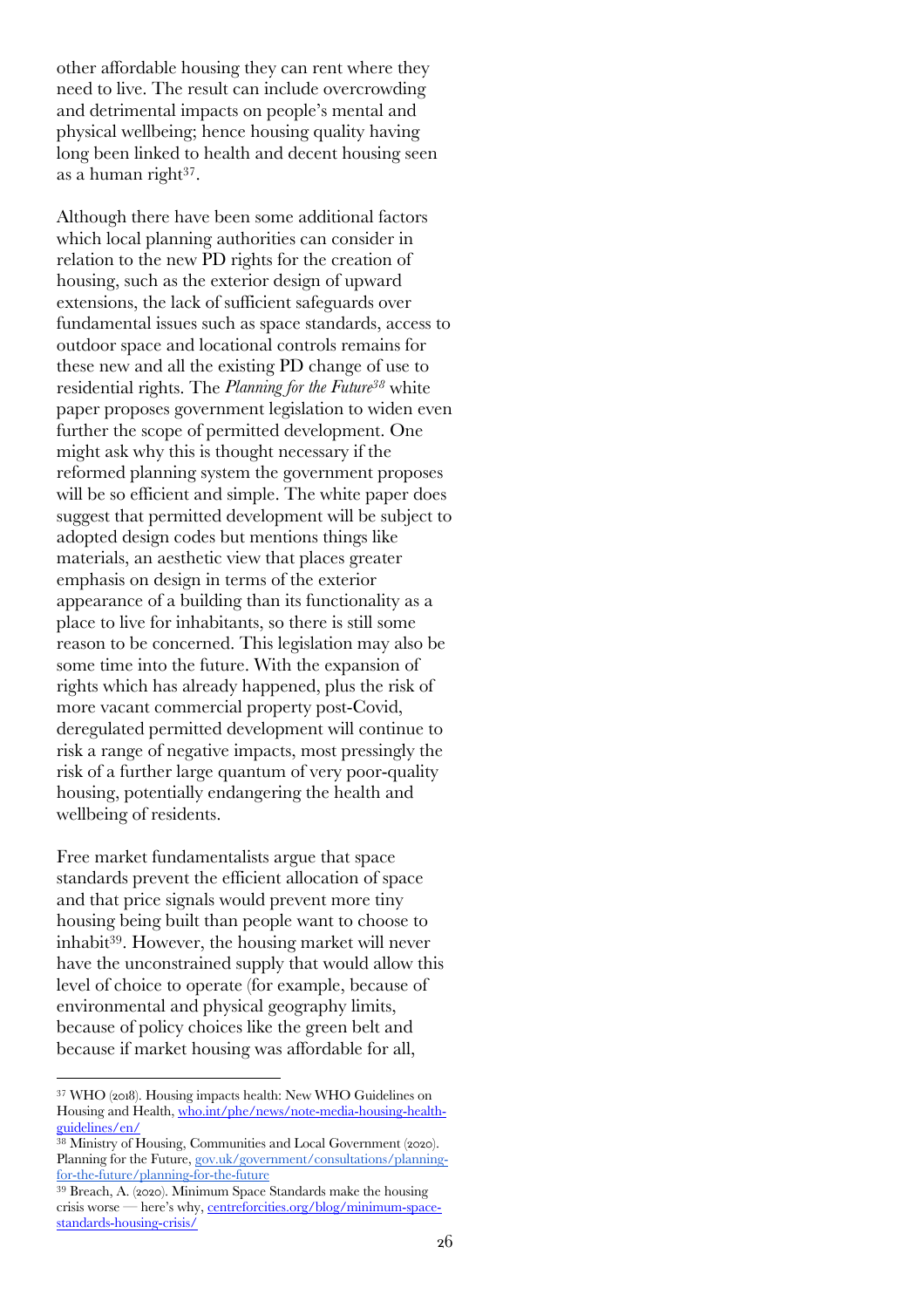then there would be dramatic impacts for the millions of people whose investments rely on housing prices). This is about the health and wellbeing of all potential inhabitants of conversions: the case for requiring space standards in housing is longstanding and strongly argued, given the range of impacts from insufficient space and the overcrowding which can occur.40 This highlights the way that planning regulation can help deliver important safeguards for society. Indeed space standards are considered such a basic right that in many countries they're part of the non-negotiable building regulations not planning processes at all.

If we look beyond headline figures of units delivered, the case for having any PD rights which allow the creation of new housing has not convincingly been made. By tilting the scales of profitability (for example through removing the requirements for any planning gain affordable housing or infrastructure contributions), the government has indeed taken action which has led to the creation of thousands more new homes than would have resulted from change of use otherwise. However, the same ends might have been achieved through other incentivisation for such building conversions, including the soft governance approaches of best practice toolkits, engagement with developers and proactive planning work by better resourced local authorities, as seen, for example, in the Netherlands41. Further, the purpose of the planning system should not just be to maximise the number of 'units' delivered whatever their quality but rather to help ensure affordable, decent housing for all of society, alongside other environmental, social and economic benefits.

Instead of expanding PD yet further, under the current planning system in England, we should require that all new dwellings can only be created through the proper scrutiny of a planning permission, which can consider the full range of material considerations pertinent to the creation of housing people may be living in for decades. Further encouragement and support for change of use of buildings to residential could be delivered through

<sup>40</sup> Carmona et al (2010). Space standards: the benefits, webarchive.nationalarchives.gov.uk/2011011811541/http://www.cabe.or

g.uk/files/space-standards-the-benefits.pdf; Roberts-Hughes, R. (2011). The case for space, architecture.com/-/media/gathercontent/spacestandards-for-homes/additional-documents/ribacaseforspace2011pdf. pdf; HATC (2006). Housing space standards,

london.gov.uk/sites/default/files/hatc\_housing\_space\_standards\_rep ort\_for\_gla\_2006.pdf

<sup>41</sup> Clifford et al (2019). *Understanding the Impacts of Deregulation in Planning: Turning Offices into Homes?*, Palgrave Macmillan, London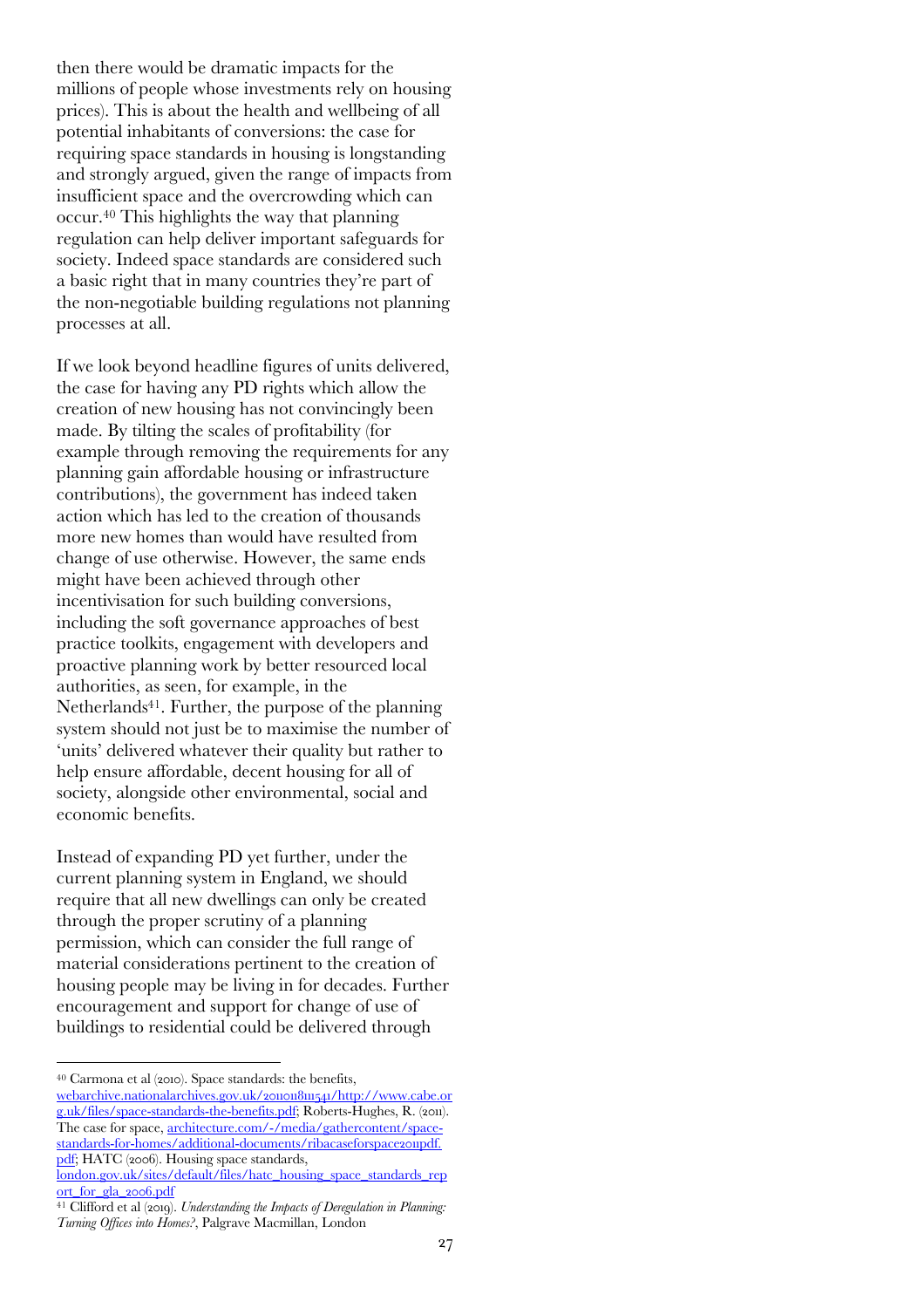other measures than deregulation, for example supportive policy (such as in the NPPF), the encouragement of local planning authorities making SPDs about where and what they would like to see from conversions and more proactive work by better resourced authorities. Planning regulation does much more than its alleged rationing of the ability to deliver new housing, with the potential to uphold better quality design, manage environmental impacts and offer democratic engagement possibilities. This all matters when we're trying to deliver decent homes and plan for all members of society.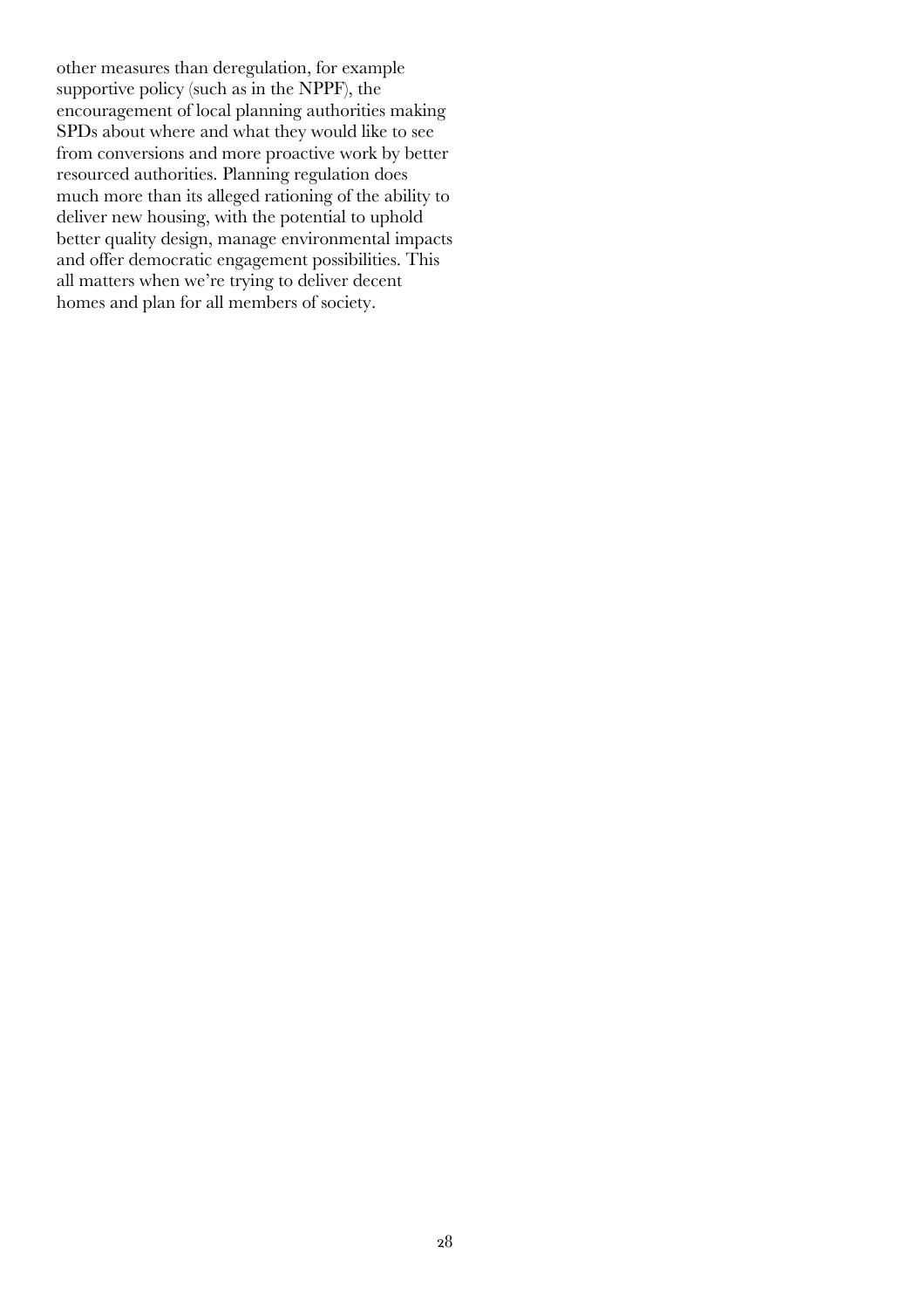# **5. WILL ZONING OFFER MORE FLEXIBILITY, SPEED AND EFFICIENCY THAN THE DISCRETIONARY SYSTEM?**

Dr. Philip Booth

The British planning system that came into force in 1947 ruled out a zoning system on the continental or American models. The fundamental principle was that development of land could only proceed as the result of permission granted by the state. The effect was to nationalise the right to future development and to separate future development from current enjoyment of land. It differs in this respect from zoning systems, in which zoning plans confer rights to landowners. Zoning, if applied universally, would be a radical departure from that basic understanding.

The argument for drafting legislation in this way was that it offered flexibility to both developers and decision makers to consider the specific circumstances of place and time in making proposals and in determining their outcome. It was born of a growing frustration with the experience of zoning in the first half of the twentieth century, which appeared to both central and local government as too rigid and incapable of delivering high quality development. Experience also showed that if development was wholly dependent on the preparation of a zoning plan, then no activity at all took place while a plan was in preparation. The way the 1947 Town & Country Planning Act was drafted specifically avoided this problem.

The positive result of this aspect of the 1947 Act can be summarised as follows:

- o It enables development to proceed in the absence of an approved plan
- It enables local authorities to refuse an application for development if, given its form or location, it might cause harm to the environment in the widest sense of the term
- o It enables developers to argue a case for a proposal and not necessarily to be bound by pre-existing rules
- o It recognises the political nature of decisions taken on the development of land.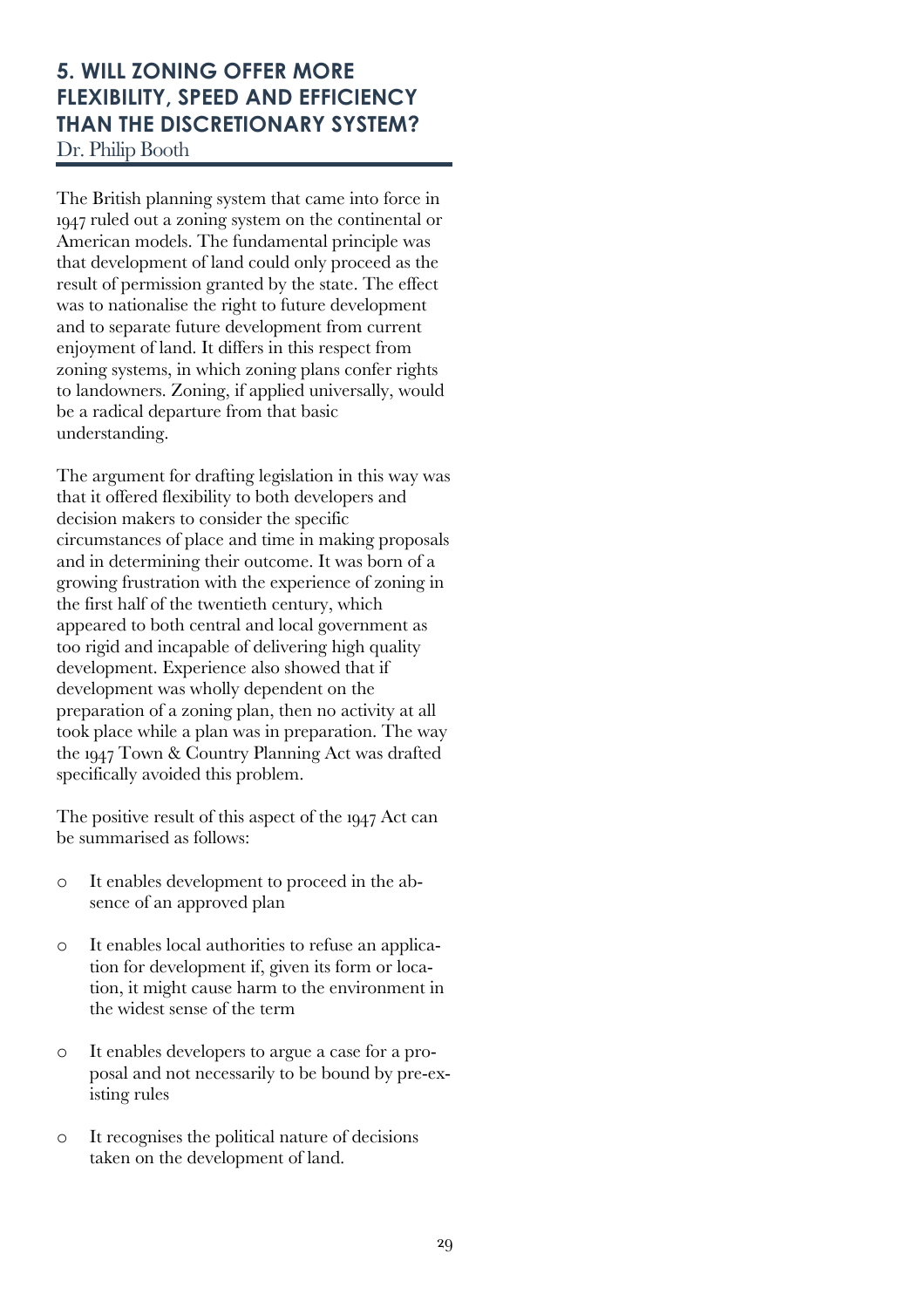But it is also true that there has been criticism of the system of development management set in place in 1947:

- o It fosters uncertainty and thereby increases the risk for developers
- o It results in (inordinate) delay.

It is indeed true that there is no absolute certainty for developers until such time as they have received formal planning permission. But although it is true developers are risk averse, they also like to be able to negotiate the most favourable terms for their development.

The lack of certainty has often been invoked in the criticism of British planning in the past 50 years.

An important attempt to address the question was made by modifying the law in 1991 such that the development plan was to become the 'first consideration' in taking decisions on individual development proposals. It has, however, been second to the widespread belief that planning was too slow, with criticism of delay in the planning system being the subject of a series of reviews intended to address the problem. Indeed, the two criticisms are interconnected. If there is no certainty that a development proposal can be implemented until there is a valid planning permission, any time taken to reach that point will be seen as delay. Whether the system of managing development really is unnecessarily slow is another matter, however. Certainly, in France, where a zoning system is in force, research has shown that processing times do not appear to be markedly quicker than in Britain<sup>42</sup>.

Whether zoning would improve the efficiency, speed and certainty of managing development in this country needs to be explored. There are several reasons to suggest it would not and would also carry significant disadvantages.

1. The first point is that zoning supposes that urban systems may be reduced to relatively simple categories of land use. This is patently false. Zoning struggles to deal with urban complexity with the result that zoning plans are never in the end the simple documents its advocates propose.

<sup>42</sup> Booth, P. (1989) 'How effective is zoning in the control of development?', *Environment and Planning B,* 16, pp.401-415.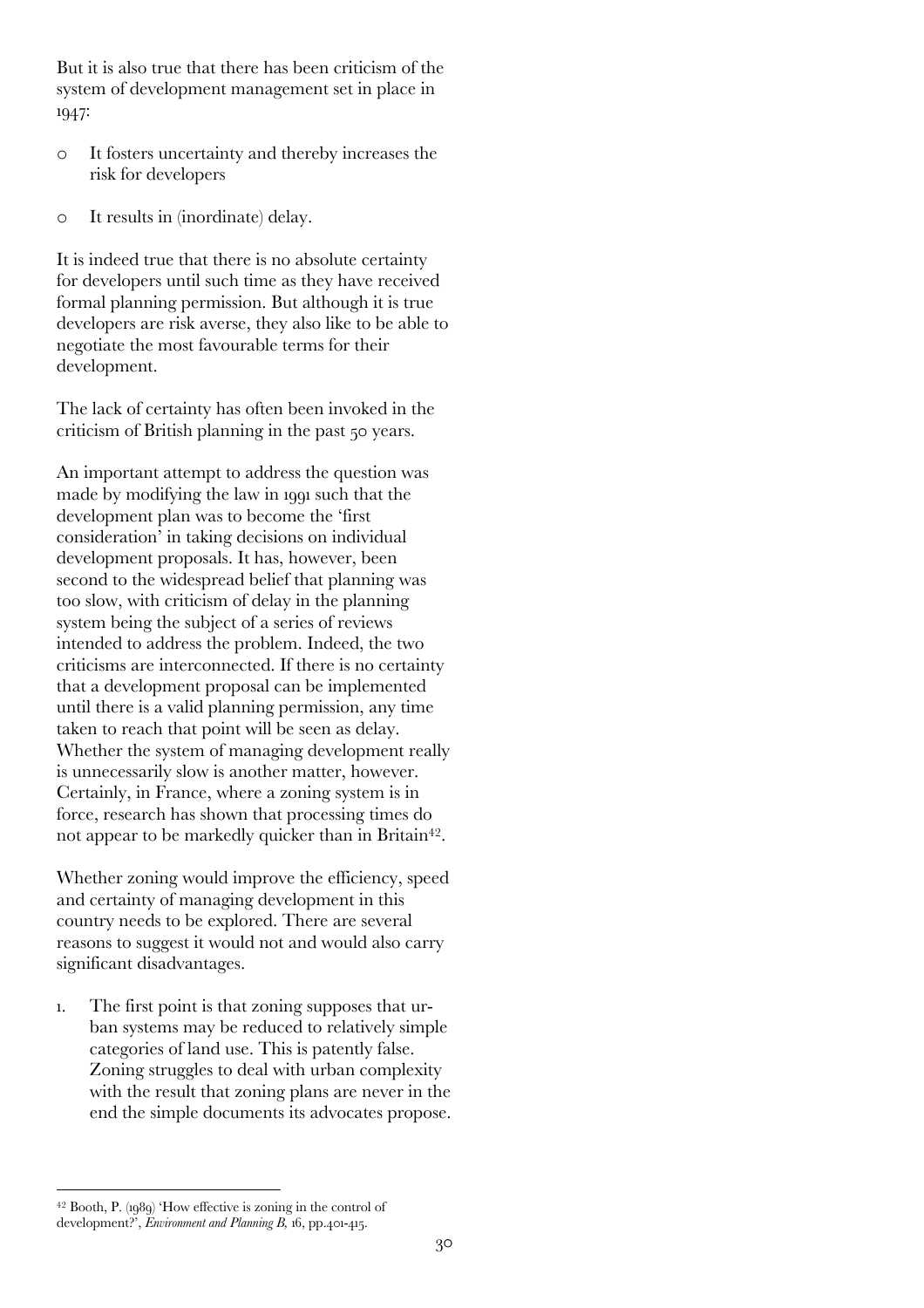- 2. The second point is that the proponents of zoning see it as the result of scientific rationality that transcends the vagaries of political decision making. While there should indeed be a rational basis for allocating land uses and determining building form, decisions on development are essentially political in nature and need to be recognised as such.
- 3. The third point to note is that zoning is not one system but many, as a recent study by Lichfields 43has shown, and zoning systems are specific to the country in which they apply. Zoning is closely aligned to legal frameworks and to an understanding of the appropriate levels of decision making, as well as to the nature of the space to be planned and the character of the operators within the system. None of these things is a constant. If a zoning system were introduced to Britain close attention would be needed to understand how it would apply and what impact it would have on processes of decision making.
- 4. We have noted that zoning does not necessarily save time in the processing of permissions to proceed with development. Some studies do show other systems delivering decisions more rapidly than in Britain. But processing of individual proposals is only part of the question. The process of preparing the zoning plan would almost certainly occasion considerable delay because the different interests in the process would contest zoning proposals, knowing there could be no contest at the point of determining an individual proposal.
- 5. It is also important to distinguish between the formal processing of a planning application and the informal discussions that may precede the formal process. In a zoning system, informal negotiation over how regulations might be applied are likely to become protracted.
- 6. Zoning accompanied by regulations is often presented as something that is simple to achieve. Experience elsewhere suggests that zoning is often highly complex, with exceptions and escape clauses that make allowance for exactly the kind of discretionary behaviour that is seen as problematic in the British discretionary system.

<sup>43</sup> https://lichfields.uk/blog/2018/may/14/should-zoning-beintroduced-in-england/ accessed 20.07.2020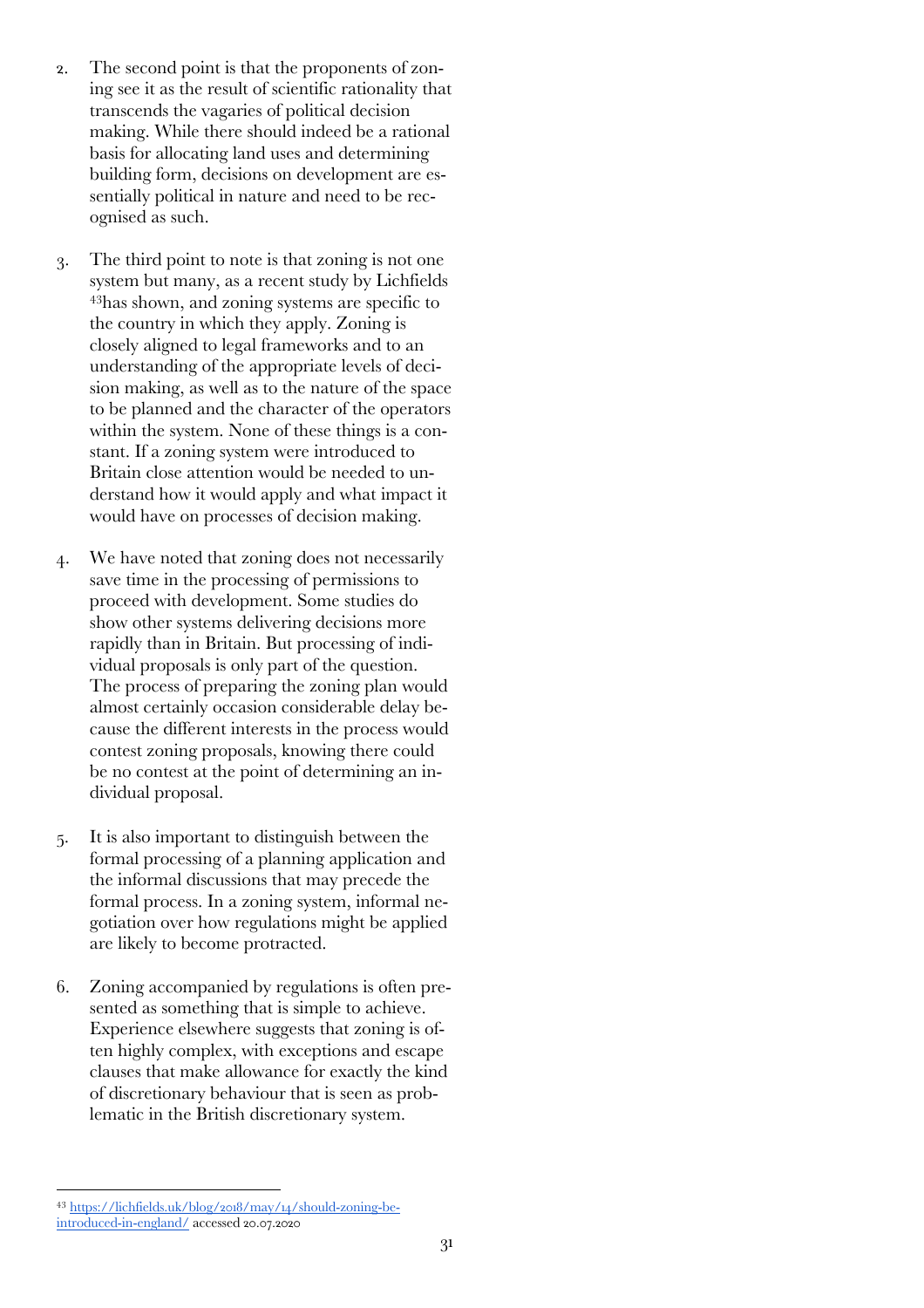- 7. The existence of such exceptions and escape clauses make accounting for decisions more complex, and there is a risk that decision making becomes covert. Research in France showed that where decision makers had some latitude in applying regulations, this resulted in decision making that was not transparent and less accountable44.
- 8. In zoning systems, developers also become adept in negotiating how regulations might actually be applied in specific instances. So far from presenting hard-and-fast rules, therefore, zoning may become the field on which negotiations are conducted.

<sup>44</sup> Booth, P. (1993) 'The Cultural Dimension in Comparative Research : Making sense of French Development Control', *European Planning Studies,* 1(2), pp.217-229.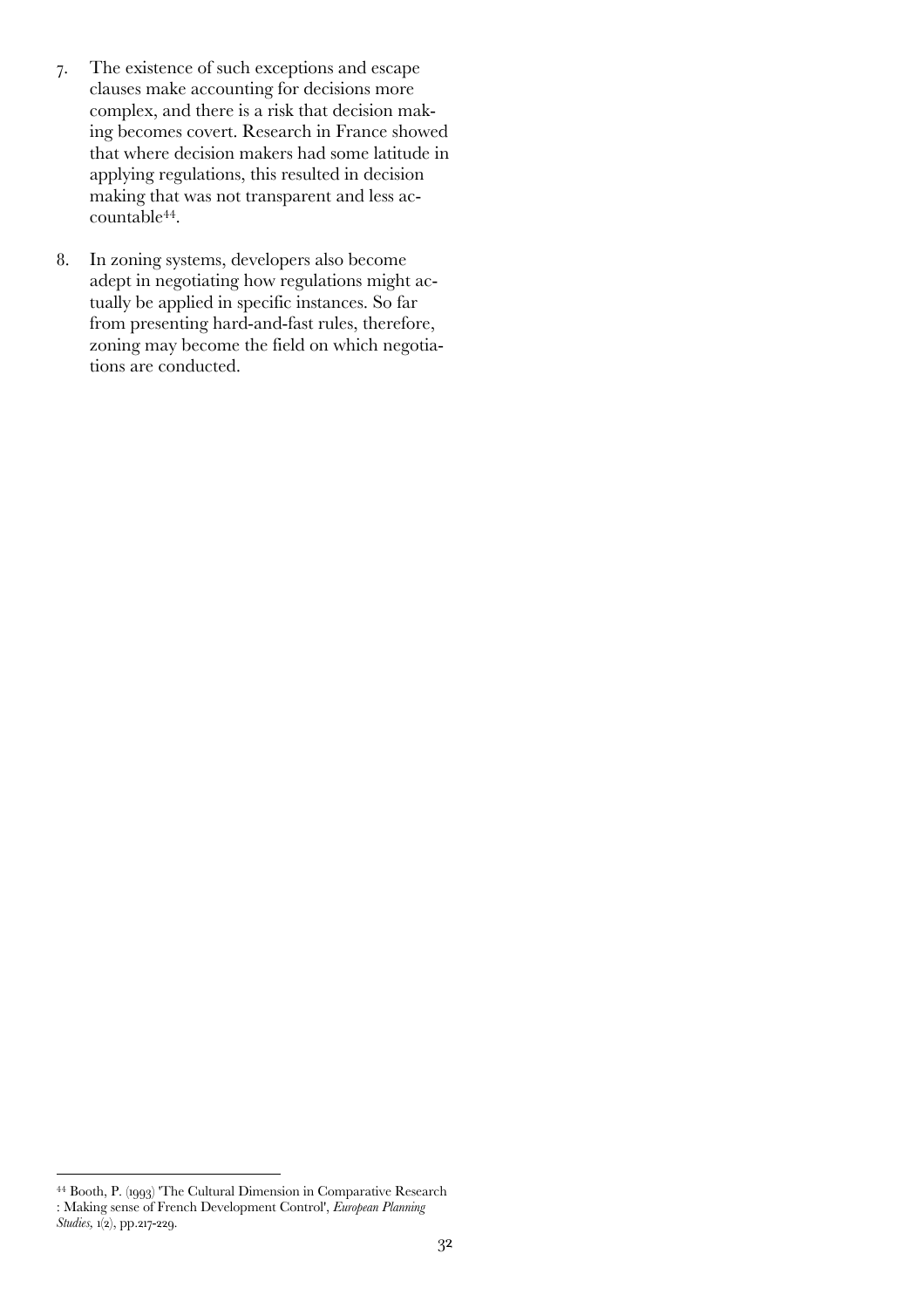# **6. CAN EXTENDED USE OF SIMPLIFIED PLANNING INSTRUMENTS UNLOCK DEVELOPMENT?**

Dr. Edward Shepherd

It is widely agreed that the English planning system is dysfunctional. The process is slow, bureaucratic, unclear on core objectives and the division of responsibilities, and is subject to 'mission creep'. It does not deliver its own objectives, such as the urgent need for housing, it is expensive and it has constrained the development market to the extent that small businesses are priced out by delay, administration and risk.45

The above quote neatly encapsulates some of the main criticisms of the planning system which are driving the government's current planning reform agenda and, indeed, the reform agendas of previous governments. The history of English planning over the last 40 years is replete with attempts by policymakers to 'simplify' or deregulate the planning system in an attempt to ease the passage of development proposals so as to deliver new building and economic growth. Examples include the simplified planning regimes in Enterprise Zones (first established in 1981), Simplified Planning Zones (introduced through the Housing and Planning Act 1986), Local Development Orders (introduced through the Planning and Compulsory Purchase Act 2004) and Permission in Principle (introduced through the Housing and Planning Act 2016). In various ways these instruments can be used to seek to reduce the risk and uncertainty associated with the discretionary decision-making process which prevails in the English planning system. In the parlance of development professionals, these instruments are therefore targeted at reducing 'planning risk'.

In this conception 'planning risk' means the risk to the financial returns of the developer and/or landowner. From this particular perspective, England's planning system creates risk to financial returns by generating uncertainty regarding whether or not a planning permission will be granted, what the attributes of any permitted scheme will be, the extent of obligations and conditions associated with the scheme and the period required to obtain an implementable planning consent. This uncertainty

<sup>45</sup> Robert Adam "Root and Branch Reform of the Planning System", in *Planning Anew – A Collection of Essays on Reforming the Planning System for the 21st Century* (Policy Exchange 2020), p.12.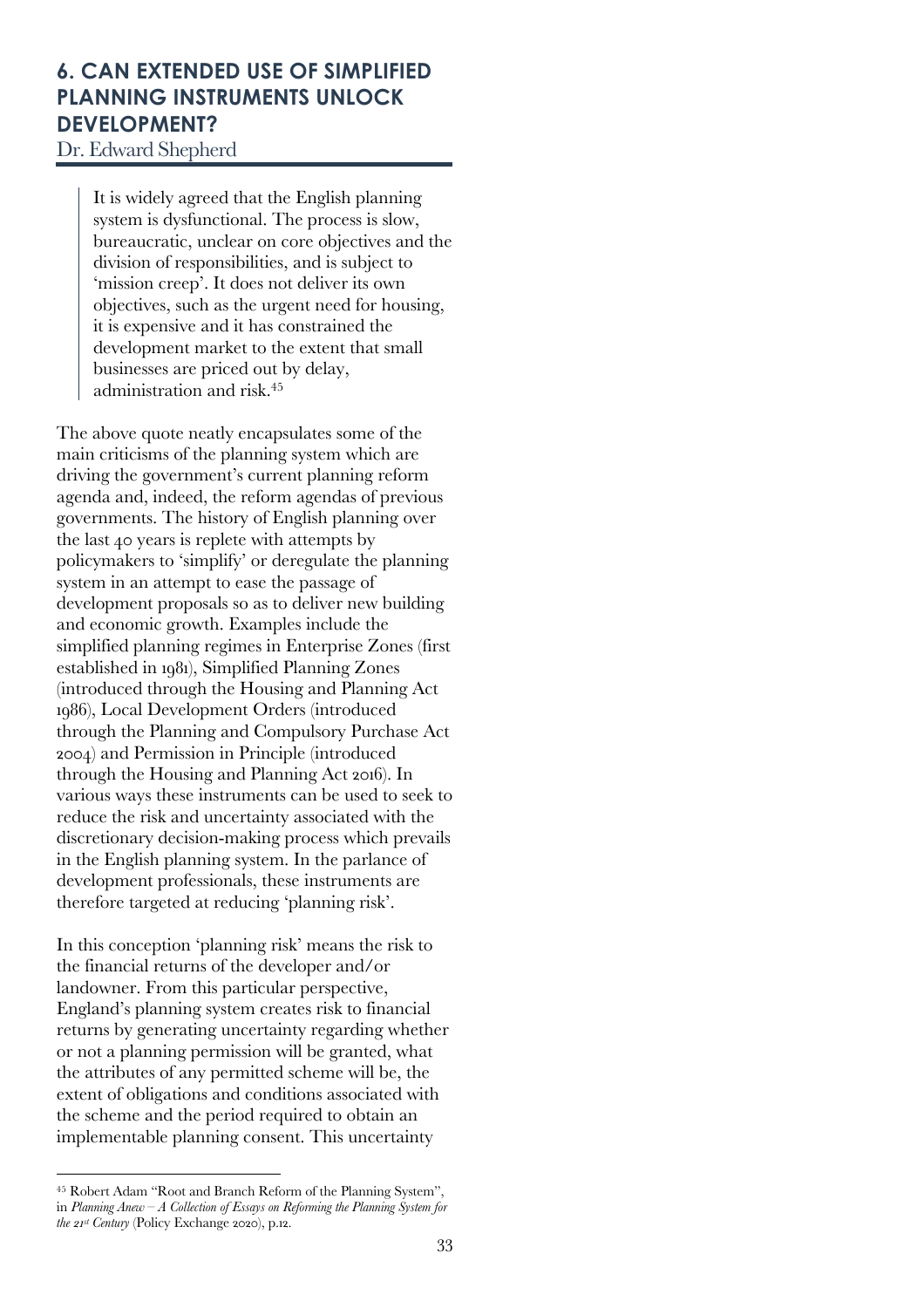and 'delay' can no doubt be exacerbated by the highly political nature of some kinds of development proposals (e.g. greenfield housing development) and the discretionary powers which lie with decision makers. However, this is a rather partial perspective on the relationship between planning and risk. More broadly the planning system can be seen as an institution that identifies, manages and distributes in the public interest the numerous risks and uncertainties created by development proposals.

The range of risks and uncertainties which can be created by new development can be traced in the variety of documents which may need to be submitted with a planning application under the current system. These can include reports covering issues related to daylight and sunlight, flood risk, air quality, design and access, transport, archaeology, heritage, trees, biodiversity, construction management and so on. These kinds of risks cannot be smoothed away by tinkering with the planning process. Regardless of the institutional design of planning, such risks should still be identified and adequately managed at some stage. Failure to do so could pose significant risks not only to the environment and community amenity but also, potentially, to local land and property values which could be negatively impacted by poor development in the vicinity.

Communities want to live in good places. Governments want infrastructure and new development to be well matched. Developers and landowners want the value of their assets to be protected from harm from the negative externalities arising from their own projects and those of their competitors. There is therefore general acceptance that impacts arising from development proposals need to be identified and managed. It is for this reason that attempts to 'streamline' the planning system by creating 'deregulatory' areas, for example, have at times resulted in the kind of regulation which would be encountered at application stage being moved to elsewhere in the process.

For example, in his study of Simplified Planning Zones Allmendinger found that "to create certainty through deregulation the zones needed to include a large number of conditions beyond those that would have been necessary under the erstwhile discretionary regime"46. In a report examining the use of Local Development Orders (LDOs), Peter

<sup>46</sup> Philip Allmendinger, "Simplified Planning Zones" in *Urban Planning and the New Right* (London and New York: Routledge), p.160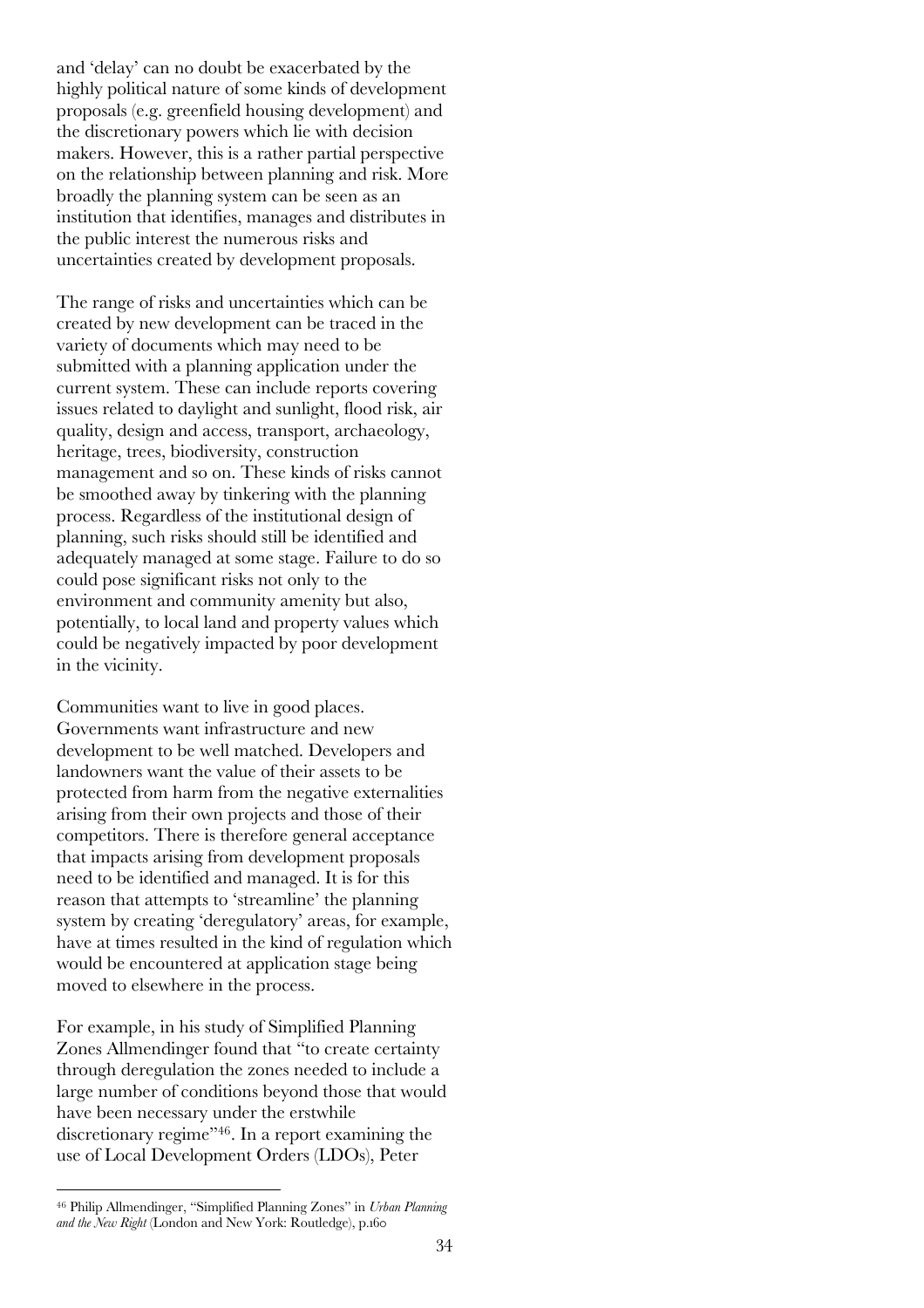Brett Associates found that the LDO process still needed to identify and manage technical issues through a potentially lengthy process prior to adoption and if this was not done, they would need to be dealt with at the stage when a specific proposal is coming forward much like under the usual system47. Therefore, while such instruments could potentially be useful tools for helping to simplify the planning process for minor and uncontentious development in less sensitive areas (such as within an airport, business park or within a logistics hub), they seem less well suited to simplifying the process for delivering potentially more complex, high impact and controversial development such as housing which is so much the focus of the government's current round of proposed reforms to the English planning system.

Despite this, there are cases of LDOs being used to support the delivery of major residential-led development. For example, North East Lincolnshire Council has successfully prepared two LDOs granting outline planning permission for major development (Grant Street and Ladysmith Road). However, according to research carried out by the Planning Advisory Service (PAS), the process for preparing these was labour intensive and had considerable resource requirements48. These examples (and others discussed in the PAS report), suggest that while the grant of outline planning permission via LDOs may send a positive signal to the market that the local planning authority in question is 'open for business' and can therefore encourage development to come forward, it is difficult to argue that they have 'simplified' or 'streamlined' the planning process per se. Instead, they have essentially shifted the cost of preparing an outline planning application onto the council thereby transferring 'planning risk' away from a prospective developer.

Indeed, a guide for local authorities on preparing LDOs produced by the PAS warns that it is important for local authorities to "ensure that there is sufficient capacity to prepare and deliver the LDO", that "specialist support [may] need to be commissioned to inform the design and development of the LDO" and that "more complex proposals will require greater financial resource"49. LDOs and

<sup>47</sup> Peter Brett Associates, *Local Development Orders: Impacts and Good Practice*, January 2014.

<sup>48</sup> Planning Advisory Service, *Local Development Orders: Case Study Research and Analysis*, November 2018.

<sup>49</sup> Planning Advisory Service, *Local Development Orders: Guidance for Councils on Preparing Local Development Orders,* March 2019, p.17.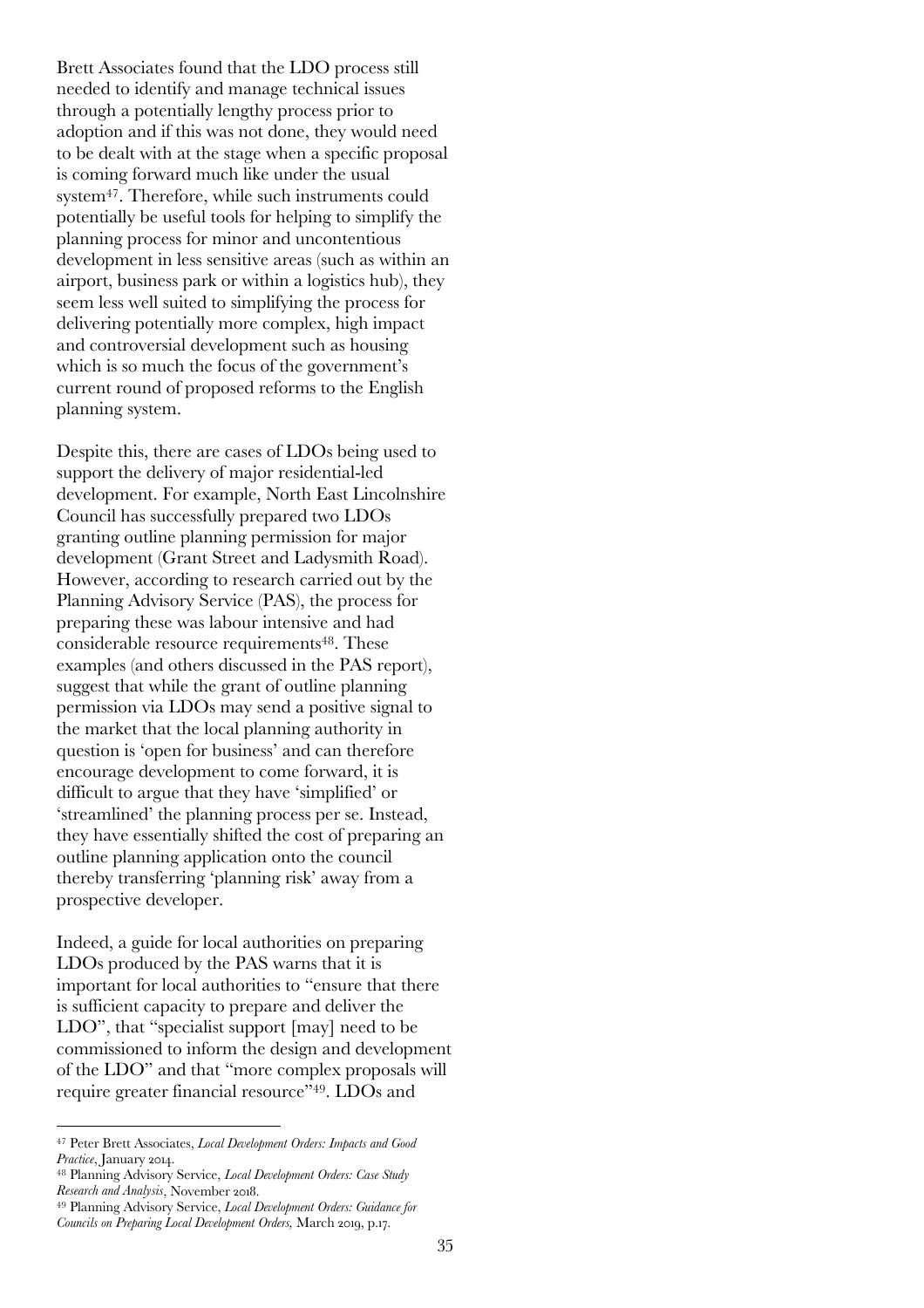instruments like them are not, therefore, costless simplifications of the planning system but rather instruments which can be used to shift resource expenditure (and risk) away from developers onto local authorities (and, perhaps, communities) so as to try and encourage development.

The government's current proposals to enable local planning authorities to grant automatic outline planning permission for 'substantial' development sites through Local Plan adoption and to use instruments such as LDOs and Permission in Principle (PiP) to try and encourage major development show little appreciation of the possible practical implications of this transfer of risk and the resultant pressure on resources for councils. Indeed, research into the potential of PiP, found that "there was a broadly shared concern that 'bare to the bone' local authorities in England do not have the resources or wherewithal to conduct the background investigations (or 'do the heavy lifting' as one developer put it) necessary to confirm the developability of sites and therefore support PiP with the guarantees that developers and their funders will want"<sup>50</sup>.

In conclusion, while some simplified planning instruments such as LDOs certainly have an important role to play in helping to free planners from having to consider applications for minor, low impact and relatively uncontentious developments (such as minor household improvements or development within industrial and employment sites) or in sending a positive signal to the market, if the government is keen on helping the planning system to deliver new housing then it seems it would be well served by investing in planners and planning departments.

We need departments which are sufficiently skilled and resourced to prepare a system of clear plans which can provide a degree of certainty to developers who can then respond flexibly as market conditions change. We need departments staffed by planners who can consider and determine applications for planning permission transparently and quickly. We need departments who are adequately resourced to use instruments such as LDOs effectively. No matter how pressing the need for new housing, we need a system in which the environmental and political risks of new

<sup>50</sup> Nick Gallent et al., "Can 'Permission in Principle' for New Housing in England Increase Certainty, Reduce 'Planning Risk', and Accelerate Housing Supply?", *Planning Theory and Practice,* 20:5: 673-688, p.681.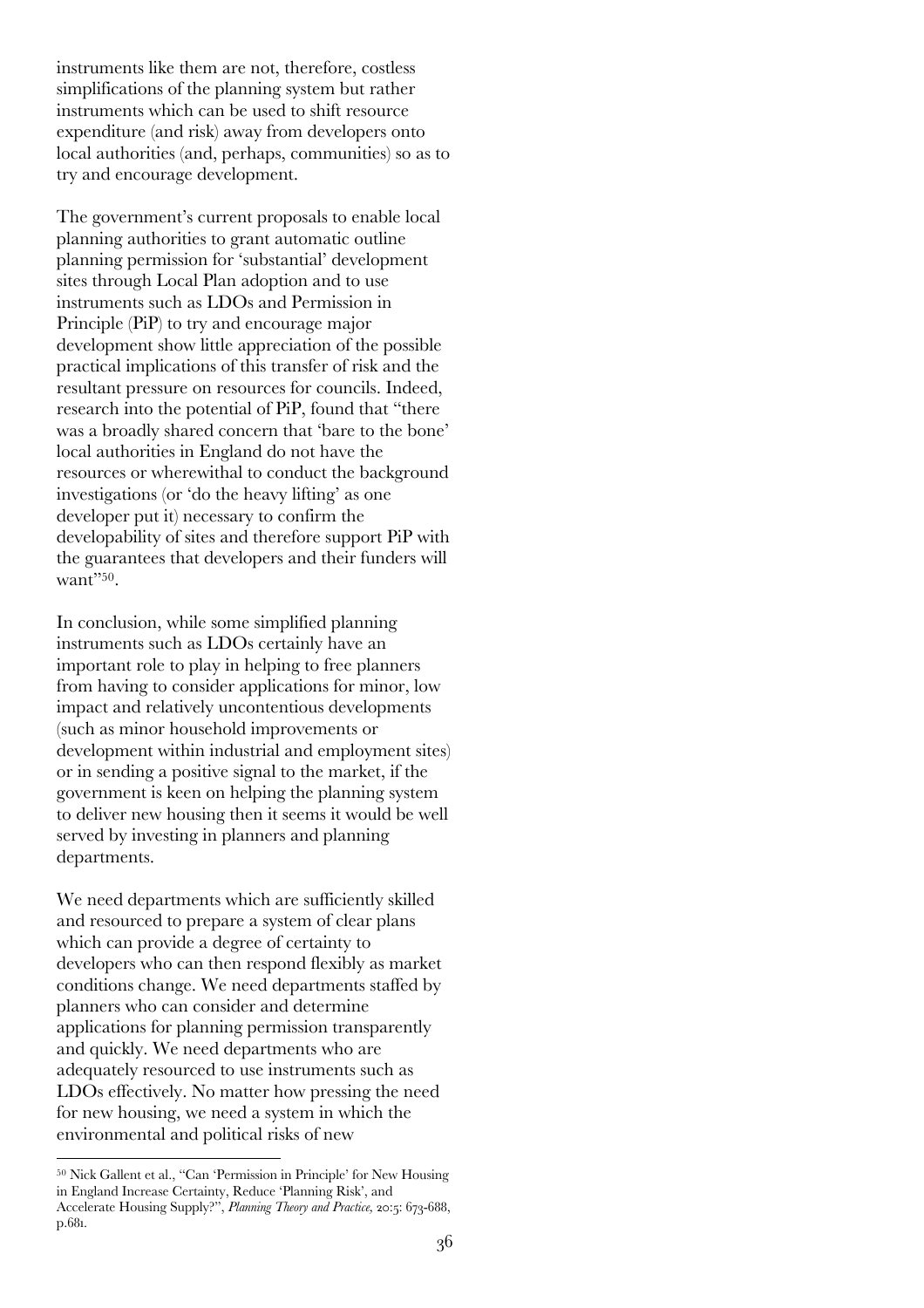development are properly managed and distributed. It would seem sensible to ensure that this system is as well-resourced as possible so that this process can be effectively run.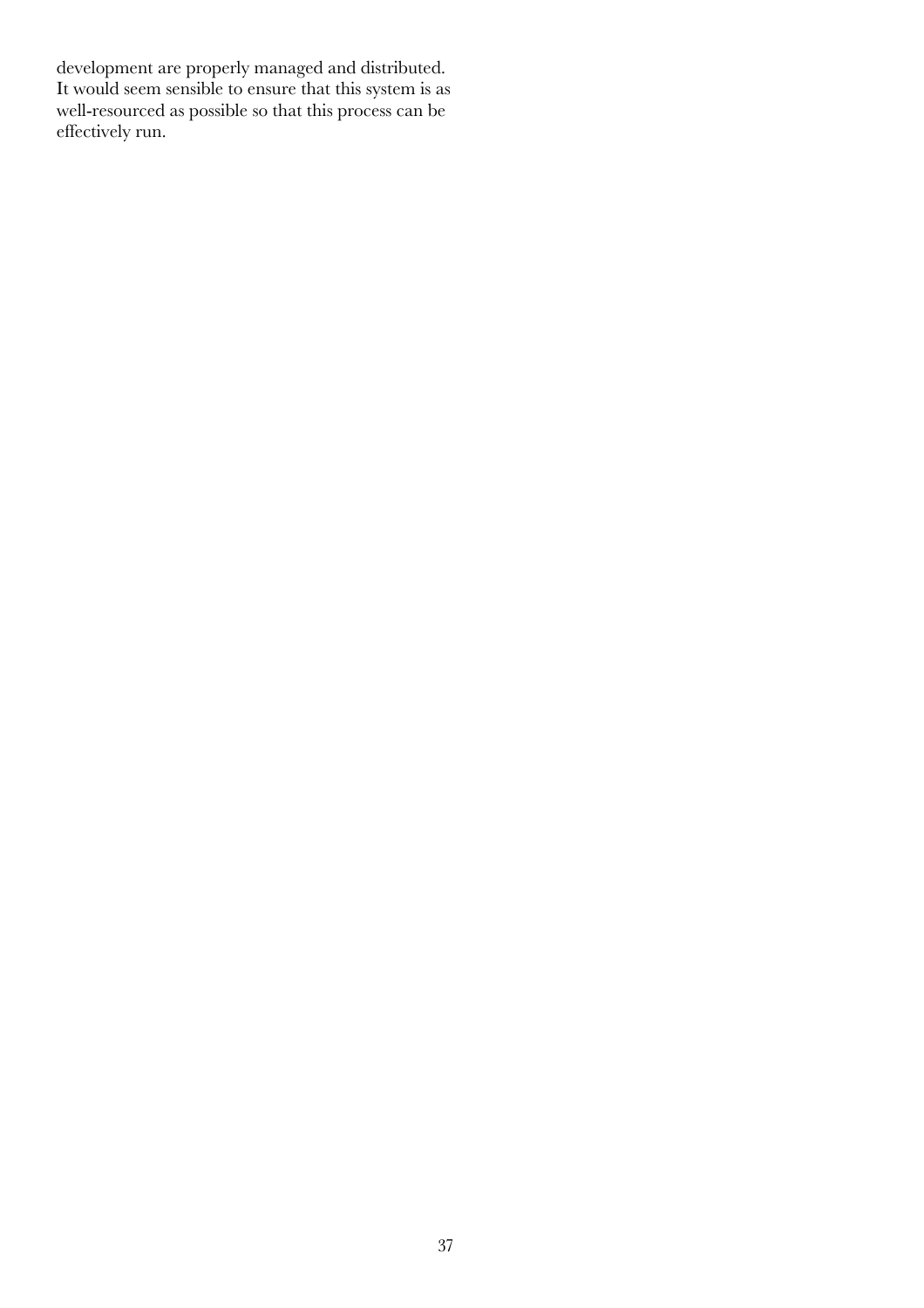# **7. CAN DEVELOPMENT CORPORATIONS OVERCOME PROBLEMS OF LOCAL DEMOCRATIC CONTROL?**

Professor Sue Brownill

We want to drive economic growth outside London and the South East. Our new development corporations will empower local areas to come forward with ideas for new towns that deliver jobs, houses and economic growth – creating the future Canary Wharfs of the North and Milton Keynes's of the Midlands.' (Robert Jenrick 26 October 2019, Press Release<sup>51</sup>)

Page 69 of Planning for the Future refers to the consultation launched by Robert Jenrick in this press release on a new generation of 'fit for purpose' development corporations (DCs) and the simultaneous announcement of a new DC at Toton, Nottinghamshire52. Under the heading supporting innovation in delivery, the White Paper raises the possibility of more 'flexible DC models', the precise nature of which will emerge from responses to the consultation exercise. It is therefore worth looking at what was set out in that consultation in more detail. Recognising the variety of possible forms of DCs (see below), its stated aim was '*to seek views on whether this varied legal framework inhibits the operation of development corporations, and to invite ideas on how the legal framework might be reformed'* covering three main areas of change:

- o involving the private sector
- o use of development corporations by local areas
- o comparable powers for development corporations.

This will be the sixth wave of post-war DCs<sup>53</sup>. They are attractive to Governments of all persuasions as they provide the things that planning and local

<sup>51</sup> gov.uk/government/news/next-generation-of-new-towns-andeconomic-growth-opportunities-to-be-developed-levelling-up-everyregion

<sup>52</sup> assets.publishing.service.gov.uk/government/uploads/sys tem/uploads/attachment\_data/file/841908/\_Development\_corporati on\_reform\_technical\_consultation.pdf

<sup>53</sup> , following the New Towns, the Thatcher era UDCS, New Labour's use of UDCs to deliver the Sustainable Communities Strategy in the mid-2000s , Mayoral Development Corporations (MDC) set up by the Localism Act in 2011 and the Locally-Led New Town Development Corporations (LNTDC) enabled in 2018. In addition, a UDC was set up at Ebbsfleet in 2015 and plans for four UDCs along the Oxford/Cambridge Arc were put forward in the Spring 2020 budget.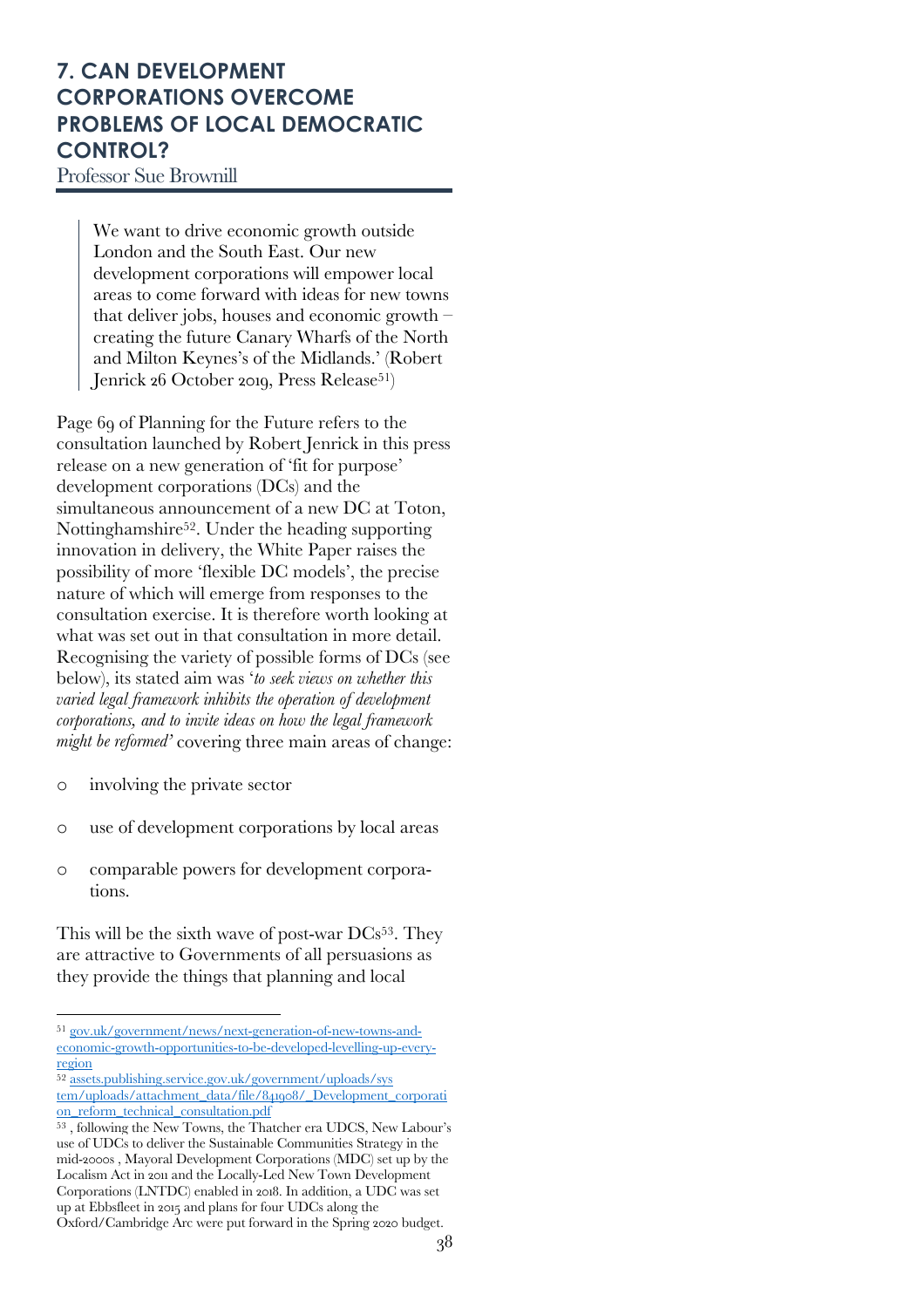government often  $can't$  – that is the tools for delivery in the form of land acquisition powers and funding to provide infrastructure – and combine these with planning powers. But those powers; to buy land, make decisions on planning applications and to receive and raise finance, are not granted without strings and are set within different political, governance and planning contexts as neatly summed up by Jenrick's quote. Yes, Milton Keynes and Canary Wharf were both delivered by DCs, but they are widely different in terms of how they were delivered, who has benefitted from the outcomes, their governance arrangements and the type of environments created. Given their ubiquity, attempts to 'improve' DCs may not, therefore, be surprising, but combined with possible planning reforms including zoning and the restriction of the involvement of councils and communities in decisions, they could be significant. The devil is, as ever, in the detail.

The first area of change is the increased involvement of the private sector. This is in essence a question of democracy and control over planning and development decisions. While dressed up as 'local empowerment' all DC legislation entails the centralisation of power from local government to central government (in the form of the Secretary of State) which is then decentralised to a DC Board, in Jenrick's paper of predominantly 'independent' members. This brings three dangers. One is the ability of central government to over-ride local democracy as day to day it is the Secretary of State, not local politicians or even the private sector, who has the final say over decisions. The fact that the Telegraph54 reported on June 25th that DC plans had been put on hold because of Jenrick's Westferry Printers debacle underlines the major flaw in a system without transparency or accountability. The second is how the role of the private sector is misrepresented. The DC model assumes that it is the governance model which is stopping delivery and not more fundamental issues over the costs and assembly of land and infrastructure. What is needed is to get the 'red-tape' of planning out of the way and bring in the 'can-do' mentality of the private sector (with their cash) as opposed to 'sclerotic' local planning authorities (who have no cash). This is a fundamental misunderstanding of the problem. Not only could it lead, if combined with zoning, to undue private sector influence over what is built where, it also underestimates the amount of public money

<sup>54</sup> telegraph.co.uk/news/2020/06/25/planning-reforms-would-havegiven-housing-secretary-power-halted/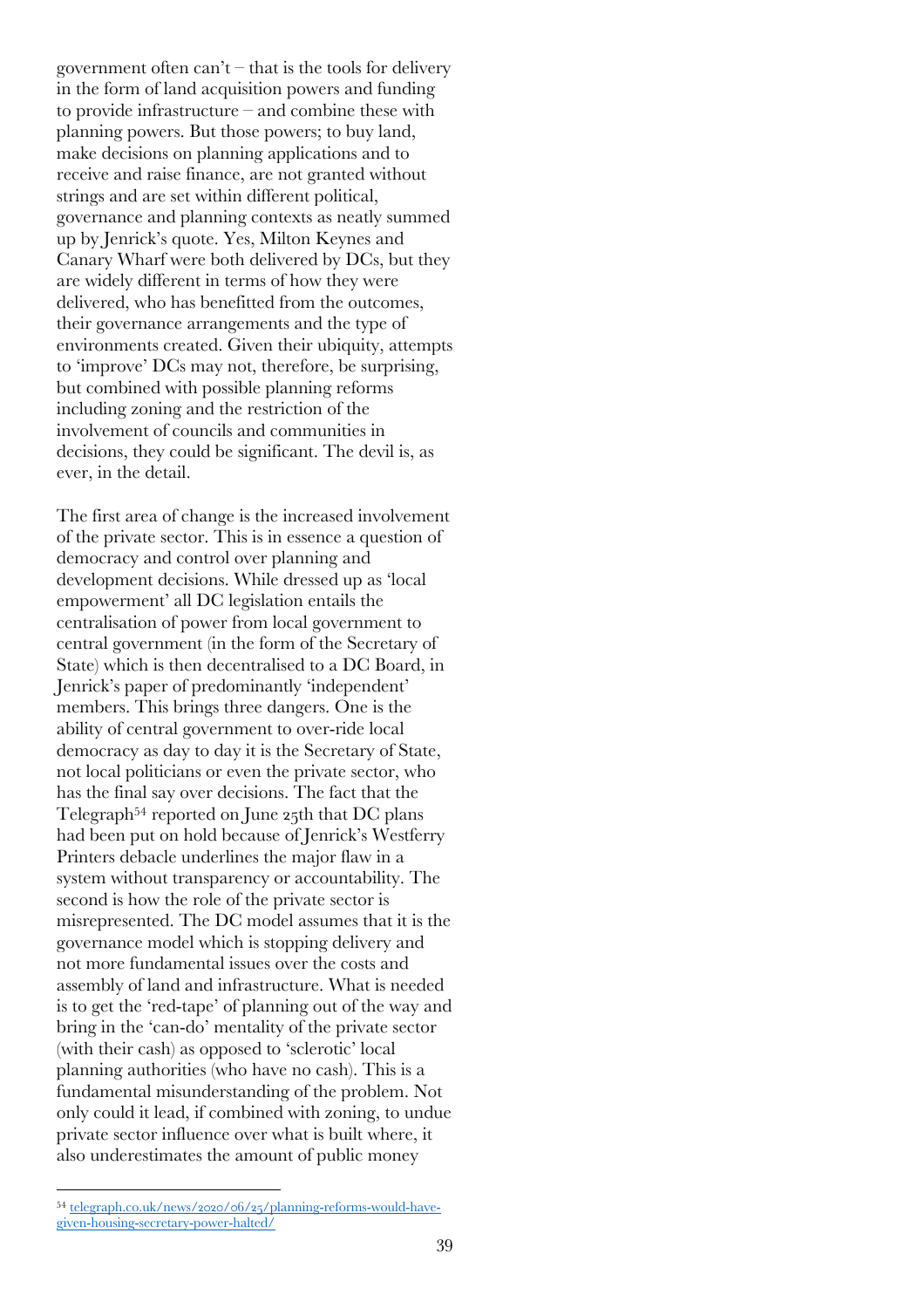which went to the 'successful' DCs Jenrick refers to. The LDDC, for example, if infrastructure costs and tax relief are factored in, received about  $\mathcal{L}_{6}$ 6bn<sup>55</sup>. The current DCs are competing for  $f$ , iom each. Thirdly, DCs have no requirement for community representation built in, therefore local people are excluded from decision-making.

The second major concern signalled in the current consultation is whether the existing models available to local areas i.e. Mayoral DCs and Locally-Led New Town DCs are 'broad enough in scope to deliver and what the barriers are'. The issue here, as Lichfield's point out, is the difference between designation and delivery56. Many local DCs have struggled to deliver e.g. Northamptonshire because of a lack of resources and powers. What this could point to is a desire to reduce the locally led nature of DCs in favour of a more 'robust', 'fit for purpose' model which would further undermine local influence.

It also begs the question, 'deliver what'? Fundamentally DCs are placed within a planning framework – they are delivery agencies. Again, contrast Milton Keynes with Canary Wharf. Milton Keynes was built to a masterplan which strategically allocated land for housing (including social housing) and employment uses<sup>57</sup>. Canary Wharf was built with no planning scrutiny and resulted in 'reverse leverage' of public money to retrofit a private scheme developed away from major transport infrastructure. The New Town model shows how mixed-use development and large amounts of affordable housing could be delivered through a DC – but this is not solely the result of a DC being used. It is the combination of factors and the strategic planning framework within which it operates which is vital.

This brings us onto the third and crucial point – comparable powers such as determining planning decisions, acquiring land and capturing the uplift in land values. The significance of these to DCs has already been mentioned and hopefully the consultation is not intending to stop DCs from e.g. charging CIL. However, experience has shown that there is a fine line between delivering and

<sup>55</sup> Brownill S (1990) Development London's Docklands, Paul Chapman Publishing

<sup>56</sup> lichfields.uk/blog/2020/june/10/corporate-makeover-new-vehiclesfor-delivering-housing-growth/

<sup>57</sup> See, for example, Town and Country Planning Association New Towns and Garden Cities: Lessons for Tomorrow - Stage 2 Report: Lessons for Delivering a New Generation of Garden Cities, 2015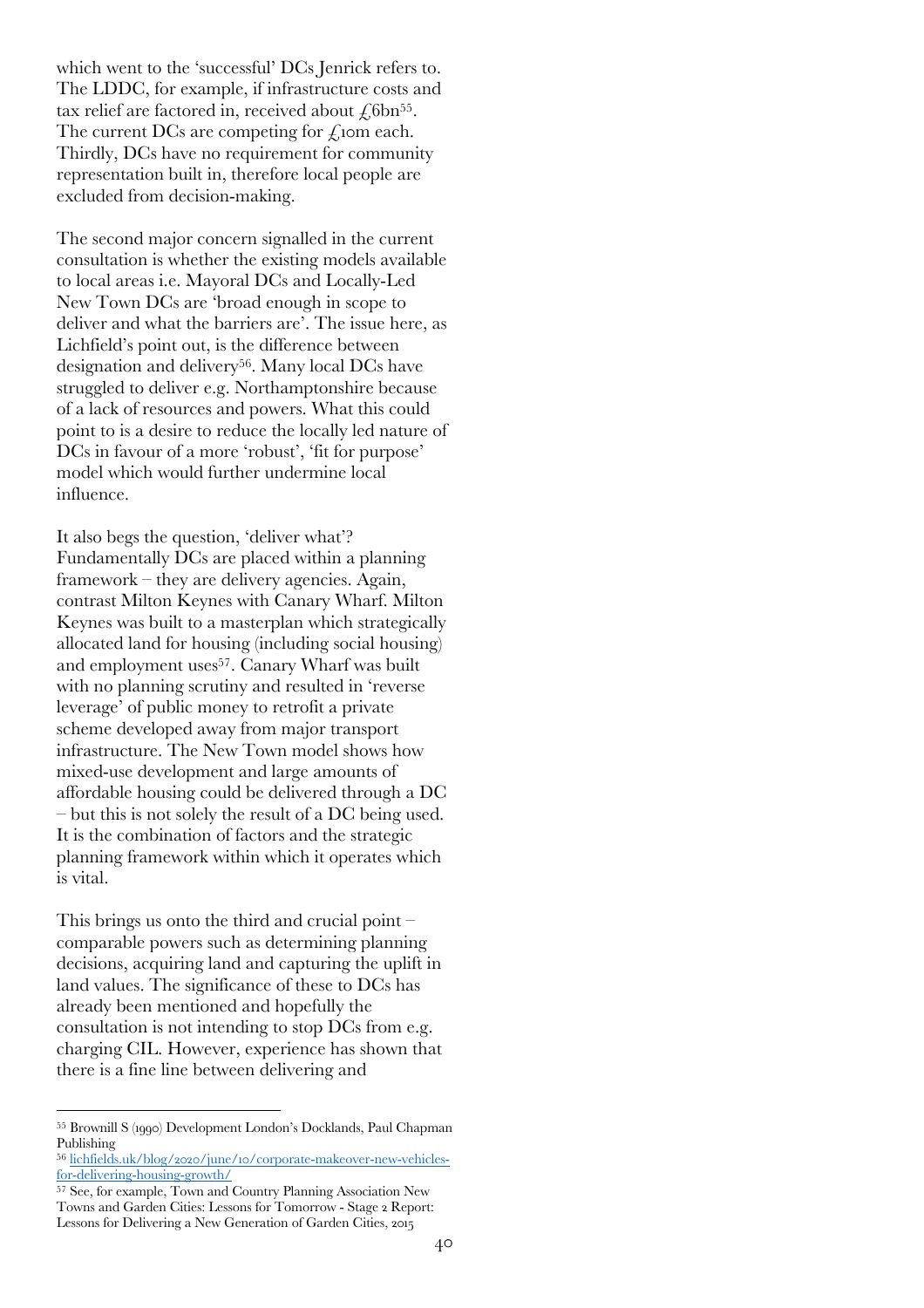determining development. In the 1980s DCs had development control but not plan making powers. Developments were consented which over-rode local plans and local plans were then refused at inspection because the UDCs had the power to deliver. Perhaps in response to the outcry from this, development control powers in some later 'benign' DCs stayed with local authorities, thereby enabling a more planled approach<sup>58</sup>. Is the government looking to revisit this reversal and remove it as a 'barrier' to delivery? Zoning has precedent here as well. When the LDDC was set up the London Bridge City development, which had been refused by the local authority, was included in the designated area along with a Local Development Order. Could zoning be coupled with DCs to drive through similar schemes, overseen by a sympathetic board?

Introducing more DCs may in itself not be a totally 'bad thing' – though some would argue it is. But the direction of travel that is emerging from the suggested planning reforms implies they could be used to power through developments favoured by the private sector which are not strategically planned and over which there is little or no local scrutiny. This would represent another example of missing the big picture. If it is lack of housing delivery, the problem is not Local Authorities, or local communities that need to be by- passed. It is issues of land acquisition, infrastructure provision and land value capture. What we should therefore be doing is drawing on the lessons of DCs to empower local authorities and communities to deliver democratically accountable and strategically determined developments by providing adequate funding and powers to acquire land at low cost and retain the resulting uplift in land values to provide affordable homes and a range of social and economic infrastructure. This could be accompanied by changes to CPO legislation and greater use of Community Land Trusts. If a DC is needed to deliver this plan-led approach, then so be it but it should not be the default mechanism and any changes to the legislation should reinforce the role of local interests and strategic planning in DCs rather than undermining them.

<sup>58</sup> Raco M (2005) 'A Step Change or a Step Back? The Thames Gateway and the Re-birth of the Urban Development Corporations *Local Economy, Vol. 20, No. 2, 141–153, May 2005*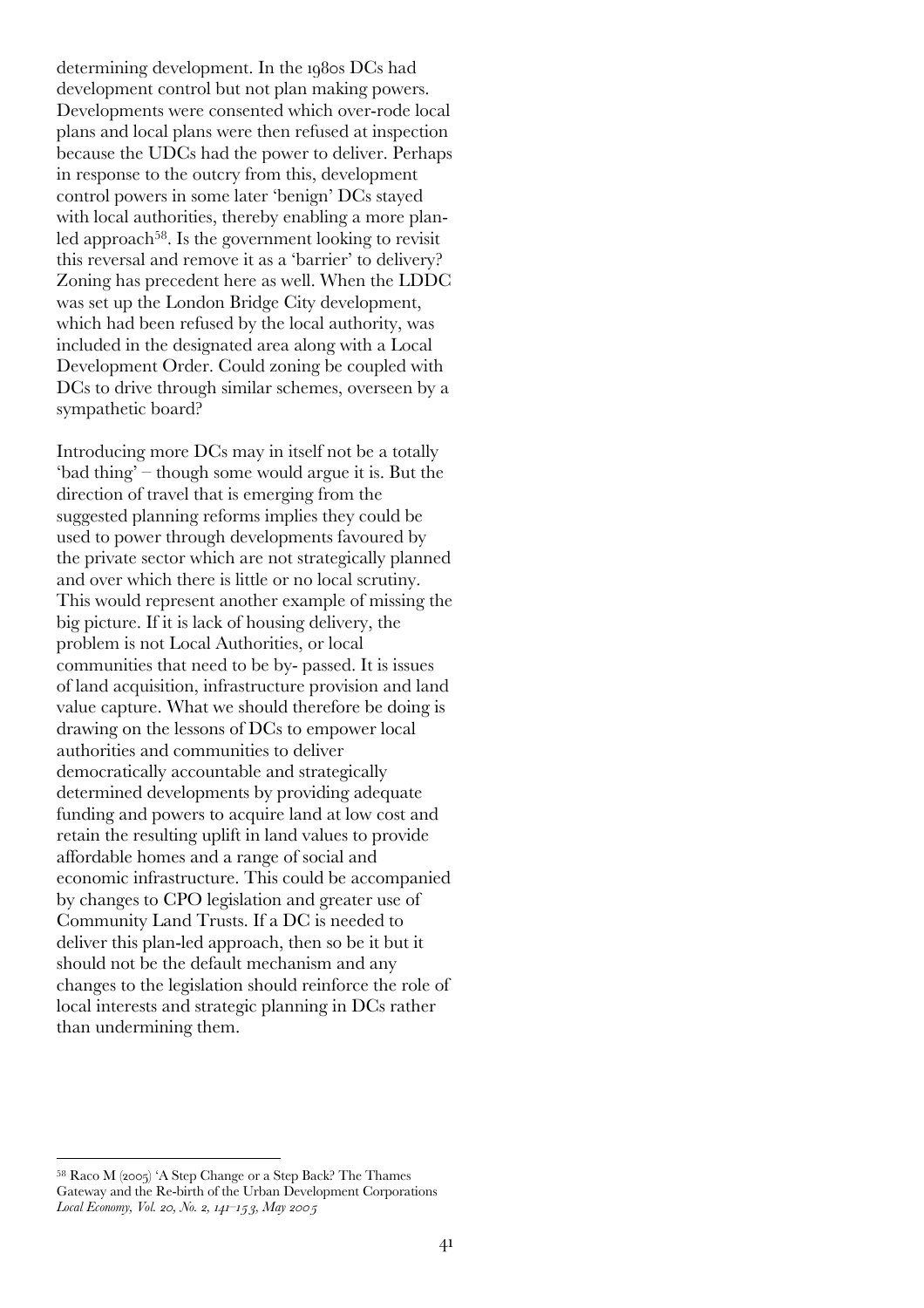# **8. CAN TECHNOLOGY CREATE A FASTER AND MORE PARTICIPATORY PLANNING SYSTEM?**

Dr. Alexander Wilson, Professor Geoff Vigar, and Professor Mark Tewdwr-Jones

> Requiring the state to arbitrate individual planning applications since 1947, coupled with subsequent attempts in the late 1960s to increase public participation in planning, has had the effect of putting control in the hands of objectors rather than 'the people'59

The role of, and weight given to digital technologies in planning has been in constant flux. Whilst contemporary uses of technologies have been for citizen engagement, earlier uses—particularly in the seventies—used technology for modelling, simulation and prediction. Predictions were made on urban growth, car trips and traffic, population changes, and their needs for houses, schools and hospitals. As history has taught us, the understanding that rational, technological and automated planning processes do not lead to faster, more streamlined, outcomes. These overly simplistic understandings of how cities function, teamed with the recognition of the lack of control planners actually had, and the increased politicisation of the decisions, there was a recognition of the need for a more nuanced understanding of cities and the people within them. People do not behave in a programmable way. Cities should be designed for living in, not for efficiency. As Jane Jacobs taught us:

There is no logic that can be superimposed on the city; people make it, and it is to them, not buildings, that we must fit our plans. (Jane Jacobs $60$ )

In response to this, planning now recognises citizen preferences and knowledge, and the political-nature of decisions. This turn to participation is often cited as causing delays and not being representative, however, the notion of 'objectors' having 'control' is false, especially given the implementation of rules surrounding five-year housing land supply in recent years. Rather than see people as objectors (usually the result of a lack of early and meaningful engagement), we should value their vital knowledge

<sup>59</sup> *Policy Exchange, 2020, Rethinking the Planning System for the 21st Century, p.37*

 $^{60}$  Jacobs, J (1958) Downtown is for People, in Whyte, W. (ed.) The Exploding Metropolis: Berkeley: University of California Press.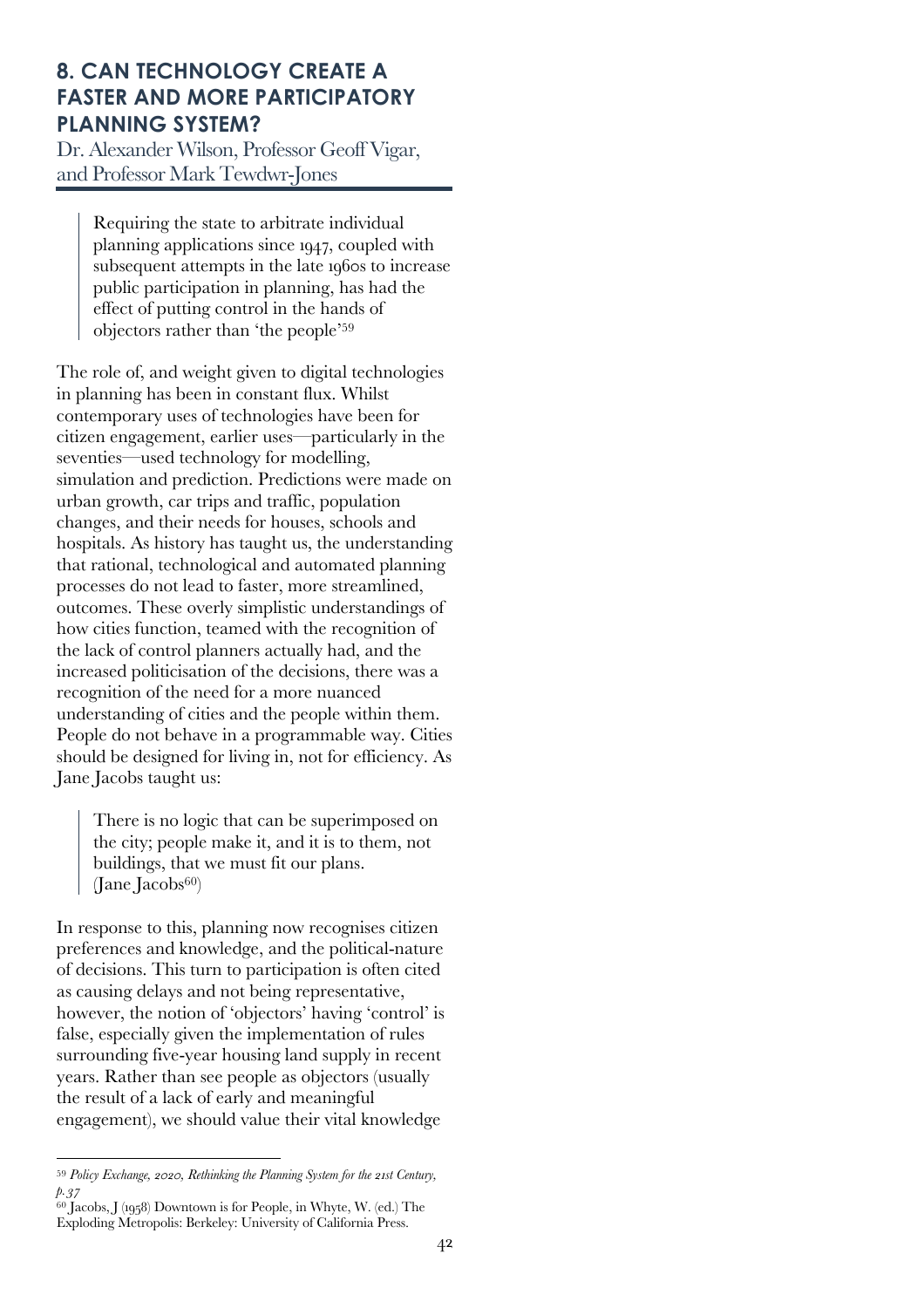and experiences that can improve development proposals. Through this work we outline how digital technologies can be used to engage citizens meaningfully, earn trust, and develop plans that align the needs of communities with longer-term, strategic outcomes.

Involving citizens in planning has gained increasing traction in the UK since the inception of the '1947 system'. Planning was increasingly criticised for being too top-down and expert-led, treating questions of 'what ought to be done' as valueneutral, technical exercises aimed at a homogenous public. Planners failed to accommodate both the range of value-judgements concerning place futures and the value of lay knowledge in understanding how places worked that underpinned the work of pioneering planners of earlier decades such as Patrick Geddes, Ruth Glass and Max Lock.

Technology was part of the problem. The 1960s emphasis on modelling how 'rational man' would respond to various changes distracted the planning profession from its roots in art, civics, and other aspects of social science. Too often this resulted in plans that took many years and were redundant by the time they were completed. As a result these models quickly lost favour when they could not accommodate or capture the complexity of cities. Part of the wider decline in modernist principles driven by reaction against high rise housing and urban motorway building.

Critique of these issues in the works of Jane Jacobs and others suggested that the answer in part lay in recognising the benefits of democratic and citizen involvement in planning. Rhetorically the planning system gives great weight to such issues, but the reality is rather different. There is no shortage of methods to engage various publics in planning issues, and most recently digital methods have sparked the enthusiasm of many who suggest that they provide a quicker and easier way for more people to be engaged in policy and decision-making.

In this piece we describe how, through the directed use of digital technologies, a productive and broader discussion about places can be had, leading to a more efficient and responsive planning system. Within the proposed changes to planning, it becomes particularly important to make sure citizens are engaged early and meaningfully during zoning allocation activities. We outline how taking a citizencentred approach to planning engagement leads to plans that can meet many of the objectives of a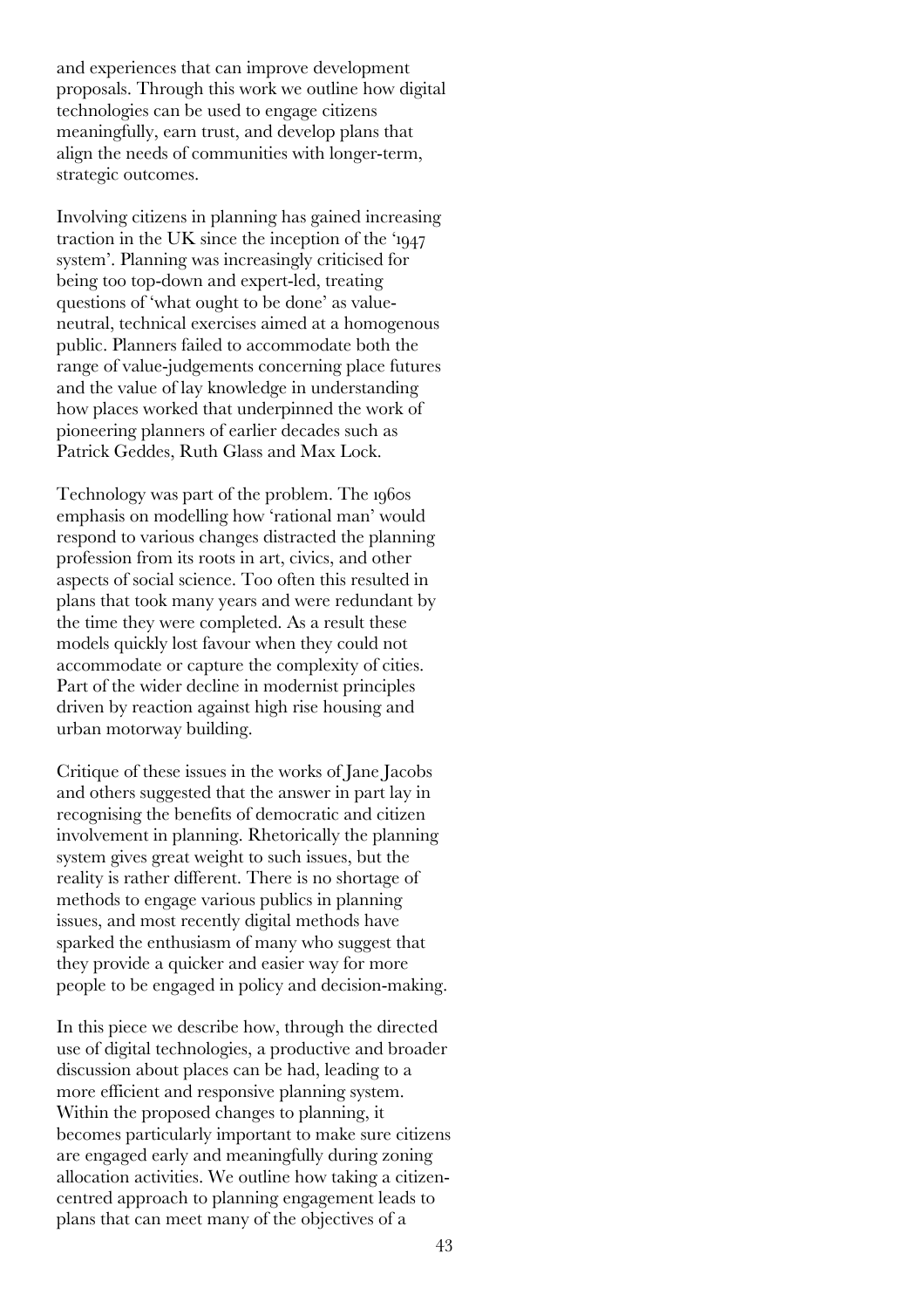reformed planning system that is more agile and democratic and underpinned by local knowledge.

#### **TECHNOLOGY WILL SAVE US?**

The emphasis on speed in planning decisions for the past four decades, and the increasing and now overwhelming power of landowners through that time, have made planners sceptical about citizen engagement in planning. 'Magic bullet' technologies to solve these problems do not exist. Using technologies for participation—as with in-person methods—require time. Technology should not be used to 'speed up' participation, but to offer alternative opportunities for engagement through discourse, and collective understanding. But, new technologies do have a place in a rethought planning system, and we welcome the recognition of the potential of digital technologies in addressing some of the barriers to current approaches to engagement, as well as establishing standards for data sharing. We have three suggestions for how technologies might be used for more effective citizen involvement in planning.

#### **RETHINKING TECHNOLOGY IN PARTICIPATION**

The majority of the methods used to engage citizens were devised decades ago. Many of the digital opportunities for citizen engagement mirror these previous opportunities (Table 1) - while we recognise there are many examples of where this is not the case, these digital opportunities are not widespread. Effectively, government bodies have merely put services online that were previously offline. This transactive view of planning services misses an opportunity to change the nature of involvement through a more relational role between planners, developers and citizens.

| <b>Traditional Technology</b>                       | Digital Alternative                 |  |
|-----------------------------------------------------|-------------------------------------|--|
| Send letters to affected                            | Send emails to affected             |  |
| individuals                                         | individuals                         |  |
| Unstaffed exhibitions to                            | Upload proposals to                 |  |
| share information on                                | council's website to view           |  |
| proposals                                           | information                         |  |
| Publicise proposals in local<br>newspaper and local | Publicise proposals social<br>media |  |
| authority's magazine                                |                                     |  |
| Notices posted on lamp<br>posts                     | Notices placed on website.          |  |
| Making comments on                                  | Making comments on an               |  |
| physical map                                        | electronic map                      |  |
| Table i: Traditional vs Digital Alternative         |                                     |  |

There are approaches that digital technologies are good at, but there are other activities that digital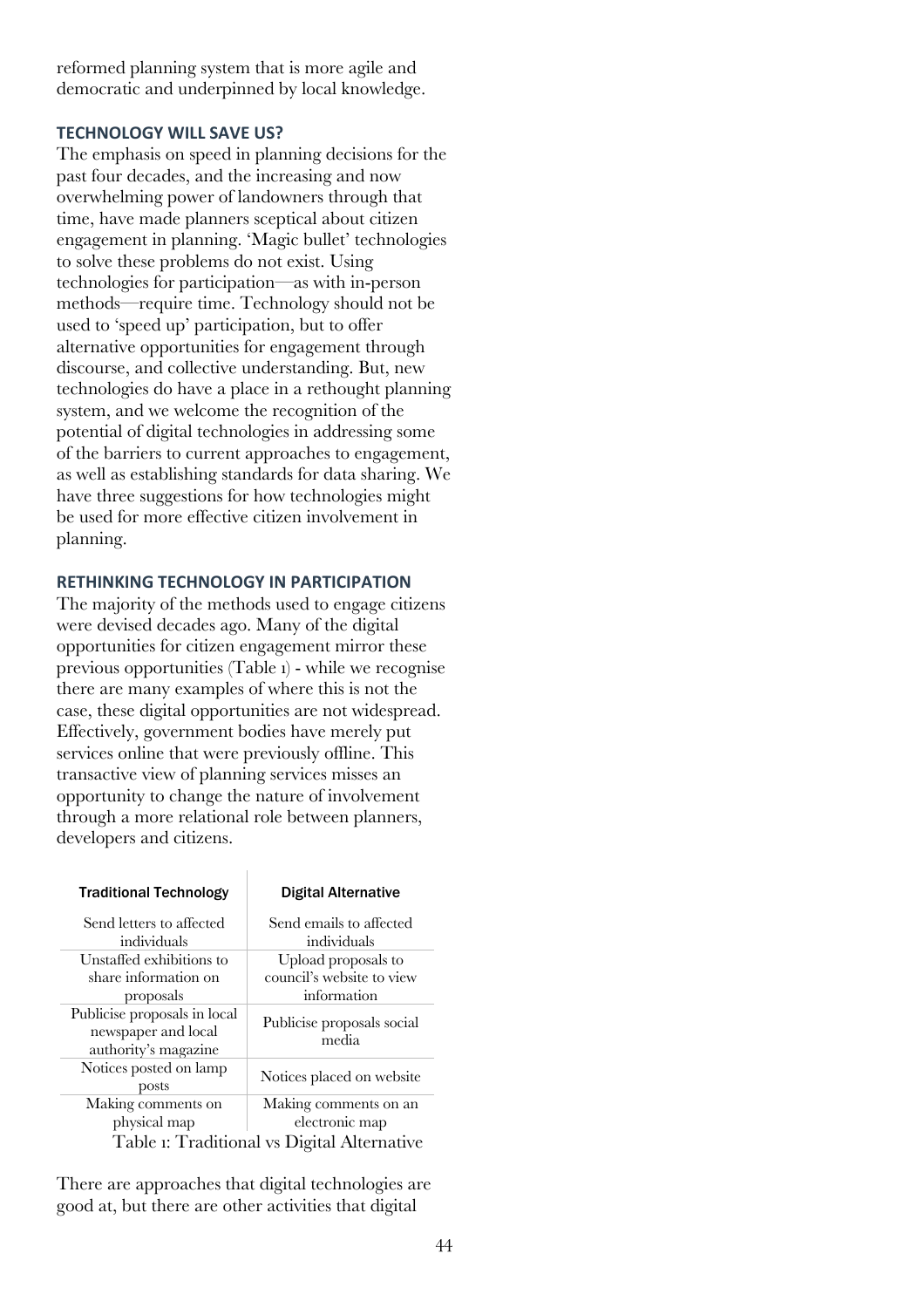technology cannot, or should not, replace. Putting planning applications and opportunities to comment online has been a great success. But debating the complexities of future cities to include a range of participants is less well-suited to online fora.

#### **EMPLOY A RANGE OF PARTICIPATION TOOLS**

While using the internet to engage people in matters of planning might allow more to get involved, there should be reflection on both the type of comments that are coming back, and the methods that support this and the fact that a digital divide prevents some from participating. It is important to recognise that engaging more people does not necessarily mean that the opportunities for engagement have been more effective  $-$  the quality of this participation should always be understood. Commenting on digital maps, for example, emphasises a particular way of discussing space that is not conducive to longer-term, reflexive discussions. The experience of engaging and using technologies together should be considered, rather than seeing technologies as singular and as in isolation.

Digital technologies are good at supporting quick communication between citizens and decision makers (such as through social networking and mobile phones), but more involved technologies (for example, those that engage with people's creativity) can support more meaningful engagement between citizens. As previously discussed, non-digital methods used to provide a suite of tools, technologies too can be used to support community visions sessions alongside more specific and closed discussions. These methods can provide opportunities for making citizens aware of changes, but there must also be a provision for technologies that encourage 'slower' engagement through dialogue as well as approaches that do not exclude those who cannot participate digitally.

## **DESIGN FOR CITIZEN-CENTRED ENGAGEMENT**

Technologies should be aligned to allow people to discuss what is important to them rather than being required to understand the structural organisation of a local authority, and what constitutes a relevant consideration. Promoting the discussion of placebased issues encourage more meaningful engagement with opportunities for comment than those that were strictly planning-based. Indeed, planners can ascertain a wide range of knowledge from existing discussions on social media and other freely available data. This could form the basis for more deliberative discussions with communities,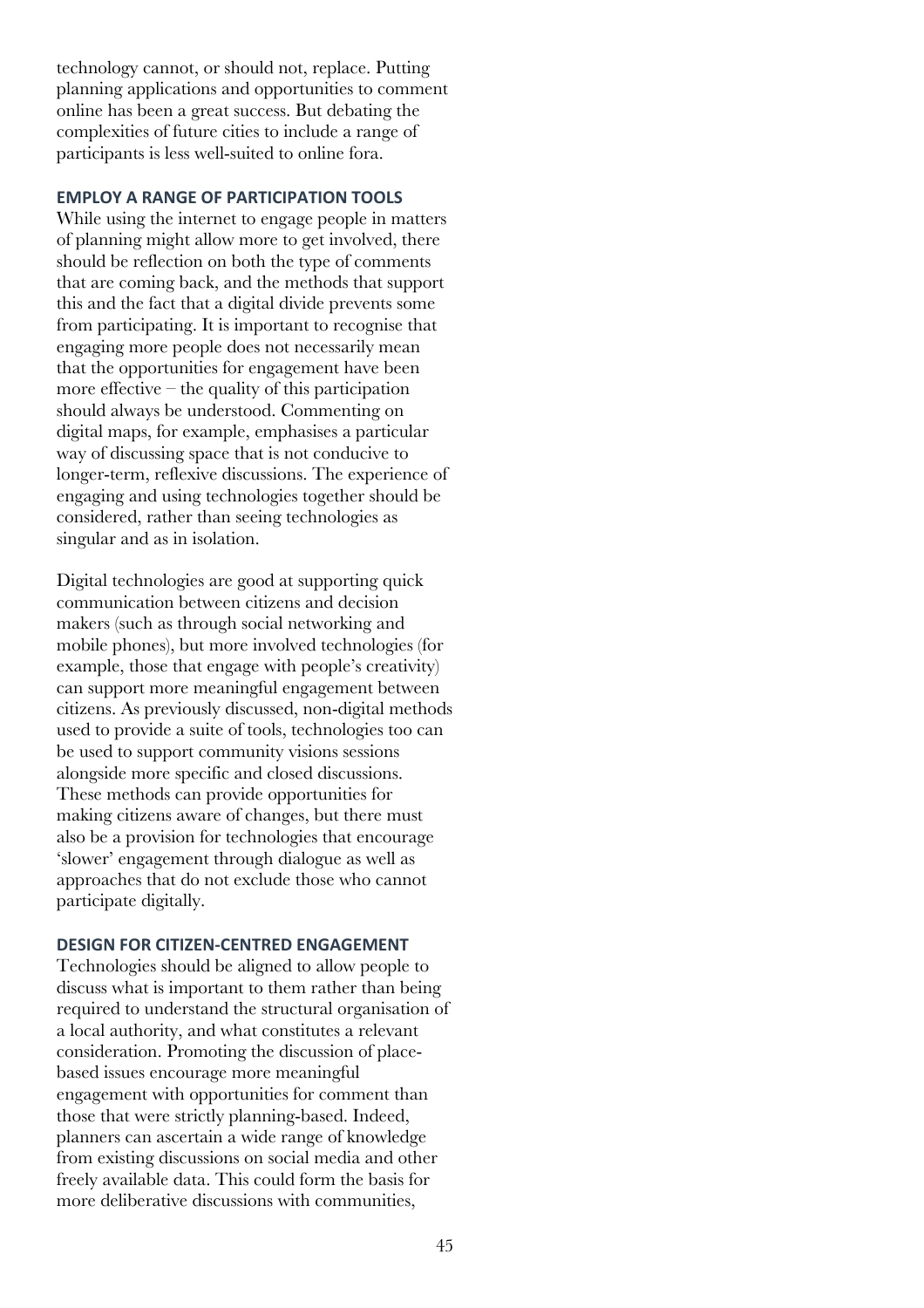rather than treating a plan as a blank slate for participation.

Reform of the planning system is like death and taxes, always with us. Making places better is a complex task however. People expect to be involved in decisions that affect the environments they value and this isn't going to go away. They do trust experts less than they did in 1947, even though this is sometimes over-stated. Calls to reform the system through say, the increased use of zoning, does not remove the need for citizen participation, nor does forgoing it make the planning system faster. People will, if they feel they haven't been heard, find other ways to object through direct action or other means.

As well as using technologies that engage more people, we need to devise technologies that engage people more meaningfully and create opportunities for citizens to shape proposals. The more involved citizens are, the more likely they are to accept neighborhood change, and the more effective (and efficient) our planning system can be.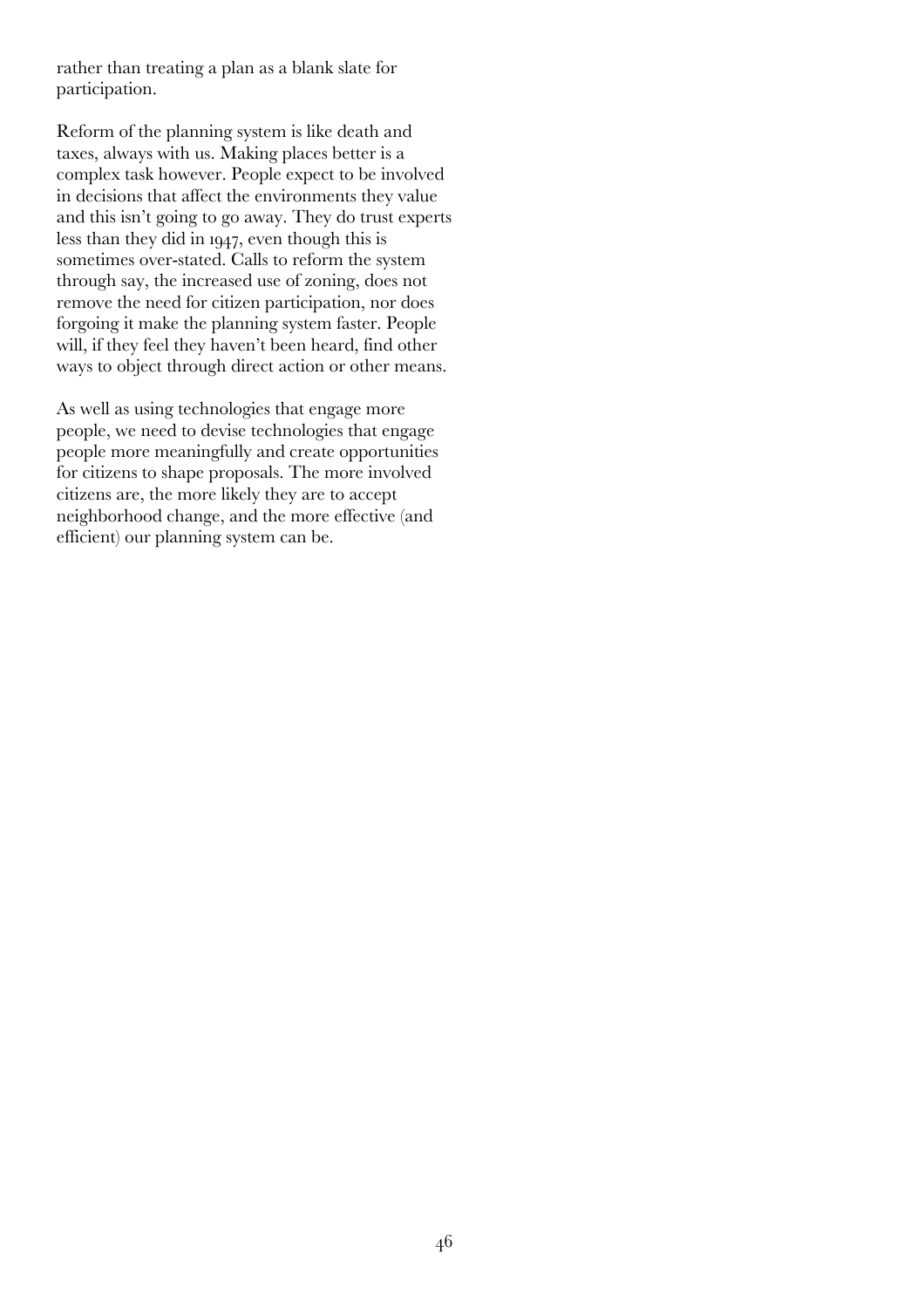# **9. DOES THE PLANNING SYSTEM HAMPER THE DELIVERY OF INFRASTRUCTURE?**

Professor Tim Marshall

The August 2020 Planning White Paper concentrates overwhelmingly on the most local forms of infrastructure, in fact on the most local dimensions of planning, so totally failing to engage with the real lives we all live - in pandemic just as in nonpandemic times. Our daily dependence on national and international supply chains is just one obvious element of this supra-local reality. This blindness should worry anyone concerned with any sort of future. There is just one bracketed reference to the possible importance of anything above the Local Plan level:

The Duty to Cooperate would be removed (although further consideration will be given to the way in which strategic cross boundary issues, such as major infrastructure or major development sites, can be adequately planned for, including the scale at which plans are best prepared for in areas with significant strategic  $challenges)$ . (page 31)

One can only hope that the responses to Question 7a will inform more developed thinking. For now, the ideological aversion of the current government to serious planning (as against rhetoric on beauty and democracy) is such that it is prepared to make even some of its own (claimed) goals unattainable, because it engages with planning at only one scale, and even there in the most limited terms.

I leave comment on the proposed Infrastructure Levy to Michael Edwards below, except to say that without coherent planning across wide geographical areas, deciding on the use of this Levy will be guesswork, with no rational basis.

The silence on wider infrastructure planning is perhaps unsurprising. Despite much discussion about the prospects of an infrastructure-driven growth strategy, commentary on planning and infrastructure has been relatively limited in the publications of Policy Exchange, in the government's *Planning for the Future* of March 2020 and in the Conservative Manifesto 2019. *Planning for the Future* did have a section on the perennial theme of supporting local infrastructure for housing development, backed by budget promises, but wider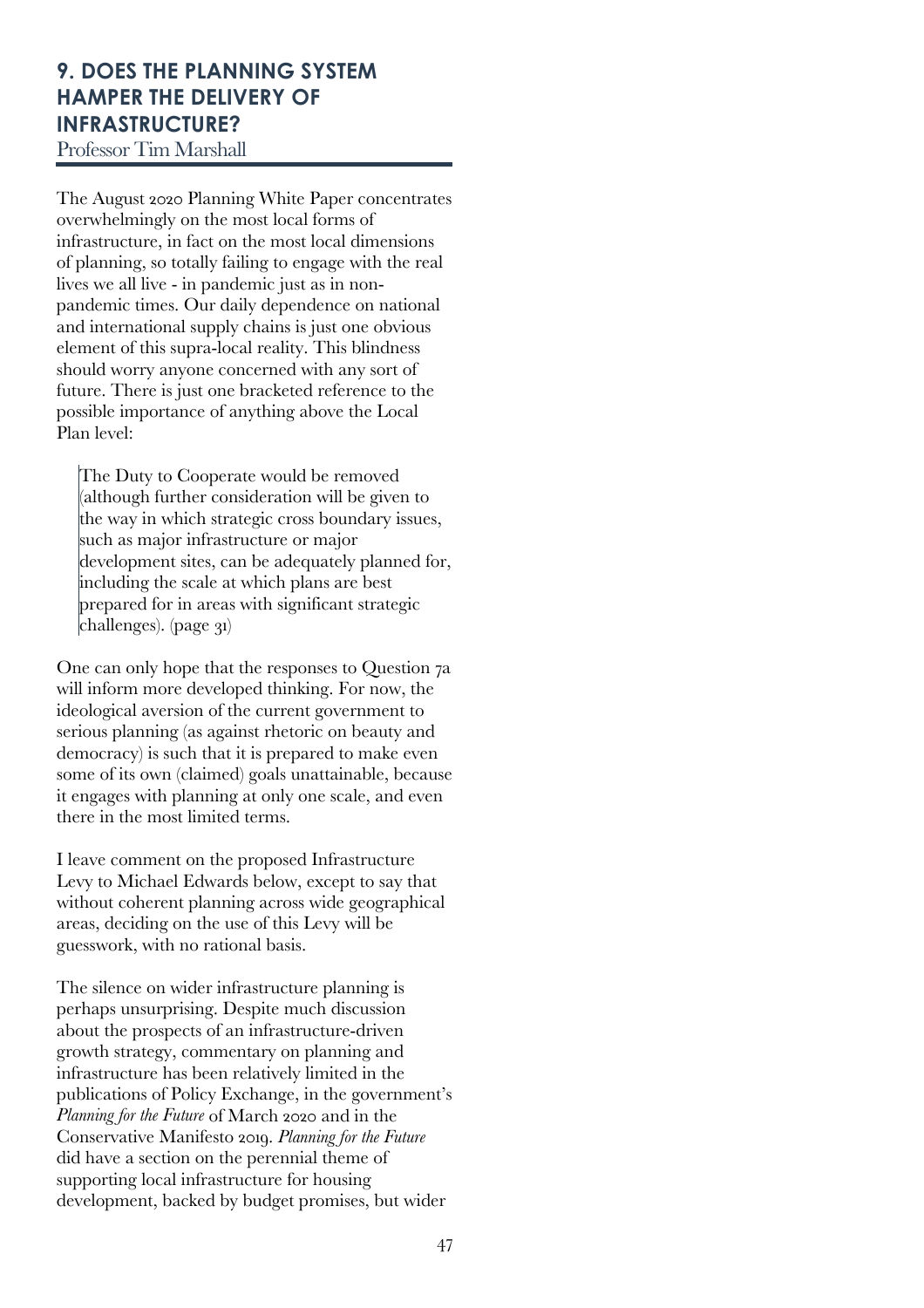government or close-to-government thinking about infrastructure has been scarce – even the National Infrastructure Commission seems to have been somewhat "parked" since publishing its National Infrastructure Assessment in 2018.

The *Conservative Manifesto* suggested it would put: "Infrastructure first. We will amend planning rules so that the infrastructure – roads, schools, GP surgeries – comes before people move into new homes". Ensuring infrastructure is put in before new homes is a correct, continuing aim of planning in well governed countries. However it is an aim made ever more difficult to achieve, given years of planning reforms which have repeatedly weakened the levers available to planning and public policy makers.

Similarly, some comments from Policy Exchange also seem to suggest an unproblematic approach:

To these ends, the planning of infrastructure provision should be a more central feature of local plans<sup>61</sup>

Most planners would support this, and probably most developers too, but the continuous weakening of the Local Plans system and of funding systems means that Plans make this a central feature at their peril – the risk of being found unsound by Government-appointed inspectors is too high. This is a not uncommon example of Policy Exchange claiming to wish one thing, but then proposing measures which press in the diametrically opposite direction. Stronger Plans, with real teeth, are the answer. The best plans already have effective Infrastructure Delivery Plans. Of course, this will be made much harder by the proposed standardisation and streamlining of plans into little more than glorified design codes for building licensing.

A slightly more substantial and certainly more worrying mention comes later in the same Policy Exchange report:

> A consensus has formed across the political divide that an "infrastructure revolution" is needed … delivering this "revolution" will require reforms to the planning system. Currently the system hampers the delivery of infrastructure that is essential to achieving a

 $61$  Policy Exchange (2020) Rethinking the Planning System for the  $21^{st}$ Century, London: Policy Exchange p 74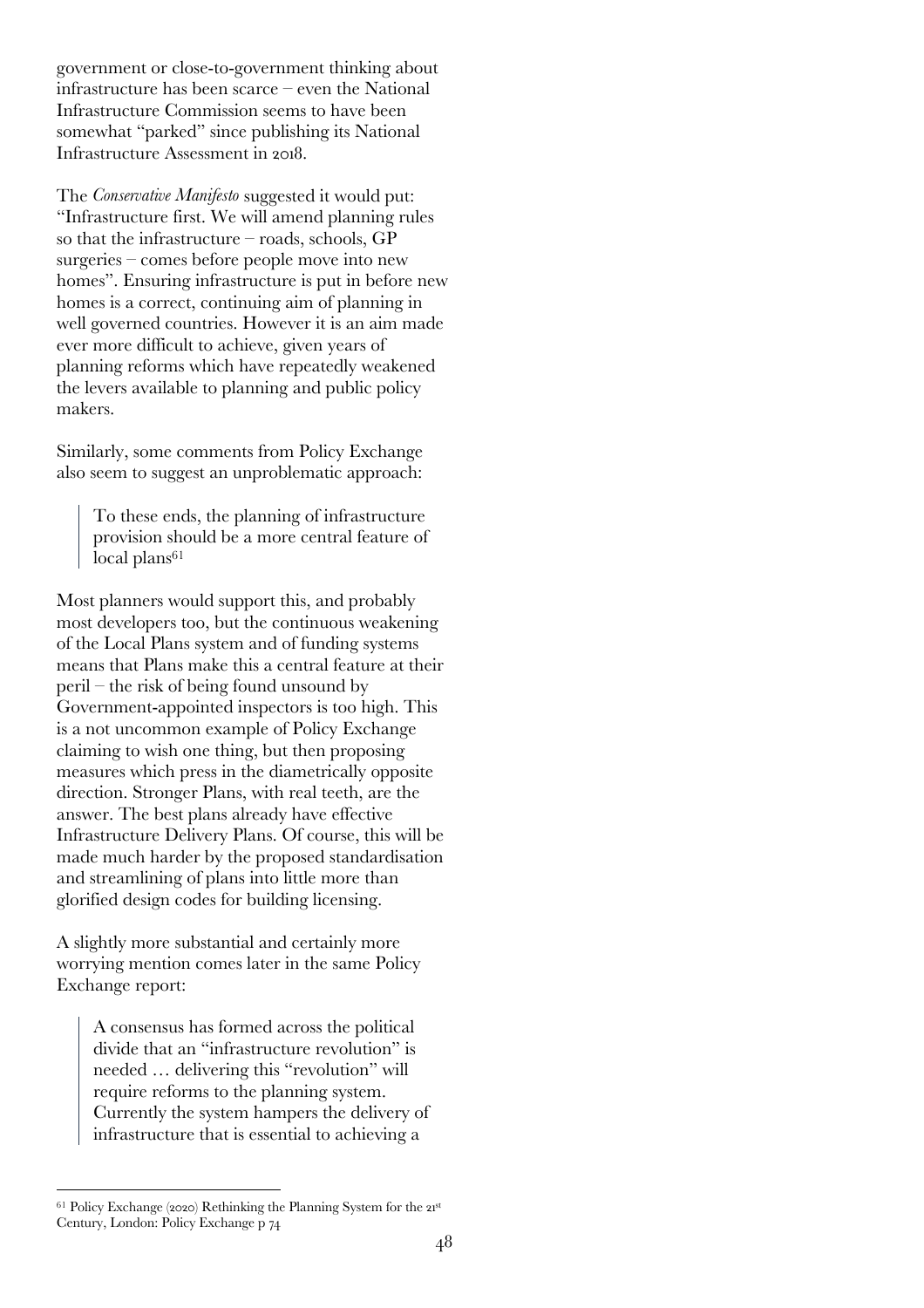number of the Government's key policy objectives. (p. 63)

The report's next paragraphs do not give relevant evidence for the key claim, that the planning system hampers the delivery of infrastructure. These paragraphs mention the problems created by recent governments for onshore wind developers, for broadband, and for "transport infrastructure", the latter referring right back to Heathrow Terminal 5, the hybrid bill procedure for Crossrail and problems in progressing the West London Tram. Anyone familiar with infrastructure planning and policy making will note that this attempt to justify "hampering by planning" is weak. Each example has a whole history of reasons for the difficulties experienced which would need pages to rebut fully, and of course there have been reforms of planning since most of the examples (2008 Planning Act, Hybrid Bill adjustments). But all relate almost completely to the way the government of the day (or London Mayor) dealt with the matter politically with the most blatant case being the Cameron governments' manipulation of the onshore wind regime to block further schemes. These cases were government caused, not planning system caused. A clearer statement would be that progressing infrastructure is hampered at times by government policy: naturally governments make judgements, sometimes for projects, sometimes against. Where government policy and decision making (at all levels) is poor, this should be the target of reformers.

However, the above statements do not go to the nub of the infrastructure and planning question62. Here therefore some appropriate ways forward are presented, if the government wishes to make

 $62$  It may be noted that there is work by specialists on the linking of infrastructure and planning. Publications by Marshall, Morphet and Neuman give some ways into this understanding. The Neuman and Smith article provides a particularly valuable starting point, on the way in which infrastructure and planning have been powerful partners in the past in the United States, and should become so again. These publications take an international perspective, which is highly appropriate given the global nature of many infrastructure sectors and the great scope for learning best practice in this field.

Morphet, J 2016 *Infrastructure Delivery Planning*, Bristol: Policy Press.

Marshall, T. 2012 *Planning Major Infrastructure: A Critical Analysis*, Abingdon: Routledge. Marshall, T. 2014, Infrastructure futures and spatial planning; Lessons from France, the Netherlands, Spain and the UK, *Progress in Planning*, 89, April 2014, 1-38*.* Marshall, T. 2016, Cities, infrastructure and planning: levers to steer transitions, in O Nello and R Mele eds, *Cities in the 21st Century*, Abingdon: Routledge, pp 181-189.

Neuman, M. 2006 Infiltrating Infrastructures *Journal of Urban Technology*, 13,1, 3-31. Neuman, M. 2009 Spatial Planning Leadership by Infrastructure: An American View, *International Planning Studies*, 14, 2, 201- 217. Neuman, M. and Smith, S. 2010 Infrastructure and City Planning: Once and Future Partners *Journal of Planning History*, 9, 1, 21-42.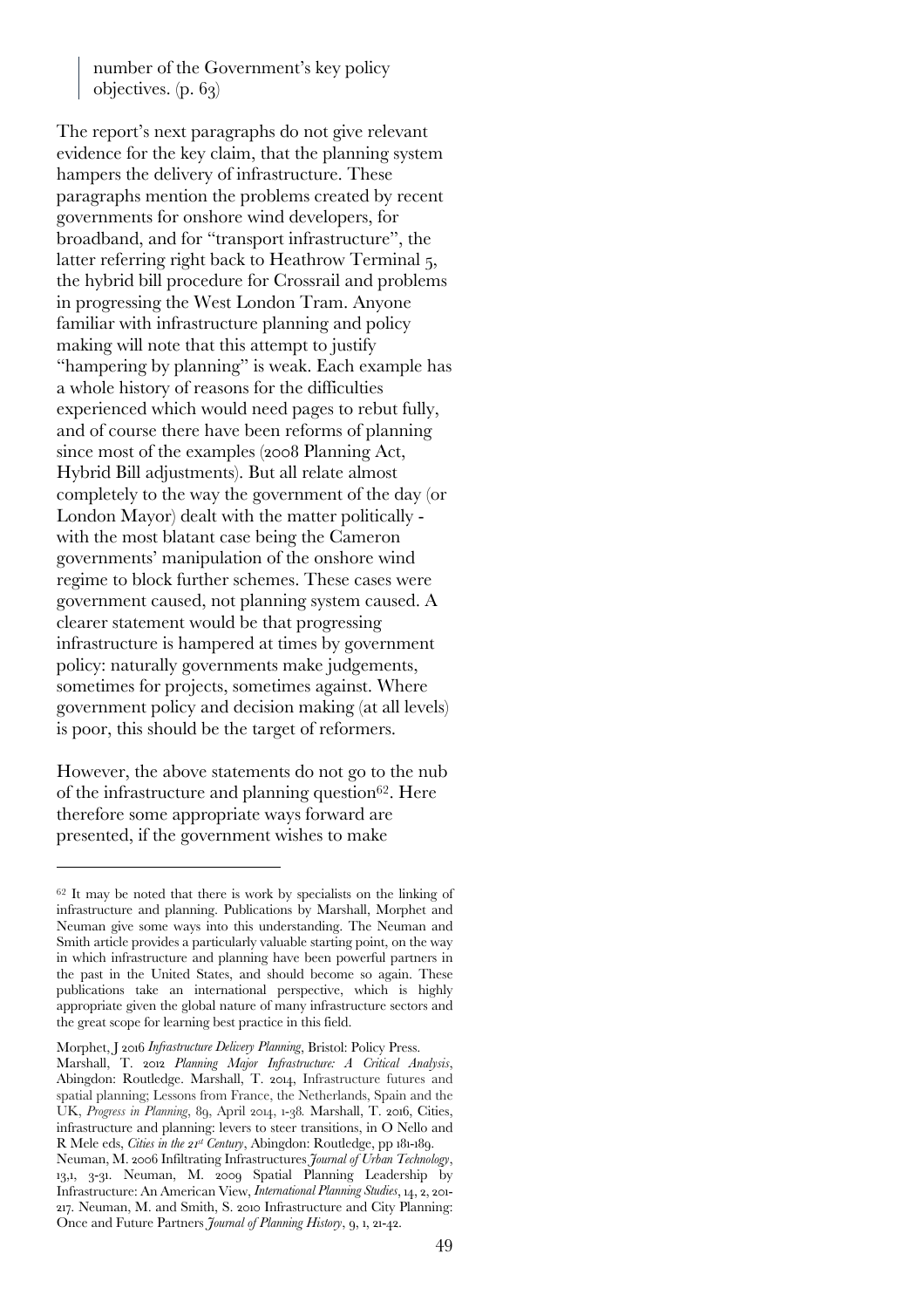progress with widely shared objectives for the country's future – economic advance, social and geographical equalisation across Britain, and a low carbon transition. Infrastructure is indeed relevant to all three goals, but only if managed in smart ways. Just "pouring concrete", without thinking about long term effects, is to be avoided, as are purely project based approaches, which work by scattergun project planning or by putting infrastructure elements into endless local "deals" with short time scales<sup>63</sup>. Both approaches waste money and effort.

### **WAYS TO MAKE BETTER PROGRESS IN PLANNING AND INFRASTRUCTURE**

o Strengthen local and strategic planning Further drastic reforms on the lines of zoning systems will be strongly counter-productive and will neuter the Treasury's efforts to fund early infrastructure provision. On the contrary, dramatic strengthening of the Local Plans system would enable fulfilment of this aim, backed by resolving funding chaos. Effective strategic planning will be essential to help infrastructure investment prioritisation.

#### o Work within a long-term strategy

For sectors of economic infrastructure, the National Infrastructure Commission has laid out the shape of such a strategy in its July 2018 Assessment. A strategy based on the Assessment is overdue. Equally, well prepared strategies are needed for regions and sub-regions. The August White Paper does precisely nothing to address this gaping hole between some element of national steering and the Local Plans level - which is to be even more stripped of steering capacity. Proper strategic planning needs to be coordinated with the Devolution White Paper plans, to have long term legitimacy. The report of the 2070 Commission provides a coordinated schema for how these national and regional approaches can work, in the short, medium and long term, going beyond the NIA, but including the NIA's main strategic directions64. There is therefore no need for government to reinvent infrastructure strategies – much of the national level work has been done and needs actioning.

<sup>63</sup> For a parallel view on US approaches, see *New York Times* 8/7/2020, Shoshanna Saxe and Kristen MacAskill nytimes.com/2020/07/08/opinion/us-infrastructure-

plan.html?smid=em-share

<sup>64</sup> UK2070 Commission, 2020, *Make No Little Plans – Acting At Scale For A Fairer And Stronger Future*, London: UK2020 Commission, Final Report.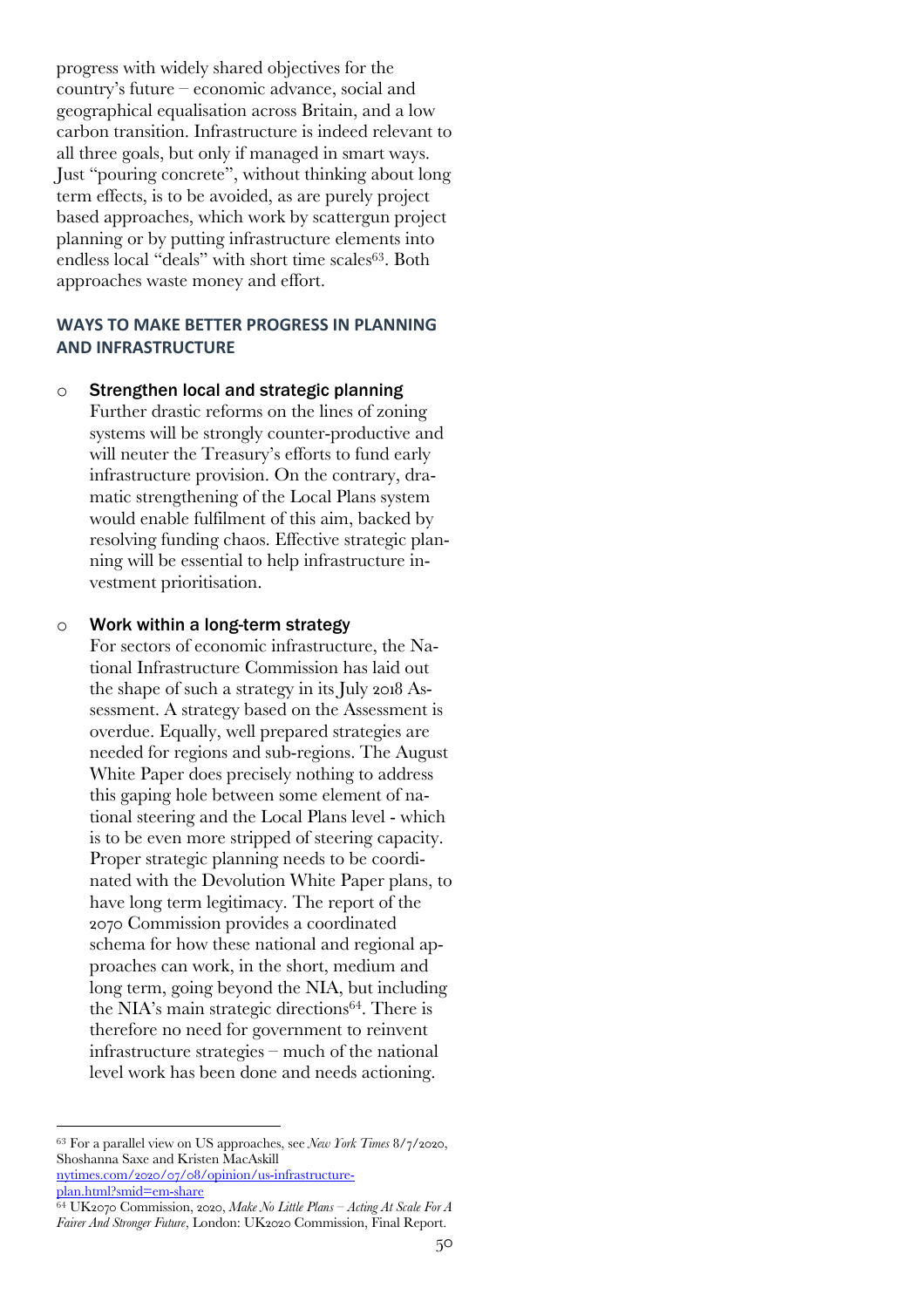#### $\circ$  Work in a comprehensive way

It is not possible to achieve strong and sustainable house building programmes and economic improvement programmes without seeing the future locality patterns together. The government wishes, rightly, to get infrastructure in before new homes. To achieve this, it is necessary to give the legitimacy, control and resources to the master planning bodies with the authority to lead new development areas – the only bodies with these combined characteristics are councils. Attempts to side-step councils, as with the confused Oxford-Cambridge Arc project, have shown that top down intervention of this kind is counter-productive. There is no substitute for genuinely collaborative infrastructure planning, as part and parcel of general planning.

o Assess all infrastructure projects for their contribution to the low carbon trajectory. This is especially essential now, given the continuing absence of national and, in most areas, lower level strategies. If a project does not make a positive contribution, it should be rejected.

## o Effective democratic governing structures are key to getting the right infrastructure in the right place at the right time.

At present the governing patterns in England are in most areas confusing and incoherent: an ineffective conflicting force field of elected councils on the one hand, and tangled agency strands of LEPs, Sub National Transport Bodies, Combined Authorities on the other. A strongly simplified structure will support better infrastructure planning. Giving the power to city region and county level elected authorities and disposing of most other agencies is the obvious way to cut through the incoherence and make clear to citizens which authority carries elected responsibility in a particular part of the country.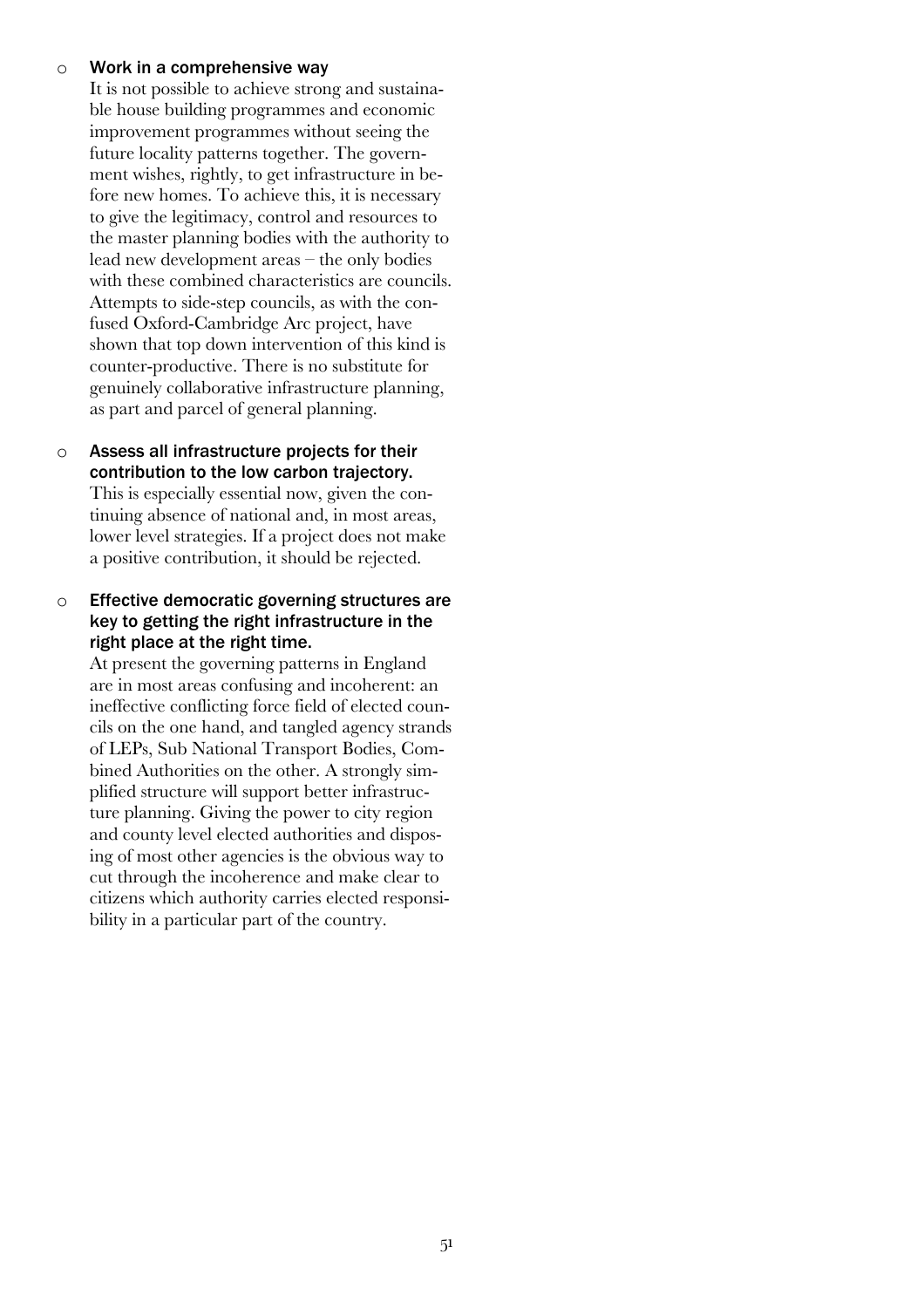# **10. HOW MUCH LAND VALUE SHOULD BE CAPTURED FOR COLLECTIVE PURPOSES?**

Professor Michael Edwards

The process for negotiating developer contributions to affordable housing and infrastructure is complex, protracted and unclear: as a result, the outcomes can be uncertain, which further diminishes trust in the system and reduces the ability of local planning authorities to plan for and deliver necessary infrastructure. Over 80 per cent of planning authorities agree that planning obligations cause delay. It also further increases planning risk for developers and landowners, thus discouraging development and new entrants. (Introduction to Planning for the Future white paper, 2020, page 13)

Recent decades have brought us to a position where the money valuation of land and buildings is now about 80% of all tangible assets in the UK: totally dominant. The vast majority of that is the value of the housing stock – for which the Office of National Statistics now separates out the value of the buildings (at replacement cost) and the land on which the homes sit which amounted to  $\text{\emph{L}}4.5$  trillion in 2016, double our GDP that year65.There is widespread agreement that the UK economy is over-dependent on the maintenance and pursuit of asset values: it is a source of instability and a key mechanism in reproducing and amplifying the inequality of wealth between social classes (and among generations within the property-owning classes). It makes housing absolutely unaffordable to working class people in most regions and relatively hard to afford for many middle-income households<sup>66</sup>.

Land values grow as population expands, as (at least many people's) incomes rise, prompting a desire for more space, as public infrastructure improves and environmental quality goes up. A distinct and special uplift in value can be realised when permission is given for land to be developed<sup>67</sup>.

<sup>65</sup> ONS 2018 ons.gov.uk/aboutus/transparencyand

governance/freedomofinformationfoi/aggregatelandvalues1995to2016 Consulted 6 August 2020

<sup>66</sup> Edwards, M (2015) *Prospects for land, rent and housing in UK cities,* Paper 18, Foresight Future of Cities Project, Government Office for Science, download from gov.uk/government/collections/ future-of-cities#working-papers

<sup>67</sup> House of Commons, Housing, Communities and Local

Government Committee Land Value Capture *September 2018* HC 766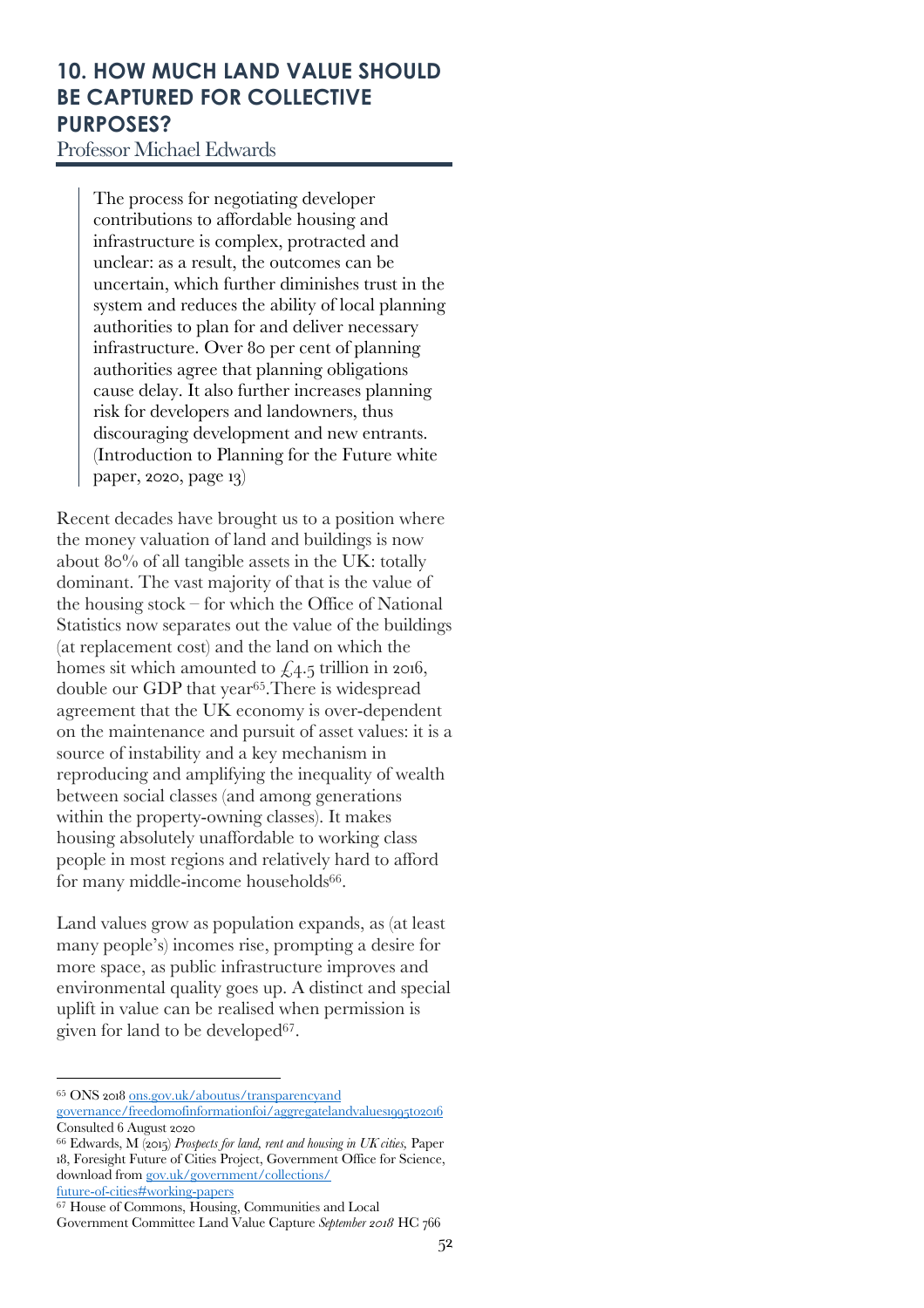There are thus multiple arguments for land values or the growth in land values to be captured for the collective benefit of local or national society, whether via Land Value Tax, levies or general taxation or via collective ownership of land. Such arguments come from left and right of the political spectrum. There could and should be a root and branch transformation. The present system is broken<sup>68</sup>.

This is inevitably a class issue. Landed interests, so strong in the UK (especially England), have tended to prevent radical reforms of land ownership and taxation. All we have is some rather weak and cumbersome devices to partially replace state expenditure on infrastructure and social housing as economic orthodoxy has mandated cuts in that sort of public spending. These devices are Community Infrastructure Levy (CIL) and Section 106 agreements<sup>69</sup>.

The government now proposes to replace these two devices with a unified Infrastructure Levy designed both to pay for necessary infrastructure and to maintain some subsidies for "affordable" housing, but to do so at a fixed rate. Their bright idea is to make this an explicit tax by charging a fixed percentage of the market value of the development on completion. For developers and landowners this has the advantage of reduced uncertainty: they would escape the unpredictable costs and delays of negotiating S106 agreements and face a charging regime which could simply be read off a map. They also wouldn't have to make payments until completion, potentially a significant saving.

From the perspective of citizens and community organisations there are also some gains in this proposal. The entire 'viability' apparatus surrounding development applications would end, along with the professional malpractice and ethics issues70. We are told that local authorities could

publications.parliament.uk/pa/cm201719/

cmselect/cmcomloc/766/766.pdf Consulted 6 August 2020 <sup>68</sup> Edwards ibid.; Christophers, B. (2019) "The rentierization of the UK Economy" *Environment and Planning A: Economy and Space;* Ryan-Collins, J., T. Lloyd and L. Macfarlane (2017) *Rethinking the Economics of Land and Housing*. London, Zed Press

<sup>69</sup> House of Commons op cit; Colenutt, B. (2020) *The Property Lobby: the Hidden Reality behind the Housing Crisis*. Bristol, Policy Press <sup>70</sup> Colenutt, B., A. Cochrane and M. Field (2015) "The rise and rise of

viability assessment" *Town and Country Planning* 64(10): 453-458; George N Turner 2018 Through the Loophole: how affordable housing is being lost to viability claims theplanner.co.uk/features/through-theloophole-how-affordable-housing-is-being-lost-to-viability-claims Consulted 6 August 2020; Sayce, S., N. Crosby, A. Parsa, R. Harris and P. Garside (2016) Viability and the planning system: the relationship between economic viability testing, land values and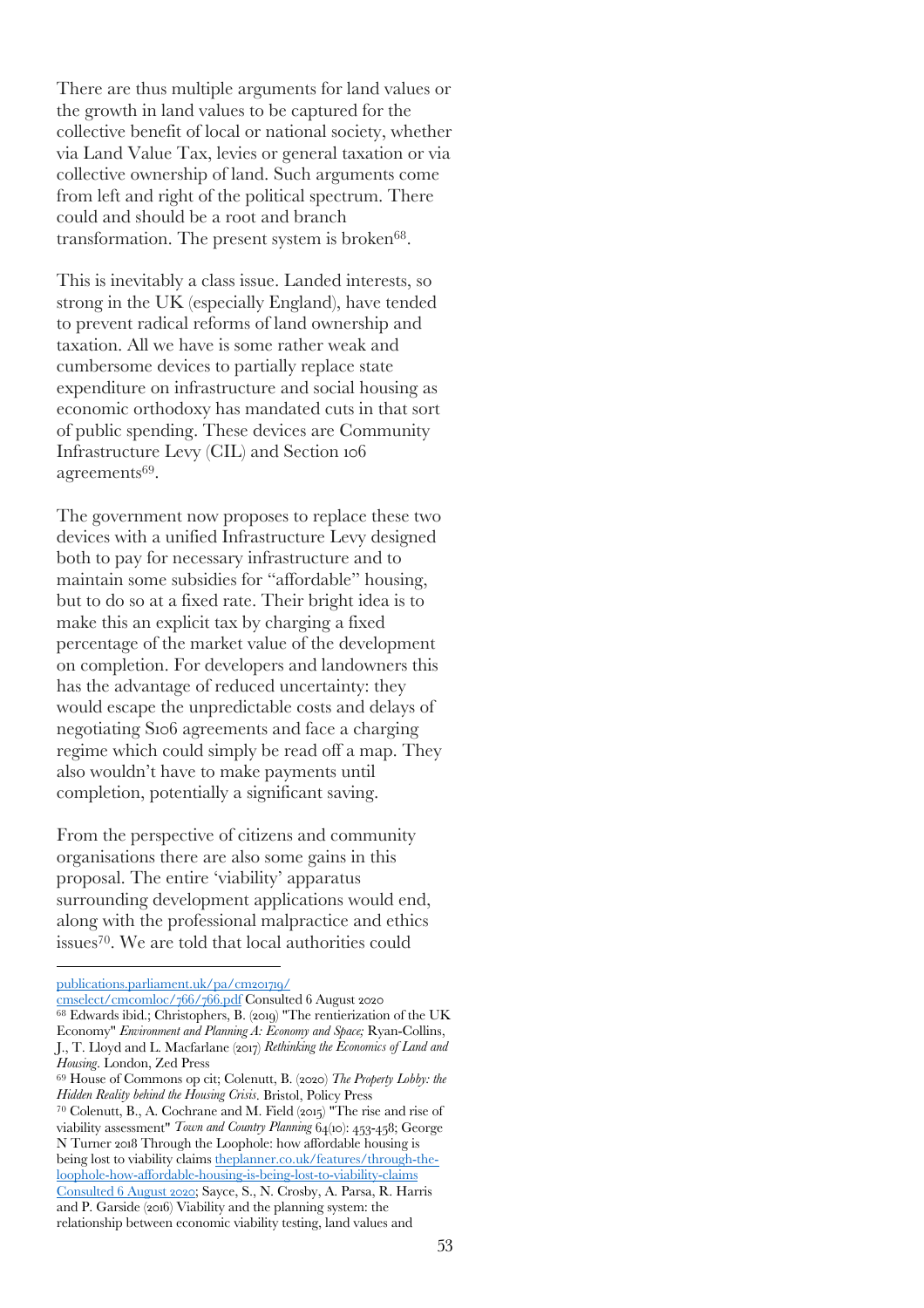specify the tenure mix they would require in affordable housing. In addition the value gains from permitted development (currently excluded) would be taxed and thus contribute to affordable housing and infrastructure. And of course the non-negotiable character of the whole system would be good news for all of us who struggle to secure good local plan policies only later to find that they have been disregarded or negotiated away by planning authorities in pursuit of other material considerations or less honourable aims.

There are (at least) two massive faults in this scheme, however. It could easily be a vehicle through which output of new affordable housing, and especially council housing at council rents, declines or stops. One early sign of this is that the discounts which developers now have to grant to first-time-buyers under the 'First Homes' scheme will count against the levy. A further sign is that local councils are given discretion on the balance of infrastructure versus affordable housing and the question of whether to ring-fence a housing element is merely posed for consultation. Secondly it is a system which would yield relatively large sums in high-value areas of London and southern England and low amounts in low-value areas (zero in the lowest value areas since a threshold is proposed) while no inter-district or inter-regional pooling is even considered. It thus embeds what has always been a feature of planning gain: that it works to reinforce regional disparities. Richer areas will get more infrastructure and affordable housing than poorer ones, a problem already apparent within Greater London and the opposite of 'levelling up'. It is now clearer than ever that (geographically) there is a rich England and a poor England71 and it is not the job of government to reinforce that.

There are many lesser snags in this half-baked scheme. One loss would evidently be the CIL schedules which participating councils have had to prepare to identify shortcomings in physical and social infrastructure and which –in the fullness of time- it may be possible to hold them to. Another is the plan to make the new levy payable on completion. This is kind to builders' cash flow though the document promises councils will be able to borrow against the expected receipts. Oddly the

affordable housing in London, University of Reading centaur.reading.ac.uk/68820

<sup>71</sup> Carrascal-Incera, A., P. McCann, R. Ortega-Argilés and A. Rodríguez-Pose (2020) UK interregional inequality in a historical and international comparative context *National Institute Economic Review* 253: R4.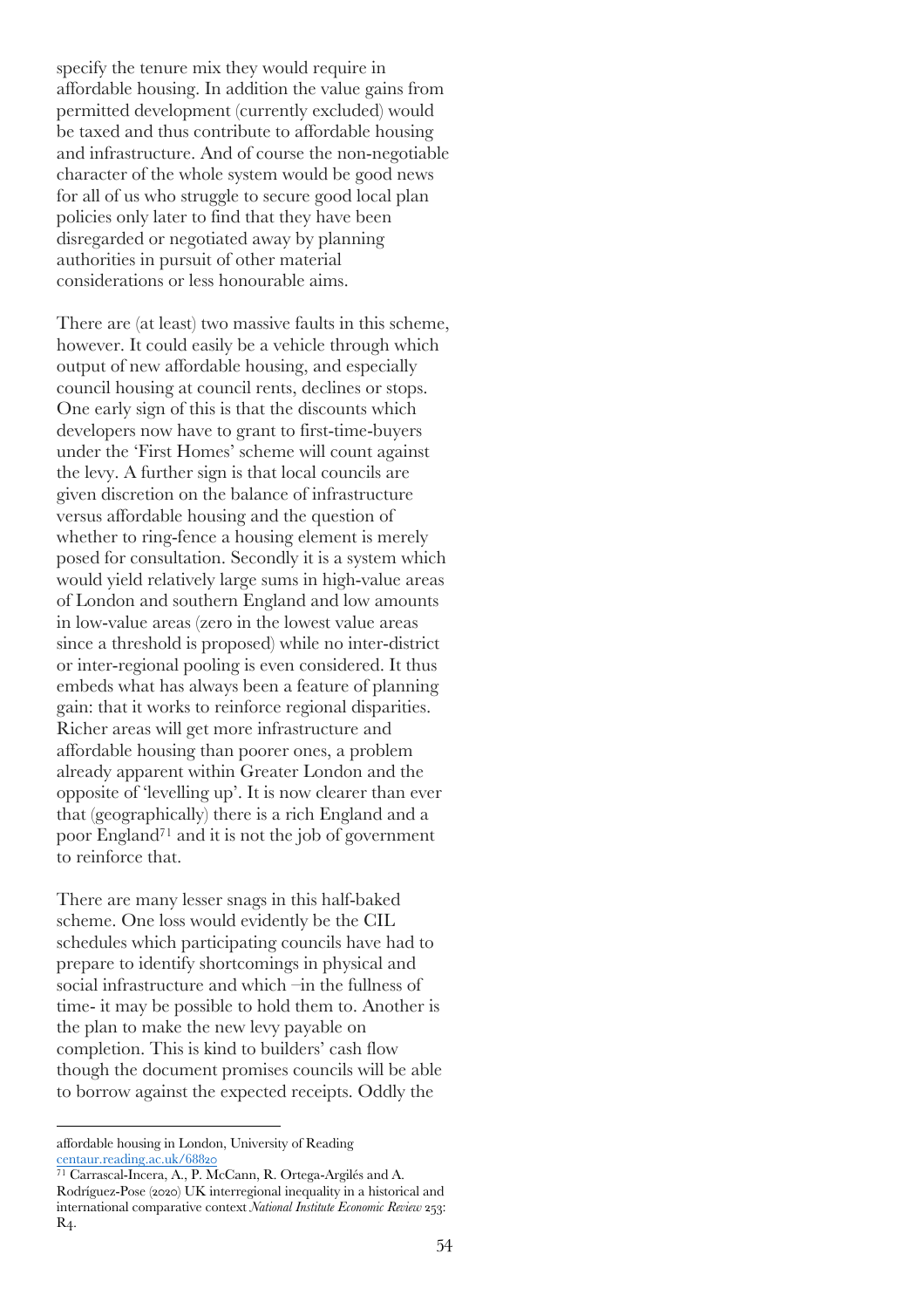government has ignored the cleverest think tank wheeze, due to Young and Ratcliffe<sup>72</sup>. They suggested collecting the charge at the outset but making it a fixed percentage of the developer's estimated Gross Development Value. Then to prevent the developer under-estimating, the council would be able to use its levy receipts to buy as much as it liked of the scheme at that same valuation.

Who benefits? It is widely understood and agreed that charges and levies will ultimately be borne by landowners in lower prices when they sell land. But 'ultimately' is a long way off. There is a lot of land in the pipeline, however, and in the short run (the next few years) the effect of this proposal is likely to be a big surge in market prices for potentiallydevelopable land.

The quest for simplicity and a one-size-fits-all policy runs up against what has been called the 'slowly sedimented arrangement of "contradictory and complex system of dependencies, jurisdictions, and rules" which characterises British property, planning and governance relationships73. This phrase comes from a close study of the Old Oak Park Royal development in London where there were simply too many claims on the prospective property values to cover all the infrastructure costs, get even close to affordable housing targets and gratify the incumbent landowners. Each attempt to make a workable scheme led to further increments of density, way beyond what had initially been planned or consulted upon. The city is complex and thus resistant to simple nostrums.

Just imagine if planning were detached from these considerations, with wealth taxed separately and land values socialised. We could have great cities. The substantial proportion of GDP which just gets paid as rent and capital gains to owners of land and property could house us all, adapt our settlements to the imperatives of the climate crisis and pandemic resilience while increasing leisure time. But that's another entirely different story about how capturing land value growth could be an element in the radical re-think the government claims to be seeking.

<sup>72</sup> Ratcliffe, J. and R. Young (2020) Planning Affordable Housing, *Planning Anew: A collection of essays on reforming the planning system for the 21st century*. Policy Exchange, London, The Policy Exchange: p39 <sup>73</sup> Robinson, J. and K. Attuyer (2020 in press) "Extracting Value, London Style: Revisiting the role of the state in urban development" *International Journal of Urban and Regional Research*  onlinelibrary.wiley.com/journal/14682427 Consulted 1 August 2020. The authors are quoting Christian Schmid here.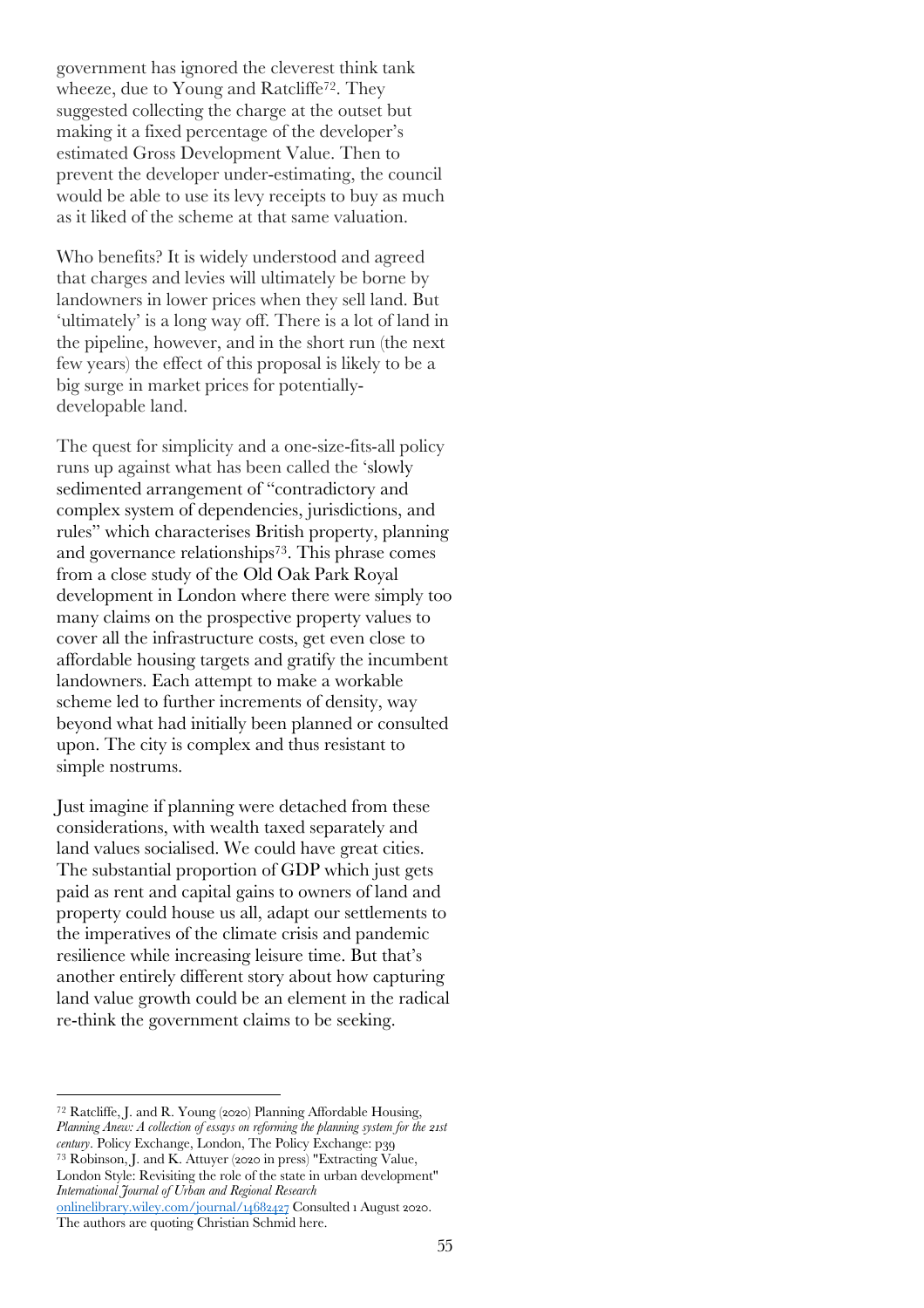# **11. IS THE PLANNING SYSTEM BROKEN?**

Professor Malcolm Tait, Dr. Kiera Chapman and Dr. Andy Inch

## **WHAT IS PLANNING FOR?**

For something to be broken and in need of a 'radical' fix it implies we know what it *should* be doing, but in the case of the planning system it is not clear this is true.

As the Town and Country Planning Association have argued<sup>74</sup>, there is currently no substantive statement of purpose underpinning the operation of the planning system in England. The closest is the 'National Planning Policy Framework', which suggests a wide range of often competing goals organised around the amorphous, high-level principle of "sustainable development". This perhaps implies that a key purpose for the system lies in achieving trade-offs between different interested groups. In the absence of any clearly defined purpose, however, it is hard to *measure* the overall efficacy of the current planning system.

There are significant methodological challenges in isolating how planning processes contribute to wider processes of change75. The development of the built and natural environment is characterised by very complex patterns of interaction by multiple actors dispersed across space and time (e.g. landowners, investors, developers, politicians, architects, traffic engineers, planners, citizens all play critical roles). This generates what is sometimes described as an attribution problem, due to the difficulty of effectively assigning responsibility for outcomes to any particular cause76. These challenges have been exacerbated by deregulation and fragmentation over recent decades. As a result, the planning system we have in England today is probably less directly responsible for built environment outcomes than at any time in its post-war history.

<sup>&</sup>lt;sup>74</sup> Town and Country Planning Association (2018) Planning 2020: Raynsford Review of Planning in England

 $\frac{75}{75}$  Ongoing work by the Royal Town Planning Institute is revisiting this important question

<sup>76</sup> See e.g. Gurran, N. & Phibbs, P (2013): Evidence-free zone? Examining claims about planning performance and reform in New South Wales, Australian Planner 51(3), 232-242; Carmona, M., and L. Sieh. 2008. ''Performance Measure- ment in Planning: Towards a Holistic View.'' Environment and Planning C-Government and Policy 26 (2): 428-454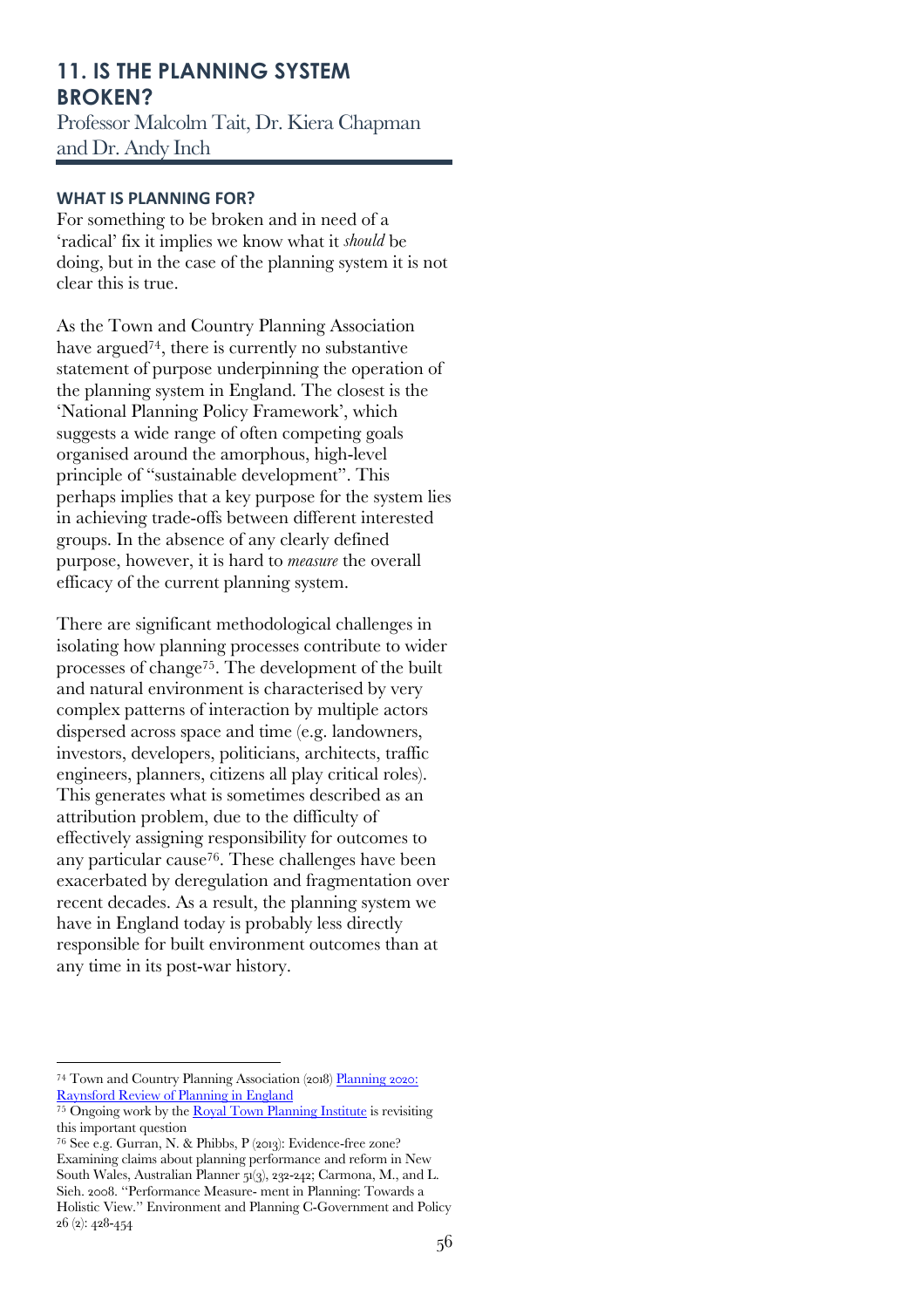## **ATTRIBUTION FALLACIES, TARGETS, AND FREE MARKET MYTHS**

However, if these methodological challenges have frustrated attempts to generate meaningful measures of the role and therefore value of planning, they have not stopped critics of planning. Indeed, what we might term attribution fallacies are a common feature of the evidence produced by think tanks who are prepared to lay significant blame at the door of the planning system for failings in our built environment without acknowledging the wider range of factors at play. This is evident, for example, in the use of highly aggregated, comparative data that purports to show how the English planning system constrains the production of new housing more than other national planning regimes $77$  – the idea that planning systems alone are responsible for such effects is highly misleading and bears little scrutiny. In fact, existing development processes in England are considerably more market-led than they are plan-led - something that must be taken into account in assessing often poor development outcomes. The assumption in the Planning White Paper that the planning system is a major barrier to SME housebuilders is also a good example of this. Unevidenced, it entirely ignores how consolidation of the market, shaped by access to land, has led to the current dominance of the 'volume' housebuilders.

Academic exponents of free-market approaches to urban development meanwhile have frequently presented crude quantitative data on the *costs* of planning regulation whilst systematically failing to even acknowledge that planning processes may also bring *benefits* to society by, for example, preventing poor quality development, including by ensuring minimum space standards, access to amenities and services<sup>78</sup>.

For their part, faced with the difficulty of measuring the performance of planning, governments have tended to fall back on simplistic indicators of procedural efficiency – such as the speed of decisionmaking- rather than attempting any substantive evaluation of outcomes. Despite this much of the data that is available suggests the accusation that the planning system in England acts as a major barrier to development is overstated. Despite significant resource constraints, planners have become

<sup>77</sup> Breach, A (2020) Planning for the Future: How flexible zoning will end the housing crisis, Centre for Cities.

<sup>&</sup>lt;sup>78</sup> See e.g. Adams, D and Watkins, C. (2014) The Value of Planning, London, RTPI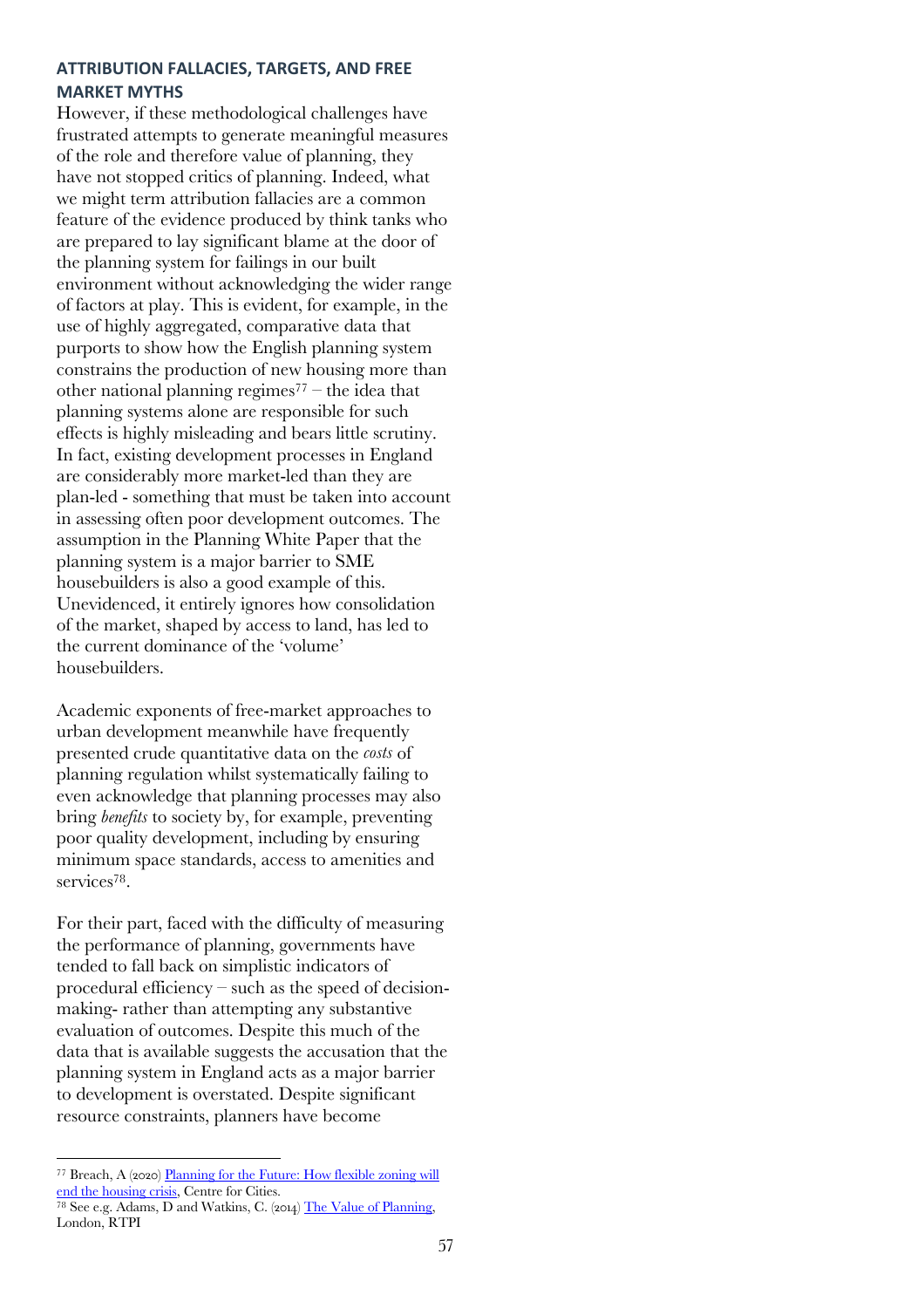significantly 'faster' over recent years and have been increasingly willing to say 'yes' to development. In 2001, just 20% of local planning authorities met targets for decision-making, by 2020 the comparable figure was 88%. Around 9 out of every ten planning applications are approved and the system has approved more than 1 million more houses than developers have built since 201079*.* Whilst there is some legitimate debate about the land supply required to ensure any given level of house building, the idea that the planning system is significantly constraining supply is incorrect.

Still, any attempt to defend the existing system in these terms risks missing the point in other ways. In many respects the planning system we have in England today *is* broken. Successive waves of reform and reorganising, coupled with austerity, have created a system that does little more than police the worst excesses of a market-led development process. Too much focus on planning as an administrative process for licensing housing development, evacuates consideration of the outcomes of development processes and the wider strategic goals that proactive planning could achieve. As planning has sought to prove that it can 'deliver' permissions it has become increasingly narrowly defined as an esoteric form of project management – leaving the terrain of debate about the nature and quality of development and place to others. As a result, planning too often exists as a sticking plaster at the moment. And too often this fails to produce what society needs, whilst increasingly riding roughshod over local democratic control in order to ensure the 'delivery' of development.

#### **DATAFICATION AND DEMOCRACY**

One of the most worrying aspects of the current government proposals lies in its naive attempt to 'solve' the problems of the planning system by using a logic of datafication. While the need for a more accessible interface for the public to access planning documents is clear, this represents a much deeper introduction of 'computational urbanism' to the planning system. Perhaps more than any other part of the agenda, this reveals a narrow and highly technocratic view of planning. The proposal is to move away from qualitative document-based services to quantitative machine-readable information (White Paper 1.24), in order to allow the entry of 'PropTech entrepreneurs' who will build

<sup>79</sup> LGA (2020) Housing Backlog - more than a million homes with planning permission not yet built: local.gov.uk/housing-backlog-moremillion-homes-planning-permission-not-yet-built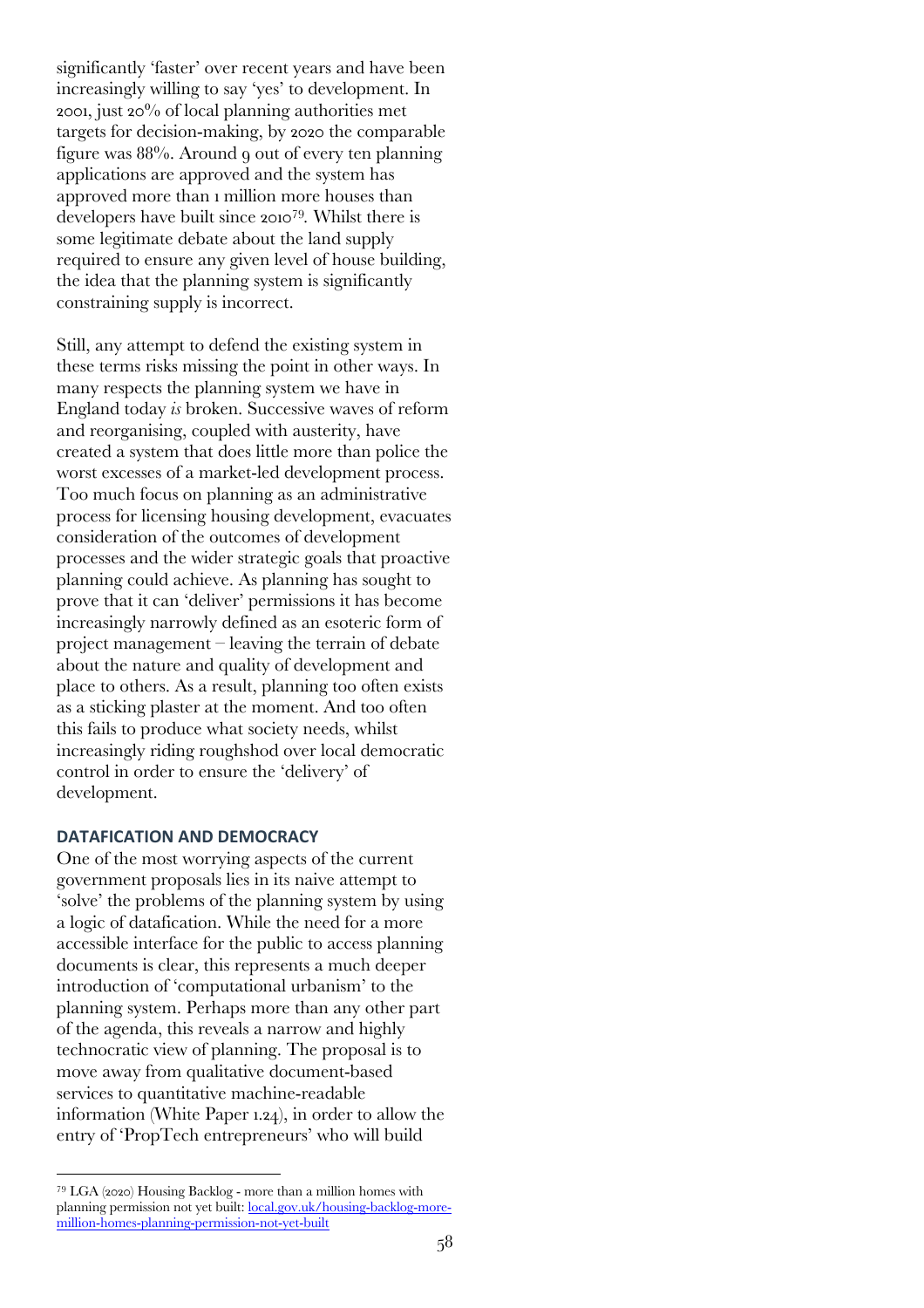'new digital services' to automate parts of the process (2.39). While the current proposals limit this to 'routine' parts of planning, it is unclear how these are defined, and the potential for the extension of technology to other, more contentious areas is clear. The underlying promise of data is a utopian one: that the angst can be taken out of the planning system by reducing it to a neutral, non-value-laden series of decisions to which we can apply a computational logic, automating them. Initially, it might appear that such a depoliticized process would be more efficient and effective, optimising routes to positive development. After all, wouldn't we all prefer to press a button and have the perfect solution appear, as if by magic?

Unfortunately, such proposals fly in the face of groundbreaking recent work on computational urbanism, which suggests logics of rational calculation and transactional decision-making tend to strip out the complexities of place. They are fundamentally *reductive,* reducing the environment to measurable and quantifiable factors and thus missing many phenomenological elements of the environment that people and communities hold dear.80 (Additionally, part of the problem is that there isn't one single standard for places of environmental and cultural value: as we have seen in recent debates over racism and public statuary, different groups within the community can have very different ideas about what is locally important). The modernity of technological delivery should not obscure the fact that their underlying assumptions are as technocratic as those of the 1947 planning system, which Boris Johnson is so keen to present as a 'relic': they enshrine an 'expert' system that knows better than local individuals and communities what would be best for their area.

Worse, the 'datafication' of services tends to carve them up into simplified, easily standardized pieces. When you apply this to planning, you can begin to

<sup>80</sup> Graham, S. and Marvin, S. (2001) *Splintering Urbanism: Networked Infrastructures, Technological Mobilities and the Urban Condition.* London: Routledge; Kallinikos, J. (2011) *Governing through technology: Information artefacts and social practice.* Basingstoke: Palgrave Macmillan; Kitchin, R., Lauriault, T.P. and McArdle, G. (2016) 'Smart cities and the politics of urban data'. In: Marvin, S., Luque-Ayala, A. and McFarlane, C. (eds) *Smart Urbanism: Utopian Vision or False Dawn.* London: Routledge, pp. 16- 33; Krivý, M. (2018) 'Towards a critique of cybernetic urbanism: The smart city and the society of control'. *Planning Theory,* 17(1): 8-30; Marvin, S. and Luque‐Ayala, A. (2017), 'Urban Operating Systems: Diagramming the City'. *If URR*, 41: 84-103. A seminal contribution is made by the forthcoming Luque-Ayala and Marvin *Urban Operating Systems: Producing the Computational City,* MIT Press, 2020, which forms the basis for our argument here.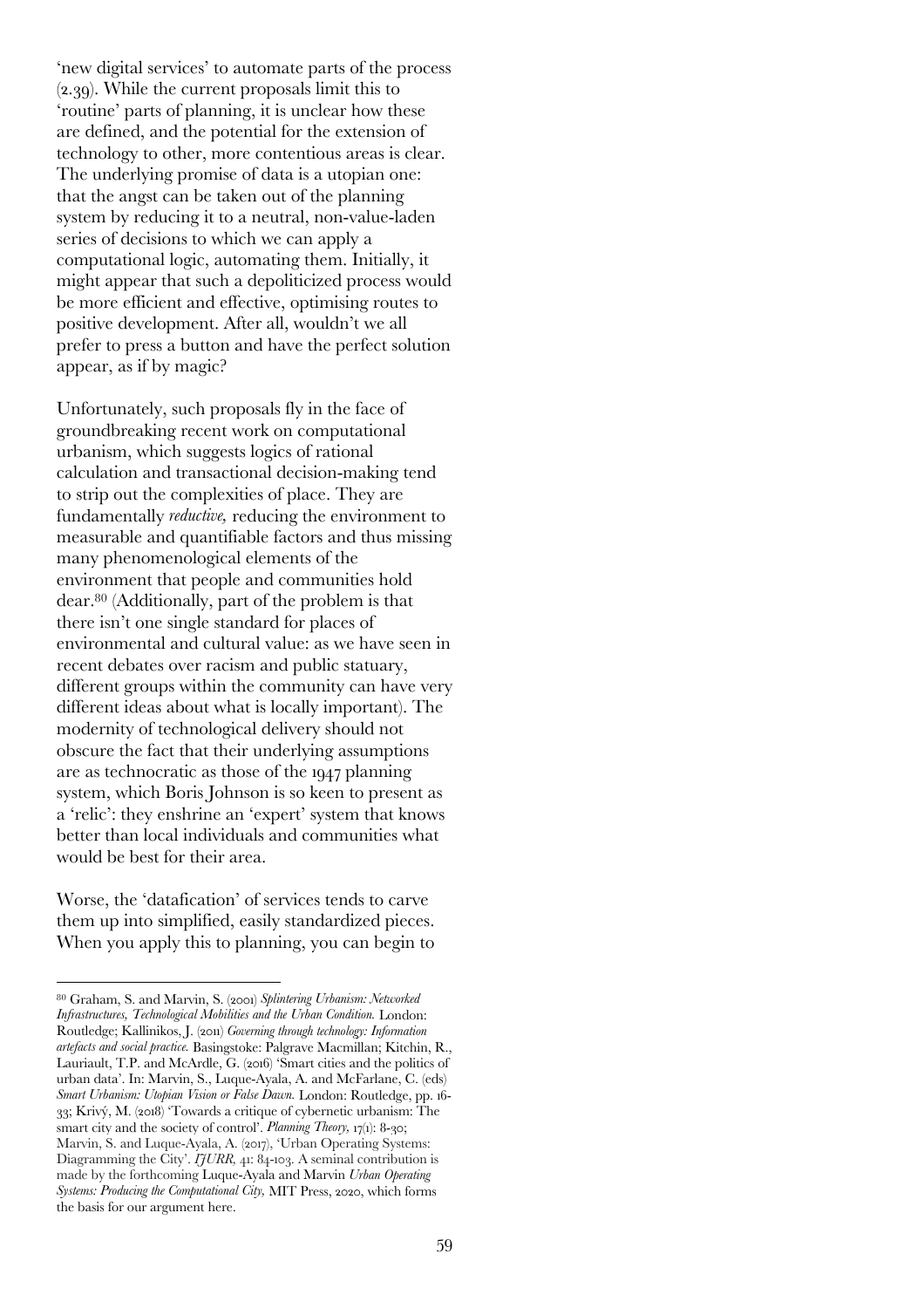divorce spatial decision-making from political accountability: government *through* technology quickly becomes government *by* technology. The algorithmic calculations that are foundational to computerised systems reflect only one type of knowledge of place, and only one set of assumptions about its future, but because they remain out of public view, they are extremely difficult for individuals and communities to challenge. Computational logic thus dictates new urban realities, in a way that simply removes other types of solution from discussion.

Any idea that this will reduce the 'errors and costs' associated with planning (1.17) is simply naive: most battles over development occur not because of deskbased errors on the part of planners, but because spatial decisions are *inherently and inevitably*  controversial, leading to battles between different interest groups over the future of a much-loved place. The only way that computational logic would make decision making 'faster and more certain' would be if it removed some of the democratic rights that the current system allows to local communities to object.

The datafication of planning also tends to commodify information about the spatial environment, introducing a logic of privatisation and automation into nuanced spatial decisions. Recent work on the public interest in planning has suggested that privatisation of previously-public sector planning services has already disrupted the connection between planners and communities, and evacuated knowledge of place from decision making. The introduction of computer urbanism, with elements of automation, is likely to intensify this, particularly when it occurs in tandem with a relaxation of permitted development and even automatic rights to develop in certain areas.

#### **HOPE: A POSITIVE ALTERNATIVE?**

Finally, the framing of the planning system as an outdated and bureaucratic exercise in anti-market control of the built environment is profoundly unimaginative and uncreative. In promoting an agenda for extracting value from land, it fails to acknowledge the important interventions that a reconfigured planning system could make towards achieving solutions to some of the most complicated, vital, and pressing social, economic, and environmental problems. For example, a reconfigured planning system that works for the majority, not the few could: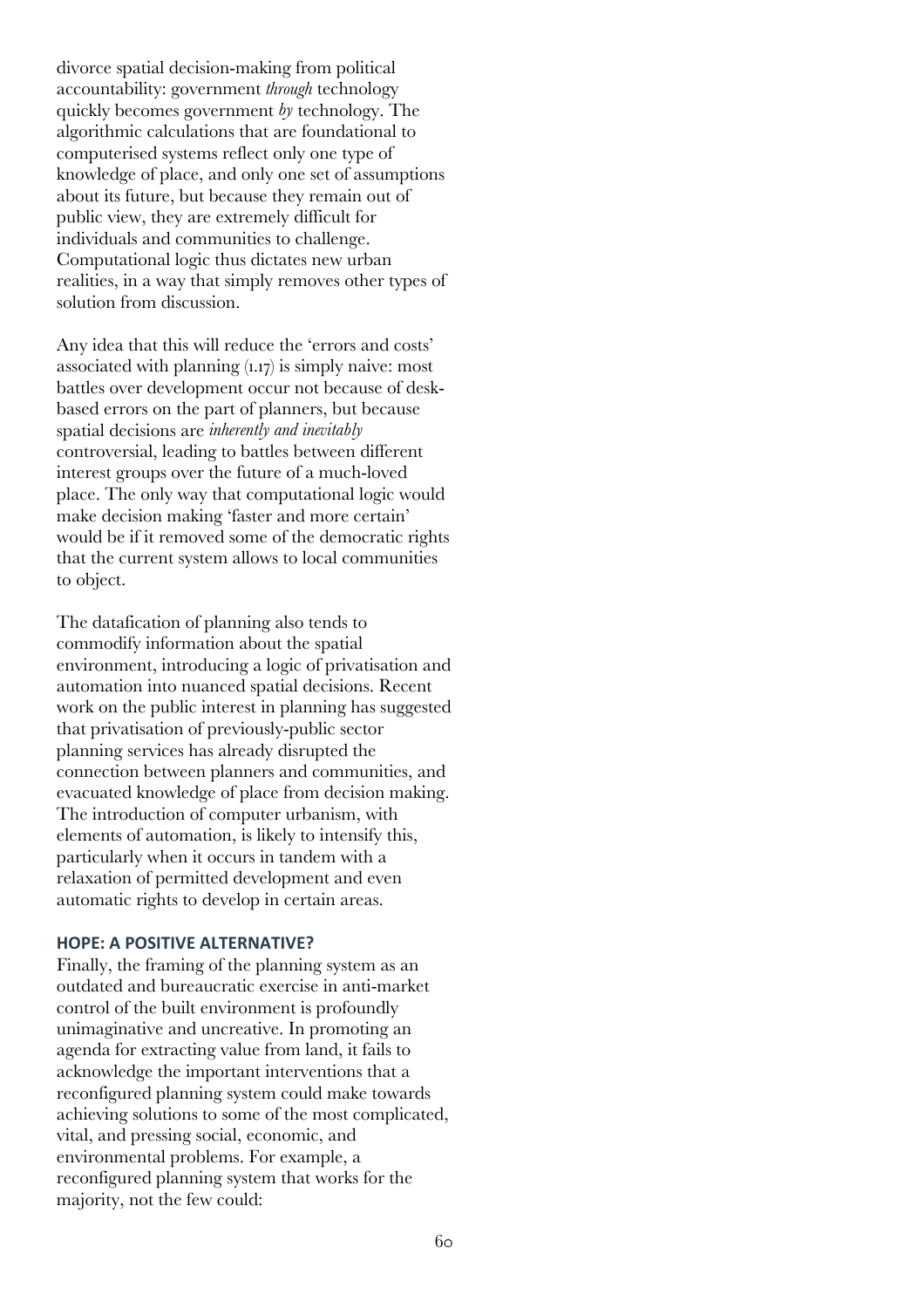- o Make significant contributions towards low carbon development. We are building smaller, less energy efficient and more expensive housing than almost any other country in Europe. And we are building them in the wrong places, on the least dense, most car-dependent sites.
- o Create ecologically viable places, with a system that is attentive to the enormous difference in wildlife value between sites, offering a greater degree of protection to the most scientifically and environmentally valuable sites.
- o Intervene meaningfully in socio-economic inequality, by ensuring that high-quality environments and housing are targeted at the places that need them the most. In tandem with more progressive policies on land use and ownership, this could lead to radical improvements in the living conditions of the poorest in society.
- o Allow people to live longer, happier, healthier lives. Age-standardised mortality statistics suggest that life expectancy is falling amongst the poorest in society. Those living in our poorest communities now die nearly 10 years earlier than their wealthier peers81. Planning can play a significant role in reducing this gap by producing better quality housing, encouraging high quality job creation, and by destroying barriers to an active and healthy lifestyle.
- o Promote mental health. During lockdown, too many people have found themselves confined to inadequate, unhealthy housing conditions by a system that has failed not just to build enough decent housing but to distribute new housing in appropriate locations. The impact on mental health of a lack of access to quality green space has been made clear by the crisis.
- o Encourage more healthy and sustainable types of infrastructure. The pandemic has highlighted the ways that we move around cities, showing a real appetite amongst the public for longerterm, far-sighted thinking to support more walking and cycling.

<sup>81</sup> Bennett, J et al (2020) Contribution of diseases and injuries to widening life expectancy inequalities from 2001-2016: a population based analysis of vital registration data, *The Lancet* thelancet.com/journals/lanpub/article/PIIS2468-2667(18)30214-7/fulltext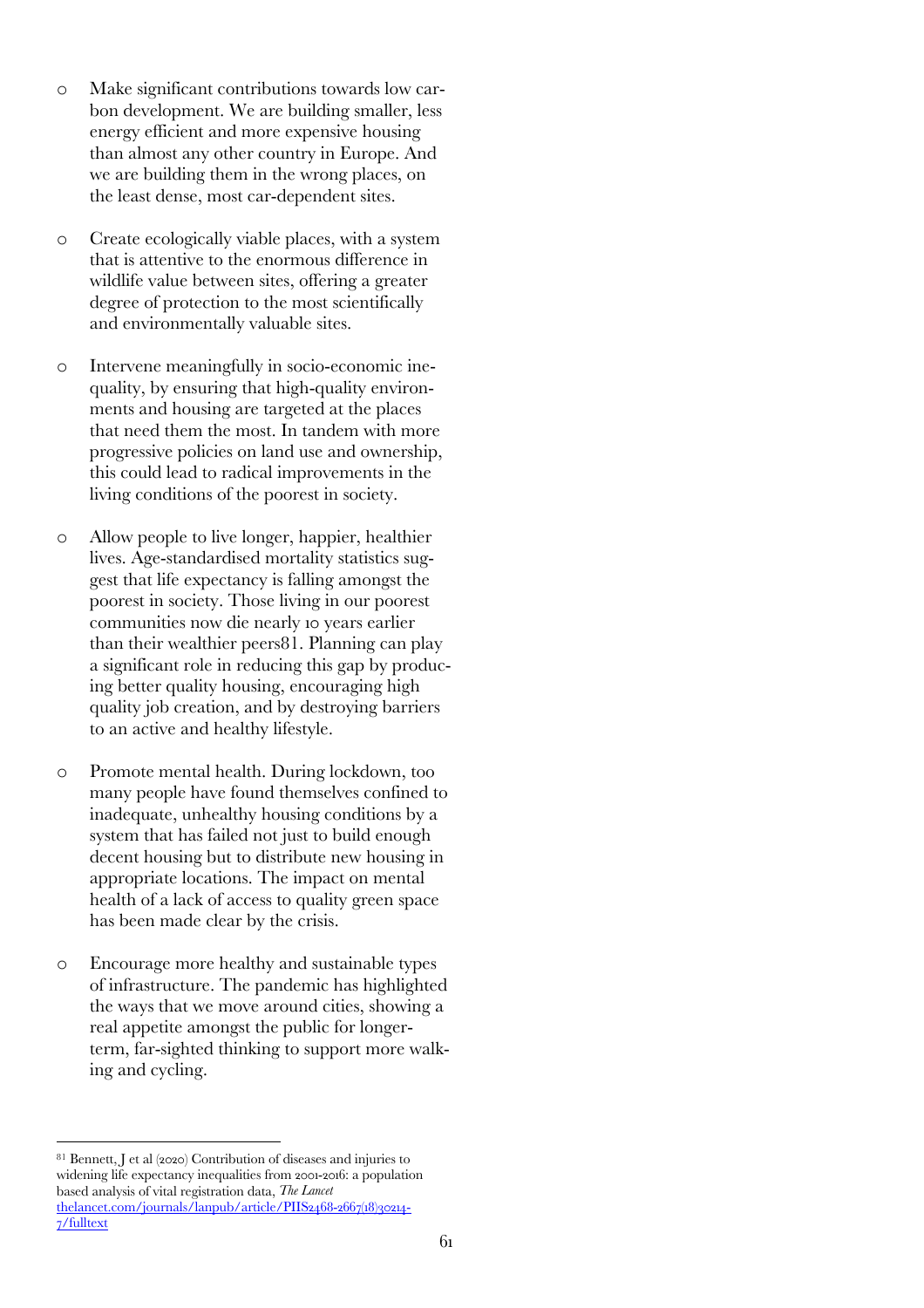- o Solve the housing crisis, moving away from the current situation where a distorted land market encourages rampant profit-seeking, and support a wider means of developing housing.
- o Ensure that new development is of a high quality, so that the housing that we need can be delivered without detriment to the character of existing places.
- o Support small and medium-sized businesses and rejuvenate declining town centres by ensuring that retail development is focused in existing centres, not unsustainable out-of-town sites. Securing development in the right places means taking a bold approach to reimagine and reconfigure local, regional, and national economies, to allow businesses to prosper in "left behind" areas.
- o Ensure that the public realm is a safe, inclusive, accessible, and representative space for all members of the community. This includes, but is not limited to, leading discussions on the decolonisation of such spaces, understanding female perspectives on threat and violence in public spaces, and working with those with hidden and visible disabilities to build in enhancements to make all public areas fully usable.
- o Encourage people to think in a more visionary and long-term way about their spaces, stimulating debate leading to direct material improvements across the country.

Planning should not be seen as a drag anchor on growth, but as an engine for the creation of visionary new ideas to tackle burning social issues over a longterm time-scale. It offers a way of rethinking places to produce the types of change that we all urgently need. A thoughtless "Build, build, build" agenda will achieve the opposite of this: short-term thinking, poor-quality spaces, unecological and unsustainable building, and the pursuit of profit over health and wellbeing.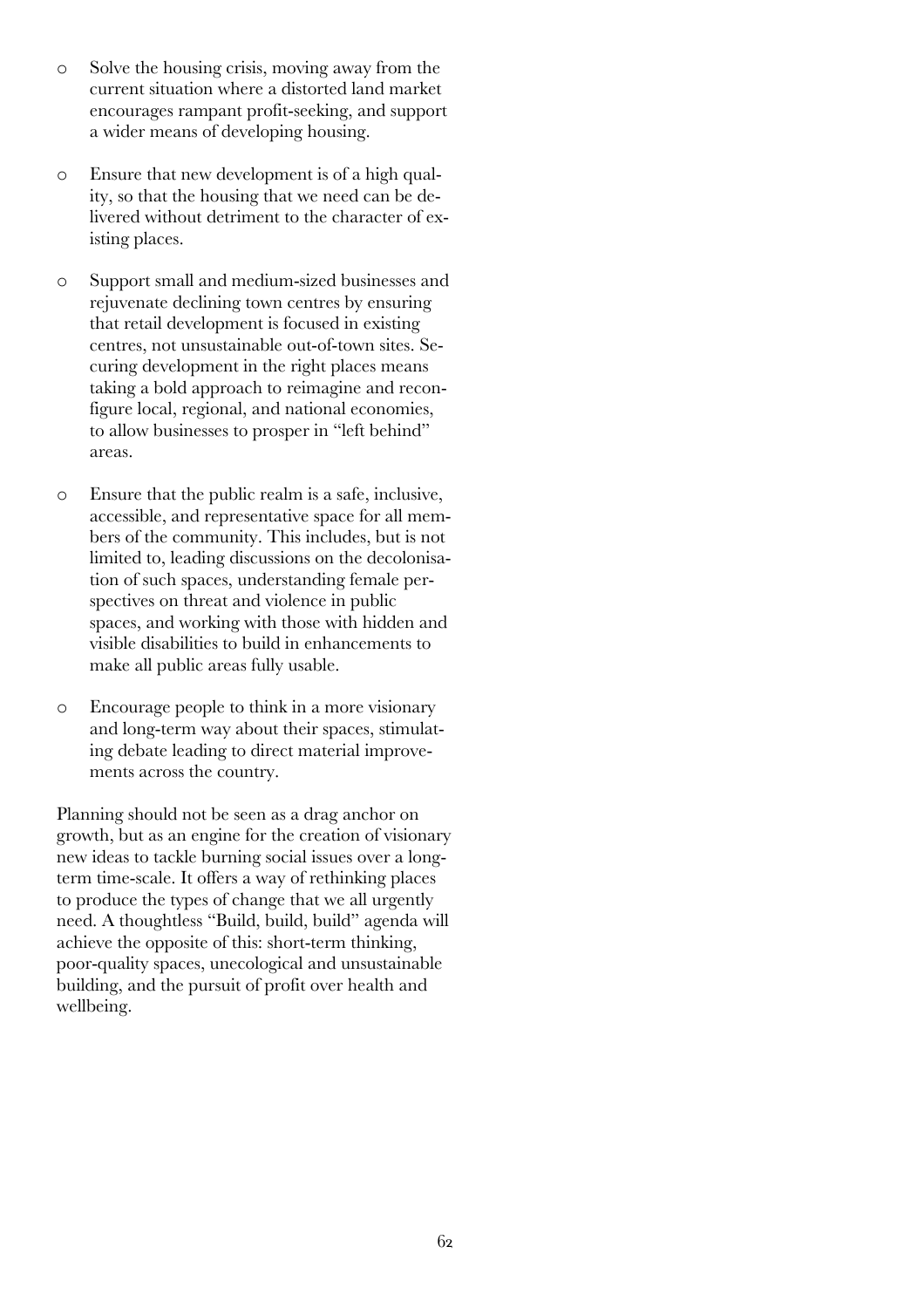# **NOTES ON CONTRIBUTORS**

Dr. Philip Booth was formerly Reader in Town & Regional Planning at the University of Sheffield. His research has focused on the public control of private development and has had a strong comparative dimension.

Dr. Quintin Bradley is senior lecturer in planning and housing at Leeds Beckett University. His research interests include housing development, social and affordable housing supply and management and community engagement in planning, especially neighbourhood planning.

Professor Sue Brownill is Professor of Urban Policy and Governance at the School of the Built Environment, Oxford Brookes University. Her research interests focus on the theory and practice of participation in planning, urban regeneration, community-led planning and affordable housing delivery.

Dr. Kiera Chapman is a freelance editor and author, who formerly managed the journal *Planning Theory and Practice.* Her research interests include urban visuality, theories of ideology, and planning ethics.

Dr. Ben Clifford is Associate Professor in the Bartlett school of Planning, UCL. His research focuses on the relationship between planning, planning reform and the modernisation of the state, and has included work on implementing planning reform, devolution in the UK, local authority house building, outsourcing of planning services and planning deregulation.

Dr. Bob Colenutt has a career in planning and regeneration in local government and the community sector and currently teaches in the School for the Built Environment at Oxford Brookes University. His latest book, *The Property Lobby,*  examines the close relationship between political parties, housebuilders, landowners and finance groups leading to the disempowerment of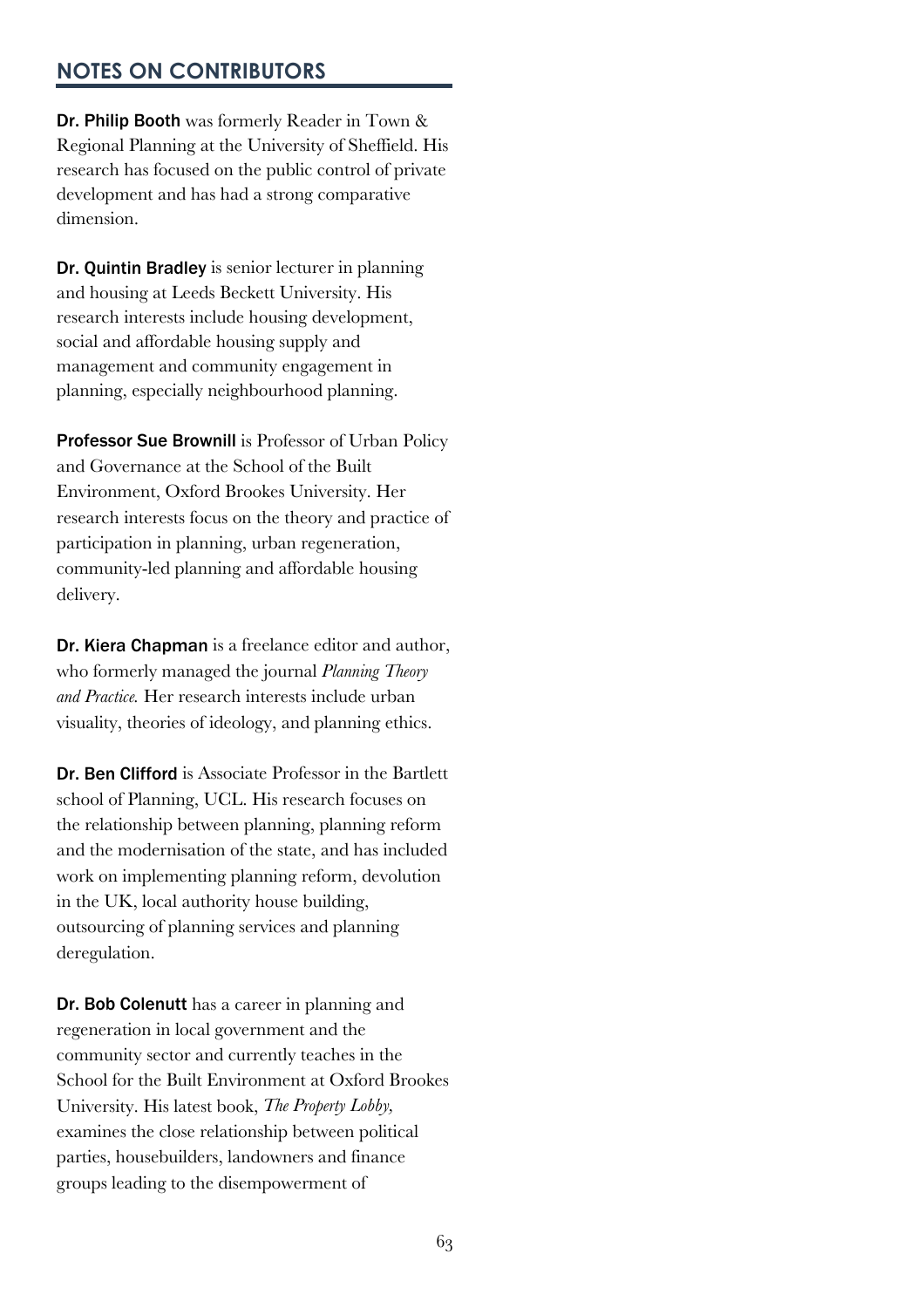communities and a systematic shortage of social and affordable housing.

Professor Michael Edwards is an honorary professor in the economics of planning at the Bartlett School of Planning, UCL where he has taught since 1969. His publications are at michaeledwards.org.uk and he tweets as @michaellondonsf. His 2015 paper on housing, rent and land over the next 45 years, commissioned by the Government Office for Science Foresight project on the future of UK cities is at bit.ly/1NvjmV7

Dr. Andy Inch is a senior lecturer in the Department of Urban Studies and Planning at the University of Sheffield. His research interests include the politics of planning reform and community-led planning.

Professor Tim Marshall is Emeritus Professor of Planning at Oxford Brookes University. His book on the politics and ideology of planning will be published at the end of 2020. His other current book project is on European city museums and how they can help to link thinking about city pasts and city futures.

Dr. Edward Shepherd is Associate Professor of Planning and Development at the Department of Real Estate and Planning at the University of Reading. His research is focused on what theories of ideology can reveal about the ideas and practices of contemporary planning and development. He is also interested in the structures and politics of land markets and the development process.

Professor Malcolm Tait is Head of Department and Professor of Planning at the Department of Urban Studies and Planning, University of Sheffield. His research interests centre on professionalism, the public interest, and theories of planning.

Professor Mark Tewdwr-Jones is UCL Bartlett Professor of Cities and Regions at the Centre for Advanced Spatial Analysis, University College London. Mark is a recognised authority and has written extensively on place innovation, urban